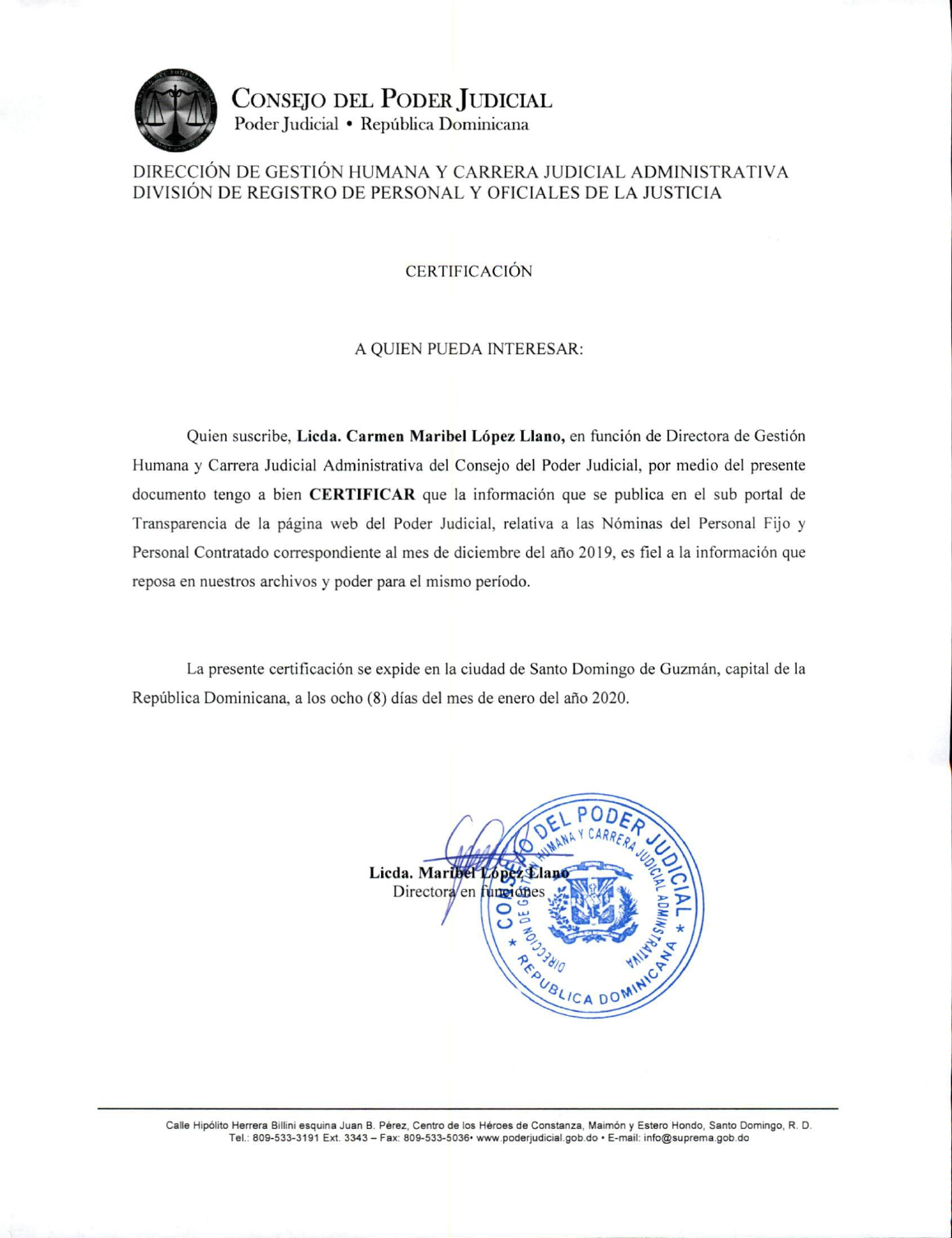

## DIRECCIÓN GENERAL DE ADMINISTRACIÓN Y CARRERA JUDICIAL DIRECCIÓN DE GESTIÓN HUMANA Y CARRERA JUDICIAL ADMINISTRATIVA DIVISIÓN DE REGISTRO DE PERSONAL Y OFICIALES DE LA JUSTICIA

## NÒMINA DE PERSONAL CONTRATADO-DICIEMBRE 2019

| <b>ESTATUS</b>             | <b>NOMBRE</b>                           | <b>CARGO</b>                 | <b>DEPENDENCIA</b>                              | <b>SUELDO</b>    | <b>F-INGRESO</b> |
|----------------------------|-----------------------------------------|------------------------------|-------------------------------------------------|------------------|------------------|
| SERVIDOR JUDICIAL INTERINO | IANTONIO M. MELO MOLINA                 | OFICINISTA 1RA. INSTANCIA    | 10MA, SALA CAMARA CIVIL JDO, 1RA, INST, D.N.    | \$.<br>20,760.00 | 11 07 2018       |
| SERVIDOR JUDICIAL INTERINO | IYAIMY Y. AQUINO RAMIREZ                | OFICINISTA 1RA. INSTANCIA    | 1ER. JDO. DE LA INSTRUCCION AZUA                | 15,720.00        | 26 12 2018       |
| SERVIDOR JUDICIAL INTERINO | YENCI J. QUIÑONES RODRIGUEZ             | OFICINISTA 1RA. INSTANCIA    | 1ER. JDO. DE LA INSTRUCCION PERAVIA             | 15,720.00        | 18 09 2019       |
| SERVIDOR JUDICIAL INTERINO | IDARISA G. CASADO DIAZ                  | OFICINISTA 1RA. INSTANCIA    | 1ER. JDO. DE LA INSTRUCCION PERAVIA             | 15,720.00<br>\$  | 28 08 2018       |
| SERVIDOR JUDICIAL INTERINO | INICAURIS S. AQUINO REYNOSO             | <b>OFICINISTA</b>            | 1ER. JDO. DE LA INSTRUCCION PERAVIA             | 15,720.00        | 02 09 2019       |
| SERVIDOR JUDICIAL INTERINO | IDAFNE G. PERDOMO BATISTA               | OFICINISTA 1RA. INSTANCIA    | 1ER. TRIBUNAL COL. C/P JDO. 1RA. INST. D.N.     | 20,760.00        | 24 10 2019       |
| SERVIDOR JUDICIAL INTERINO | ISANDRA M. CUSTODIO PUJOLS              | OFICINISTA 1RA. INSTANCIA    | 1ER. TRIBUNAL COL. C/P JDO. 1RA. INST. D.N.     | 20,760.00<br>\$. | 03 09 2019       |
| SERVIDOR JUDICIAL INTERINO | IGINA M. ARIAS DE LA CRUZ               | OFICINISTA 1RA. INSTANCIA    | 1ER. TRIBUNAL COL. C/P JDO. 1RA. INST. D.N.     | 20,760.00        | 03 09 2019       |
| SERVIDOR JUDICIAL INTERINO | <b>I</b> LORANYI FIGUEROA ABREU DE BAEZ | OFICINISTA 1RA. INSTANCIA    | 1ER. TRIBUNAL COL. C/P JDO. 1RA. INST. S.D.     | 20.760.00<br>\$  | 17 12 2018       |
| SERVIDOR JUDICIAL INTERINO | ICRISTY P. REYES                        | OFICINISTA 1RA. INSTANCIA    | 1ER. TRIBUNAL COL. C/P JDO. 1RA. INST. S.D.     | 20,760.00        | 22 07 2019       |
| SERVIDOR JUDICIAL INTERINO | <b>GERSON N. RODRIGUEZ ROSARIO</b>      | OFICINISTA 1RA. INSTANCIA    | 1RA, SALA CAMARA CIVIL JDO, 1RA, INST, D.N.     | 20,760.00<br>\$. | 11 10 2017       |
| SERVIDOR JUDICIAL INTERINO | INORMA C. BAEZ ABREU                    | OFICINISTA 1RA. INSTANCIA    | 1RA, SALA CAMARA CIVIL JDO, 1RA, INST, D.N.     | 20.760.00<br>\$. | 17 09 2019       |
| SERVIDOR JUDICIAL INTERINO | IISSA C. ARIAS AMPARO                   | OFICINISTA 1RA. INSTANCIA    | 1RA, SALA CAMARA CIVIL JDO, 1RA, INST, D.N.     | 20.760.00<br>\$. | 05 04 2019       |
| SERVIDOR JUDICIAL INTERINO | LEIDY F. SERRANO MENDEZ                 | OFICINISTA 1RA. INSTANCIA    | I1RA. SALA CAMARA CIVIL JDO. 1RA. INST. D.N.    | \$<br>20,760.00  | 16 10 2019       |
| CONTRATADO                 | MARIA M. VASQUEZ DE JESUS               | IABOGADO AYUDANTE 1RA. INST. | 1RA, SALA CAMARA CIVIL JDO, 1RA, INST, DUARTE   | 36,000.00        | 14 04 2014       |
| SERVIDOR JUDICIAL INTERINO | <b>ICARINA VALDEZ CAPELLAN</b>          | OFICINISTA 1RA. INSTANCIA    | 1RA, SALA CAMARA CIVIL JDO, 1RA, INST, SANTIAGO | 15,720.00<br>\$. | 08 01 2019       |
| CONTRATADO                 | <b>FRANCISCO H. VALDEZ</b>              | OFICINISTA CORTE             | 1RA, SALA CAMARA PENAL CORTE APEL, D.N.         | 24,240.00<br>\$  | 10 12 2014       |
| SERVIDOR JUDICIAL INTERINO | JACQUELINE CARELA CEDEÑO                | OFICINISTA JDO. DE PAZ       | 1RA, SALA JDO, DE PAZ ESP, TRANS, S.C.          | 14,760.00<br>\$. | 27 11 2019       |
| CONTRATADO                 | IWHANDA J. GERMAN HERNANDEZ             | OFICINISTA J.O.              | 1RA, SALA TRIBUNAL DE TIERRAS J.O. DUARTE       | 15,720.00<br>\$. | 30 03 2015       |
| SERVIDOR JUDICIAL INTERINO | <b>IANDONY M. ESTEVEZ TAVERAS</b>       | OFICINISTA J.O.              | 1RA, SALA TRIBUNAL DE TIERRAS J.O. SANTIAGO     | 15,720.00        | 13 07 2007       |
| <b>CONTRATADO</b>          | WILLIAM R. ORTIZ PUJOLS                 | <b>ALGUACIL DE ESTRADO</b>   | I2DA. SALA CAMARA CIVIL CORTE APEL. D.N.        | 14,760.00<br>\$  | 25 04 2005       |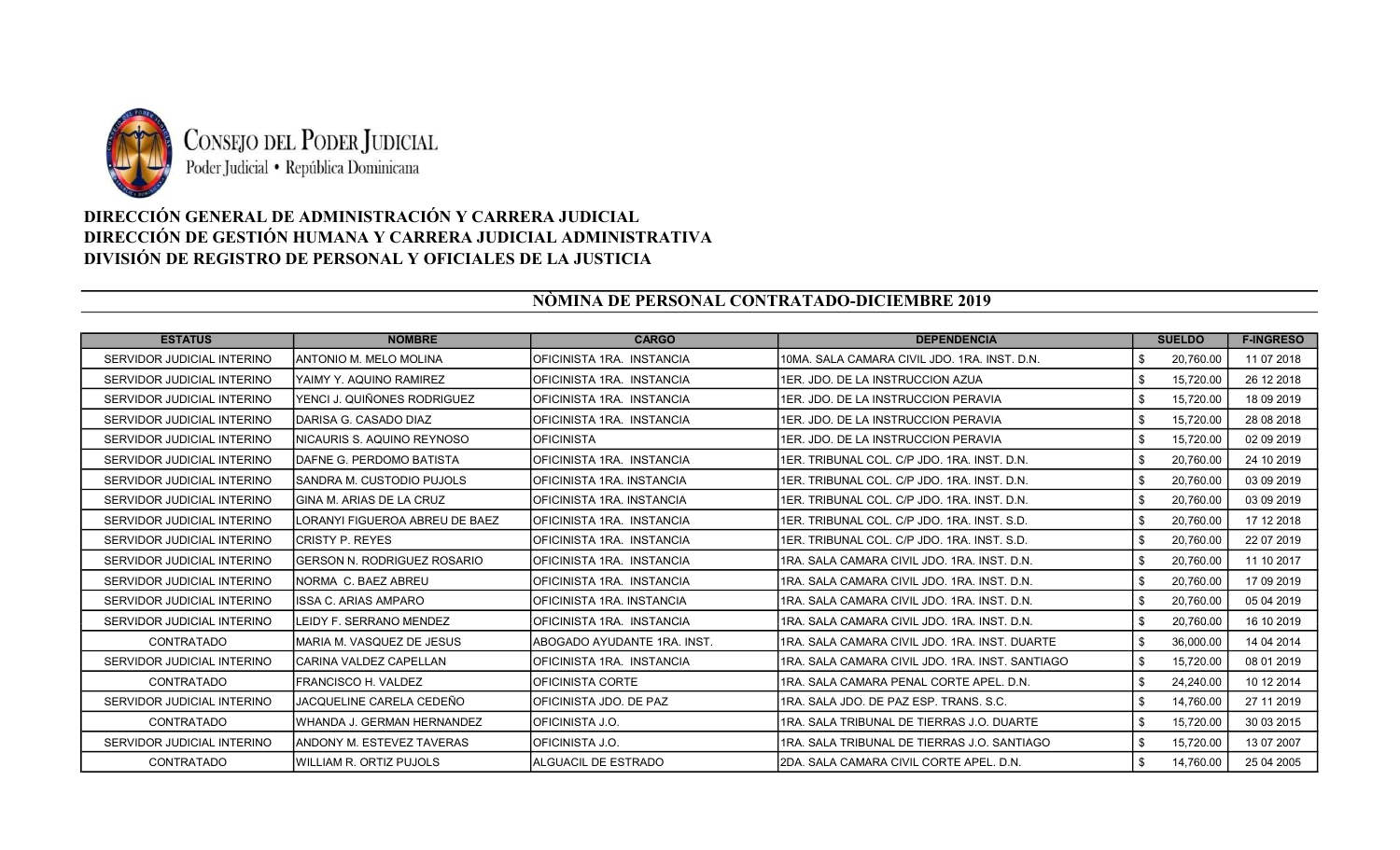| SERVIDOR JUDICIAL INTERINO | <b>WINIFER TORRES ABAD</b>      | OFICINISTA 1RA. INSTANCIA        | 2DA. SALA CAMARA CIVIL JDO. 1RA. INST. D.N.      | \$<br>20,760.00 | 01 07 2019 |
|----------------------------|---------------------------------|----------------------------------|--------------------------------------------------|-----------------|------------|
| SERVIDOR JUDICIAL INTERINO | MASSIEL S. SORIANO MARTINEZ     | OFICINISTA 1RA. INSTANCIA        | 2DA. SALA CAMARA CIVIL JDO. 1RA. INST. D.N.      | \$<br>20,760.00 | 01 07 2019 |
| SERVIDOR JUDICIAL INTERINO | FLAVIO ALB. ESCOTO              | ARCHIVISTA                       | 2DA. SALA CAMARA CIVIL JDO. 1RA. INST. D.N.      | \$<br>13,920.00 | 01 07 2010 |
| SERVIDOR JUDICIAL INTERINO | <b>FRANCIS LORA</b>             | OFICINISTA 1RA. INSTANCIA        | 2DA. SALA CAMARA CIVIL JDO. 1RA. INST. SANTIAGO  | \$<br>15,720.00 | 15 10 2019 |
| SERVIDOR JUDICIAL INTERINO | JUANA D. CABA GIRON             | OFICINISTA CORTE                 | 2DA. SALA CAMARA PENAL CORTE APEL. D.N.          | \$<br>24,240.00 | 20 12 2018 |
| SERVIDOR JUDICIAL INTERINO | ETEFANA DE LOS SANTOS REYNOSO   | OFICINISTA CORTE                 | 2DA. SALA TRIBUNAL SUPERIOR ADMINISTRATIVO       | \$<br>24,240.00 | 21 08 2017 |
| SERVIDOR JUDICIAL INTERINO | BRENDA I. LUNA SEVERINO         | OFICINISTA 1RA. INSTANCIA        | 2DO. JDO. DE LA INSTRUCCION D.N.                 | \$<br>20,760.00 | 01 11 2018 |
| SERVIDOR JUDICIAL INTERINO | MARIA J. HERRERA DE LOS SANTOS  | OFICINISTA 1RA. INSTANCIA        | 2DO. JDO. DE LA INSTRUCCION D.N.                 | \$<br>20,760.00 | 23 10 2019 |
| SERVIDOR JUDICIAL INTERINO | LORENNE ESPIRITUSANTO MARTINEZ  | OFICINISTA 1RA. INSTANCIA        | 2DO. JDO. DE LA INSTRUCCION LA ALTAGRACIA        | \$<br>15,720.00 | 12 04 2019 |
| SERVIDOR JUDICIAL INTERINO | KELVIN A. PEREZ OSORIO          | OFICINISTA 1RA. INSTANCIA        | 2DO. TRIBUNAL COL. C/P JDO. 1RA. INST. D.N.      | \$<br>20.760.00 | 01 10 2019 |
| SERVIDOR JUDICIAL INTERINO | YAMILET MONTERO ENCARNACION     | OFICINISTA 1RA. INSTANCIA        | 3ER. JDO. DE LA INSTRUCCION D.N.                 | \$<br>20,760.00 | 14 10 2019 |
| SERVIDOR JUDICIAL INTERINO | ROBERT J. INFANTE MEJIA         | OFICINISTA 1RA. INSTANCIA        | 3ER. TRIBUNAL COL. C/P JDO. 1RA .INST. D.N.      | \$<br>20,760.00 | 14 10 2019 |
| SERVIDOR JUDICIAL INTERINO | ELIZABETH N. MANCEBO GARCIA     | OFICINISTA 1RA. INSTANCIA        | 3RA. SALA CAMARA CIVIL JDO. 1RA. INST. D.N.      | \$<br>20,760.00 | 14 10 2019 |
| SERVIDOR JUDICIAL INTERINO | NATHALY MUÑOZ PEREZ             | OFICINISTA 1RA. INSTANCIA        | 3RA. SALA CAMARA CIVIL JDO. 1RA. INST. D.N.      | \$<br>20,760.00 | 08 10 2019 |
| SERVIDOR JUDICIAL INTERINO | NOELIA A. LIRIANO MALDONADO     | <b>ARCHIVISTA</b>                | 3RA. SALA CAMARA CIVIL JDO. 1RA. INST. D.N.      | \$<br>13,920.00 | 26 12 2018 |
| SERVIDOR JUDICIAL INTERINO | ABEL DE JS. ESPINO EVANGELISTA  | <b>MENSAJERO INTERNO</b>         | 3RA. SALA CAMARA CIVIL JDO. 1RA. INST. D.N.      | \$<br>12,444.00 | 25 07 2019 |
| CONTRATADO                 | ALEXANDRA BELIARD MERCEDES      | <b>CONSERJE</b>                  | 3RA. SALA CAMARA CIVIL JDO. 1RA. INST. S.D.      | \$<br>12,444.00 | 28 11 2016 |
| <b>CONTRATADO</b>          | GLORIA A. MOJICA DE VALDEZ      | ASESOR (A) IMPOSITIVO            | 3RA. SALA TRIBUNAL SUPERIOR ADMINISTRATIVO       | \$<br>43,420.80 | 16 06 2015 |
| SERVIDOR JUDICIAL INTERINO | VIANKA M. SOTO HENRIQUEZ        | OFICINISTA 1RA. INSTANCIA        | 4TA. SALA CAMARA CIVIL JDO. 1RA. INST. D.N.      | \$<br>20,760.00 | 19 09 2019 |
| SERVIDOR JUDICIAL INTERINO | ANTONIO ACOSTA                  | <b>ALGUACIL DE ESTRADO</b>       | 4TA. SALA CAMARA CIVIL JDO. 1RA. INST. D.N.      | \$<br>14,760.00 | 01 07 2007 |
| SERVIDOR JUDICIAL INTERINO | EDWIN R. GOMEZ BATISTA          | OFICINISTA 1RA. INSTANCIA        | 4TO. TRIBUNAL COL. C/P JDO. 1RA. INST. D.N.      | \$<br>20,760.00 | 11 09 2019 |
| SERVIDOR JUDICIAL INTERINO | LOREICY E. HEREDIA REYES        | OFICINISTA 1RA. INSTANCIA        | 5TA. SALA CAMARA CIVIL JDO. 1RA. INST. D.N.      | \$<br>20,760.00 | 01 04 2019 |
| SERVIDOR JUDICIAL INTERINO | MONICA HERRERA NOLASCO          | OFICINISTA 1RA. INSTANCIA        | 7MA. SALA CAMARA CIVIL JDO. 1RA. INST. D.N.      | \$<br>20,760.00 | 21 05 2019 |
| SERVIDOR JUDICIAL INTERINO | <b>BRENDA L. DOTEL CORDERO</b>  | <b>ARCHIVISTA</b>                | 8VA. SALA CAMARA CIVIL JDO. 1RA. INST. D.N.      | \$<br>13,920.00 | 05 04 2019 |
| SERVIDOR JUDICIAL INTERINO | <b>GARYS L. MARTINEZ BURGOS</b> | OFICINISTA 1RA. INSTANCIA        | 8VA. SALA CAMARA PENAL JDO. 1RA. INST. D.N.      | \$<br>20,760.00 | 08 10 2019 |
| <b>CONTRATADO</b>          | JUANA F. RODRIGUEZ VILLANUEVA   | SECRETARIA (O) PRIMERA INSTANCIA | 9NA. SALA CAMARA CIVIL JDO. 1RA. INST. D.N.      | \$<br>20,760.00 | 01 11 2016 |
| SERVIDOR JUDICIAL INTERINO | BERENICE BONIFACIO FERRERAS     | OFICINISTA 1RA. INSTANCIA        | 9NA. SALA CAMARA CIVIL JDO. 1RA. INST. D.N.      | \$<br>20,760.00 | 26 02 2019 |
| <b>CONTRATADO</b>          | JHONNY O. COMAS VALDEZ          | <b>GESTOR(A) ADMINISTRATIVO</b>  | ADMINISTRACION GENERAL JURISDICCION INMOBILIARIA | \$<br>63,360.00 | 15 05 2017 |
| <b>CONTRATADO</b>          | JULIA I. REYNOSO MALDONADO      | <b>ARCHIVISTA</b>                | ARCHIVO ACTIVO DEL REGISTRO DE TITULOS D.N.      | \$<br>24,240.00 | 28 05 2015 |
| CONTRATADO                 | EDIBURGA PINEDA FRIAS           | ARCHIVISTA                       | ARCHIVO ACTIVO J.I. S.C.                         | \$<br>24,240.00 | 15 08 2007 |
| SERVIDOR JUDICIAL INTERINO | MIANNUDI A. NUÑEZ ABREU         | ALGUACIL DE ESTRADO              | CAMARA CIVIL JDO. 1RA. INST. AZUA                | \$<br>13,800.00 | 01 03 2019 |
| SERVIDOR JUDICIAL INTERINO | BRAULIO M. CARRION CEDEÑO       | OFICINISTA 1RA. INSTANCIA        | CAMARA CIVIL JDO. 1RA. INST. LA ALTAGRACIA       | \$<br>15,720.00 | 28 08 2019 |
| SERVIDOR JUDICIAL INTERINO | LUZ DEL A. ACOSTA RAMON         | OFICINISTA 1RA. INSTANCIA        | CAMARA CIVIL JDO. 1RA. INST. SAMANA              | \$<br>15,720.00 | 05 12 2018 |
| SERVIDOR JUDICIAL INTERINO | JOANNY R. CUEVA SIERRA          | ARCHIVISTA                       | CAMARA CIVIL JDO 1RA INST S.C.                   | \$<br>13,920.00 | 27 08 2018 |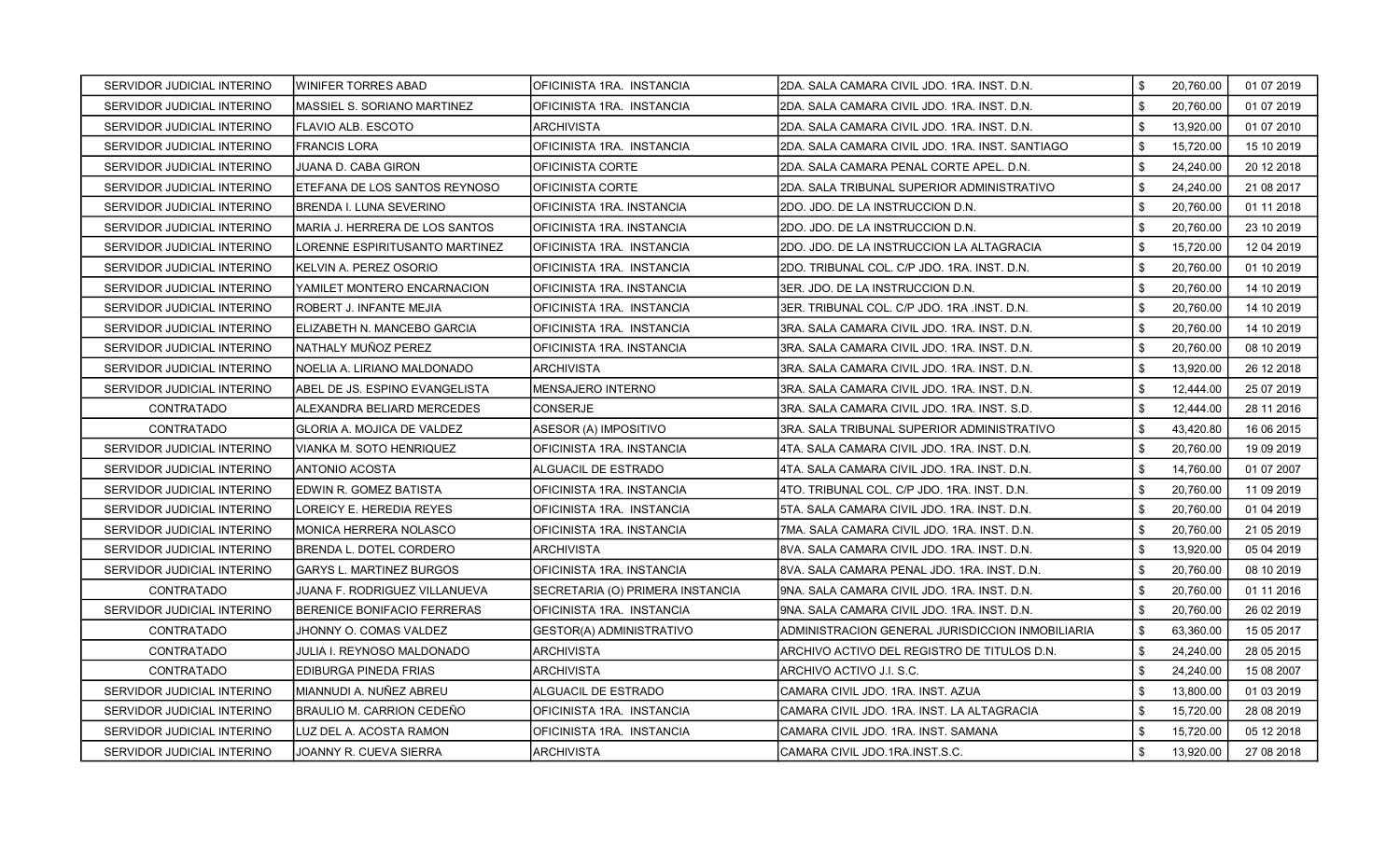| CONTRATADO                 | JUAN I. FERRERAS SUAZO         | <b>CHOFER</b>                                                         | CAMARA PENAL CORTE APEL. BARAHONA                                          | \$  | 24,240.00 | 26 12 2013 |
|----------------------------|--------------------------------|-----------------------------------------------------------------------|----------------------------------------------------------------------------|-----|-----------|------------|
| SERVIDOR JUDICIAL INTERINO | YOSEURY PEREZ FIGUEREO         | <b>OFICINISTA</b>                                                     | CAMARA PENAL CORTE APEL. S.C.                                              | \$. | 17,640.00 | 22 07 2019 |
| SERVIDOR JUDICIAL INTERINO | KATERINE F. RIVERA CASTILLO    | OFICINISTA CORTE                                                      | CAMARA PENAL CORTE APEL. S.C.                                              | \$  | 17,640.00 | 30 07 2018 |
| SERVIDOR JUDICIAL INTERINO | JENNIFER J. RIVAS YSABEL       | OFICINISTA                                                            | CAMARA PENAL CORTE APEL, S.C.                                              | \$  | 17,640.00 | 22 07 2019 |
| SERVIDOR JUDICIAL INTERINO | LOURDES A. POLANCO VALENZUELA  | OFICINISTA CORTE                                                      | CAMARA PENAL CORTE APEL, S.C.                                              | \$  | 17,640.00 | 30 07 2018 |
| SERVIDOR JUDICIAL INTERINO | SANTA ESPINAL ALCANTARA        | OFICINISTA                                                            | CAMARA PENAL CORTE APEL. S.C.                                              | \$  | 17,640.00 | 22 07 2019 |
| SERVIDOR JUDICIAL INTERINO | ROBERTO SIERRA NUÑEZ           | <b>OFICINISTA</b>                                                     | CAMARA PENAL CORTE APEL. S.C.                                              | \$  | 17,640.00 | 22 07 2019 |
| SERVIDOR JUDICIAL INTERINO | JESSICA P. JIMENEZ GARCIA      | ALGUACIL DE ESTRADO                                                   | CAMARA PENAL CORTE APEL. S.C.                                              | \$  | 14,760.00 | 22 07 2019 |
| CONTRATADO                 | APOLINAR JAVIER GUTIERREZ      | CHOFER                                                                | CAMARA PENAL CORTE APEL. S.P.M.                                            | \$  | 24,240.00 | 04 03 2014 |
| CONTRATADO                 | HECTOR E. DE LA CRUZ GUZMAN    | ALGUACIL DE ESTRADO                                                   | CAMARA PENAL JDO. 1RA. INST. EL SEIBO                                      | \$  | 14,760.00 | 11 05 2015 |
| SERVIDOR JUDICIAL INTERINO | PERLA M. SORIANO JIMENEZ       | OFICINISTA 1RA. INSTANCIA                                             | CAMARA PENAL JDO. 1RA. INST. HATO MAYOR                                    | \$  | 15,720.00 | 06 11 2018 |
| CONTRATADO                 | HILKA Y. PUJOLS CUSTODIO       | AUX. DE RECEPCION Y ENTREGA                                           | CENTRO DE ATENCION AL USUARIO                                              | \$  | 24,240.00 | 02 03 2015 |
| SERVIDOR JUDICIAL INTERINO | TONY DUARTE ZABALA             | AUX. DE RECEPCION Y ENTREGA                                           | CENTRO DE ATENCION AL USUARIO                                              | \$  | 24,240.00 | 18 09 2017 |
| SERVIDOR JUDICIAL INTERINO | JOSUE SANTANA DEL ORBE.        | AUX. DE RECEPCION Y ENTREGA                                           | CENTRO DE ATENCION AL USUARIO                                              | \$  | 24,240.00 | 21 10 2019 |
| SERVIDOR JUDICIAL INTERINO | <b>VANGELYS BERROA GARCIA</b>  | AUX. DE RECEPCION Y ENTREGA                                           | CENTRO DE ATENCION AL USUARIO                                              | \$  | 24,240.00 | 11 07 2019 |
| SERVIDOR JUDICIAL INTERINO | RODNEY L. COMAS RODRIGUEZ      | AUX. DE RECEPCION Y ENTREGA                                           | CENTRO DE ATENCION AL USUARIO                                              | \$  | 24,240.00 | 21 10 2019 |
| SERVIDOR JUDICIAL INTERINO | LUSERO SEVERINO CARRASCO       | AUX. DE RECEPCION Y ENTREGA                                           | CENTRO DE ATENCION AL USUARIO                                              | \$  | 24,240.00 | 21 10 2019 |
| SERVIDOR JUDICIAL INTERINO | YADIRA CASTILLO NUÑEZ          | AUX. DE RECEPCION Y ENTREGA                                           | CENTRO DE ATENCION AL USUARIO                                              | \$  | 24,240.00 | 21 10 2019 |
| SERVIDOR JUDICIAL INTERINO | DANIELA L. PINEDA MERCEDES     | AUX. DE RECEPCION Y ENTREGA                                           | CENTRO DE ATENCION AL USUARIO                                              | \$  | 24,240.00 | 21 10 2019 |
| SERVIDOR JUDICIAL INTERINO | ALEXANDER A. RAMIREZ ALEJO     | AUX. DE RECEPCION Y ENTREGA                                           | ICENTRO DE ATENCION AL USUARIO                                             | \$  | 24,240.00 | 21 10 2019 |
| SERVIDOR JUDICIAL INTERINO | ELIZABETH D. CARRASCO CASTILLO | AUX. DE RECEPCION Y ENTREGA                                           | CENTRO DE ATENCION AL USUARIO                                              | \$  | 24,240.00 | 01 11 2019 |
| SERVIDOR JUDICIAL INTERINO | LAURA Y. AGUASVIVAS PERALTA    | AUX. DE RECEPCION Y ENTREGA                                           | CENTRO DE ATENCION AL USUARIO                                              | \$  | 24,240.00 | 02 12 2019 |
| SERVIDOR JUDICIAL INTERINO | REUDIS M. MUÑOZ REYNOSO        | OFICINISTA                                                            | CENTRO DE CITACIONES S.P.M.                                                | \$  | 17,640.00 | 06 09 2018 |
| SERVIDOR JUDICIAL INTERINO | CARLOS M. SEPULVEDA FELICIANO  | OFICINISTA                                                            | CENTRO DE CITACIONES S.P.M.                                                | \$  | 17,640.00 | 30 08 2018 |
| SERVIDOR JUDICIAL INTERINO | MIGUEL A. SORIANO PEÑA         | OFICINISTA                                                            | CENTRO DE CITACIONES S.P.M.                                                | \$  | 17,640.00 | 30 08 2018 |
| CONTRATADO                 | MAYRA T. HERNANDEZ GORIS       | MEDIADOR                                                              | CENTRO DE MEDIACION JUDICIAL D.N.                                          | \$  | 67,082.40 | 21 07 2010 |
| CONTRATADO                 | JUANA E. BARE GUZMAN           |                                                                       | COORDINADOR CENTRO DE MEDIACION FAMCENTRO DE MEDIACION JUDICIAL HERRERA    | \$  | 77,836.80 | 20 03 2007 |
| CONTRATADO                 | MARTHA Y. TORIBIO              | <b>MEDIADOR</b>                                                       | CENTRO DE MEDIACION JUDICIAL HERRERA                                       | \$  | 67,082.40 | 30 09 2008 |
| CONTRATADO                 | PETRONILA ROSARIO ADAMES       |                                                                       | COORDINADOR CENTRO DE MEDIACION FAMCENTRO DE MEDIACION JUDICIAL LA CIENEGA | \$  | 77,836.80 | 20 03 2007 |
| CONTRATADO                 | NIDIA E. REYNOSO MATOS         | COORDINADOR CENTRO DE MEDIACION JUDICENTRO DE MEDIACION JUDICIAL S.D. |                                                                            | \$  | 77,836.80 | 20 03 2007 |
| CONTRATADO                 | ROSA A. MORENO GARCIA          |                                                                       | COORDINADOR CENTRO DE MEDIACION JUD CENTRO DE MEDIACION JUDICIAL SANTIAGO  | \$  | 77,836.80 | 01 01 2007 |
| CONTRATADO                 | DAMARIS A. PEREZ RODRIGUEZ     | MEDIADOR                                                              | CENTRO DE MEDIACION JUDICIAL SANTIAGO                                      | \$  | 67,082.40 | 04 09 2014 |
| CONTRATADO                 | SILVESTRE ESTRELLA CABRERA     | SEGURIDAD DE JUEZ SCJ                                                 | CONSEJO DEL PODER JUDICIAL                                                 | \$  | 15,600.00 | 04 09 2017 |
| CONTRATADO                 | LUCIA M. ESTRELLA DIAZ         | ABOGADO AYUDANTE CORTE                                                | CORTE DE APEL. MONTE CRISTI                                                | \$  | 48,894.00 | 27 10 2014 |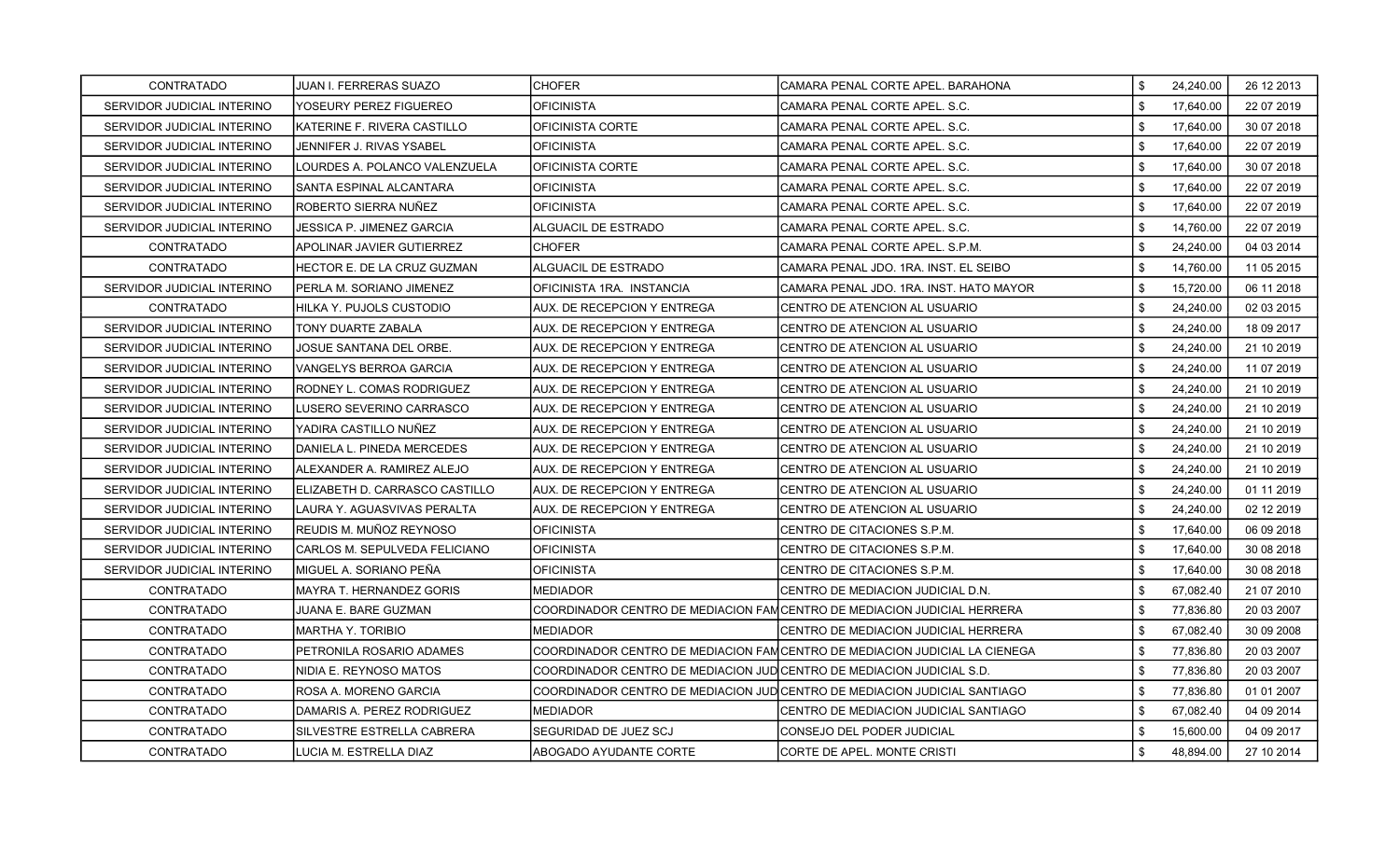| CONTRATADO                 | ROSALBA ALT. PAULINO BETEMIT    | OFICINISTA CORTE                                                      | CORTE DE APEL. MONTE CRISTI                                                            | \$<br>17,640.00  | 01 02 2016 |
|----------------------------|---------------------------------|-----------------------------------------------------------------------|----------------------------------------------------------------------------------------|------------------|------------|
| CONTRATADO                 | ROSA E. PIÑA                    | <b>CONSERJE</b>                                                       | CORTE DE APEL. N.N.A. S.F.M.                                                           | \$<br>12,444.00  | 26 10 2016 |
| CONTRATADO                 | SARA P. DE LA CRUZ GOMEZ        | OFICINISTA CORTE                                                      | CORTE DE TRABAJO LA VEGA                                                               | \$<br>17.640.00  | 13 06 2016 |
| SERVIDOR JUDICIAL INTERINO | ROSSY E. CONTIN NUÑEZ           | OFICINISTA CORTE                                                      | CORTE DE TRABAJO S.F.M.                                                                | \$<br>17,640.00  | 18 01 2019 |
| <b>CONTRATADO</b>          | SANTO R. VARGAS BATISTA         | <b>AGENTE DE SERVICIOS</b>                                            | CUSTODIA Y SERVICIO ARCHIVO PERMANENTE                                                 | \$<br>24,240.00  | 28 11 2016 |
| CONTRATADO                 | MANUEL ANT. JIMENEZ GOMEZ       | SUPERVISOR(A) ADMINISTRATIVO                                          | DIRECCION ADMINISTRATIVA                                                               | \$<br>67,082.40  | 04 05 2005 |
| <b>CONTRATADO</b>          | CARMEN G. CAMILO UREÑA          | SUPERVISOR(A) ADMINISTRATIVO                                          | <b>DIRECCION ADMINISTRATIVA</b>                                                        | \$<br>67,082.40  | 01 03 2006 |
| <b>CONTRATADO</b>          | ALEXIS A. RAMIREZ DE LOS SANTOS | SEGURIDAD EX-PRESIDENTE SCJ                                           | DIRECCION CENTRAL DE LA POLICIA DE PROTECCION JUDI                                     | \$<br>17,943.52  | 02 06 2014 |
| <b>CONTRATADO</b>          | JOANNY ALT. TEJADA GOMEZ        |                                                                       | ASISTENTE DIRECCION POLITICAS PUBLICA¶DIRECCION DE ANALISIS Y POLITICAS PUBLICAS       | \$<br>77,836.80  | 14 11 2014 |
| CONTRATADO                 | RAFAEL A. MANCEBO               | <b>VIGILANTE</b>                                                      | DIRECCION DE FAMILIA, NIÑEZ, ADOLESCENCIA Y GENERO                                     | \$<br>13,800.00  | 17 03 2005 |
| SERVIDOR JUDICIAL INTERINO | HECTOR A. DIAZ NEUMANN          |                                                                       | ASESOR DE ORGANIZACION Y ADMINISTRAQDIRECCION DE GESTION HUMANA Y CARRERA JUDICIAL ADM | \$<br>60,000.00  | 23 11 2012 |
| CONTRATADO                 | <b>ESMEDIN REYES CUEVAS</b>     | CONSERJE                                                              | DIRECCION DE PLANIFICACION Y PROYECTOS                                                 | \$<br>14,160.00  | 24 01 2006 |
| <b>CONTRATADO</b>          | BERTA CONTRERAS CABRAL          | <b>CONSERJE</b>                                                       | DIRECCION DE PLANIFICACION Y PROYECTOS                                                 | \$<br>12,444.00  | 28 12 2016 |
| SERVIDOR JUDICIAL INTERINO | <b>ISTEVEN SAMOL SANTOS</b>     | GESTOR (A) DE PROYECTOS                                               | <b>DIRECCION GENERAL TECNICA</b>                                                       | \$<br>124,676.00 | 11 11 2019 |
| SERVIDOR JUDICIAL INTERINO | RAMONA S. VENTURA BRITO         | <b>GESTOR (A) DE PROYECTOS</b>                                        | <b>DIRECCION GENERAL TECNICA</b>                                                       | \$<br>124,676.00 | 18 11 2019 |
| SERVIDOR JUDICIAL INTERINO | JORGE E. MARTINEZ GUZMAN        | ANALISTA SENIOR DE PROCESOS                                           | DIRECCION GENERAL TECNICA                                                              | \$<br>69,372.00  | 11 11 2019 |
| CONTRATADO                 | NORIS L. NUÑEZ REGALADO         | ABOGADO AYUDANTE SCJ                                                  | <b>DIRECCION LEGAL DGT</b>                                                             | \$<br>105,720.00 | 08 08 2016 |
| SERVIDOR JUDICIAL INTERINO | JOSE R. POZO LEONARDO           | <b>INSPECTOR DE MENSURAS CATASTRALES</b>                              | DIRECCION NACIONAL MENSURAS CATASTRALES                                                | \$<br>69,696.00  | 02 01 2019 |
| SERVIDOR JUDICIAL INTERINO | LODIS J. MEDINA PEREZ           | TECNICO DE MENSURAS                                                   | DIRECCION REG. MENSURAS CAT. DPTO. CENTRAL                                             | \$<br>51,804.00  | 17 12 2018 |
| SERVIDOR JUDICIAL INTERINO | IDELIANNY SOTO MARTINEZ         | AUXILIAR ADMINISTRATIVO                                               | DIRECCION REG. MENSURAS CAT. DPTO. CENTRAL                                             | \$<br>24,240.00  | 26 12 2018 |
| CONTRATADO                 | SOCRATES ANT. MONTERO DIAZ      | DIRECTOR (A) REGIONAL MENSURAS                                        | DIRECCION REG. MENSURAS CAT. DPTO. NORESTE                                             | \$<br>117,532.80 | 02 06 2014 |
| <b>CONTRATADO</b>          | <b>MAYRA J. FROMETA BRITO</b>   | ANALISTA II ACTIVO FIJO                                               | DIV. DE ACTIVOS FIJOS                                                                  | \$<br>44,092.80  | 02 03 2015 |
| SERVIDOR JUDICIAL INTERINO | ALESCAR ANT. ORTIZ              | DISEÑADOR GRAFICO                                                     | DIV. DE ESTUDIOS DE RECURSOS HUMANOS                                                   | \$<br>46,930.00  | 20 11 2019 |
| <b>CONTRATADO</b>          | <b>CLARIVER BRITO ARNAUD</b>    | ANALISTA II EVALUACION DEL DESEMPEÑO DIV. DE EVALUACION DEL DESEMPEÑO |                                                                                        | \$<br>44,092.80  | 06 03 2017 |
| <b>CONTRATADO</b>          | LLIRA C. SIERRA RECIO           | ANALISTA JURIDICO                                                     | DIV. DE JURISPRUDENCIA Y LEGISLACION                                                   | \$<br>44,902.80  | 07 11 2014 |
| SERVIDOR JUDICIAL INTERINO | JHENNY R. MARTIN BOBADILLA      | ANALISTA PROGRAMADOR                                                  | DIV. DE MANTENIMIENTO Y ACT. DE SISTEMAS                                               | \$<br>67,082.40  | 23 08 2016 |
| <b>CONTRATADO</b>          | BERENICE SEGURA ESPINOSA        | AUXILIAR ADMINISTRATIVO                                               | DIV. DE NOMINAS                                                                        | \$<br>24,240.00  | 03 08 2017 |
| SERVIDOR JUDICIAL INTERINO | <b>REYMER FRICAS MOSCOSO</b>    | ANALISTA PROGRAMADOR                                                  | DIV. DE PUBLICACIONES                                                                  | \$<br>67,082.40  | 20 08 2019 |
| SERVIDOR JUDICIAL INTERINO | ANNY D. CONCE VARGAS            | <b>RECEPCIONISTA</b>                                                  | DIV. DE RECLUTAMIENTO Y SELECCION PERSONAL                                             | \$<br>21,000.00  | 12 06 2019 |
| <b>CONTRATADO</b>          | NIXON JUAN SALOMON              | <b>CATALOGADOR</b>                                                    | DOCUMENTACION Y BIBLIOTECAS                                                            | \$<br>33,120.00  | 07 12 2016 |
| <b>CONTRATADO</b>          | ROSA D. ACOSTA CACERES          | <b>CONSERJE</b>                                                       | DPTO. ADMINISTRATIVO BAORUCO                                                           | \$<br>12,444.00  | 05 06 2006 |
| CONTRATADO                 | RAFAEL MENDEZ                   | <b>MENSAJERO EXTERNO</b>                                              | DPTO. ADMINISTRATIVO BARAHONA                                                          | \$<br>16,440.00  | 14 02 2003 |
| <b>CONTRATADO</b>          | JORGE A. TONOS PEÑA             | CONSERJE                                                              | DPTO. ADMINISTRATIVO BARAHONA                                                          | \$<br>12,444.00  | 21 04 2005 |
| CONTRATADO                 | CARLOS ML. FELIZ FERRERAS       | <b>VIGILANTE</b>                                                      | DPTO. ADMINISTRATIVO BARAHONA                                                          | \$<br>12,444.00  | 07 02 2006 |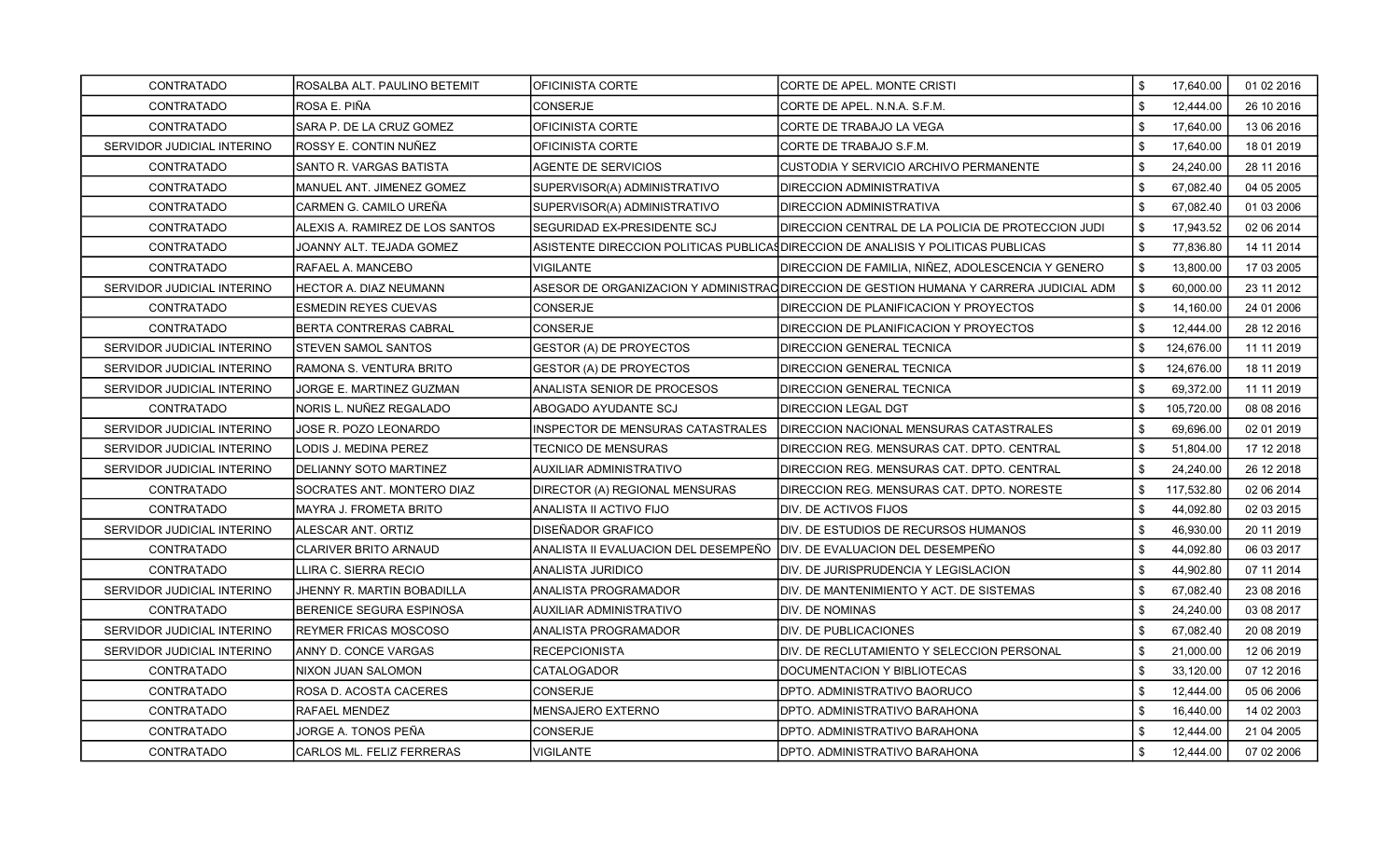| CONTRATADO                 | DOMINGO CAMPOS MATEO             | VIGILANTE                                                              | IDPTO. ADMINISTRATIVO BARAHONA                     | \$  | 12,444.00 | 04 10 2006 |
|----------------------------|----------------------------------|------------------------------------------------------------------------|----------------------------------------------------|-----|-----------|------------|
| CONTRATADO                 | DARLENNY VOLQUEZ CUEVAS          | <b>MENSAJERO INTERNO</b>                                               | DPTO. ADMINISTRATIVO BARAHONA                      | \$. | 12,444.00 | 23 06 2016 |
| CONTRATADO                 | SANTO A. AMADOR GONZALEZ         | MAYORDOMO III                                                          | DPTO. ADMINISTRATIVO CORTE DE TRABAJO D.N.         | \$  | 16,920.00 | 16 04 2001 |
| CONTRATADO                 | ADOLFO C. LORA                   | VIGILANTE                                                              | DPTO. ADMINISTRATIVO CORTE DE TRABAJO D.N.         | \$  | 12,780.00 | 01 05 2002 |
| <b>CONTRATADO</b>          | ESTELIA MORILLO                  | CONSERJE                                                               | DPTO. ADMINISTRATIVO CORTE DE TRABAJO D.N.         | \$  | 12,444.00 | 01 06 2015 |
| <b>CONTRATADO</b>          | CRUSITA AGRAMONTE OTAÑO          | CONSERJE                                                               | DPTO. ADMINISTRATIVO CORTE DE TRABAJO D.N.         | \$  | 12,444.00 | 21 09 2015 |
| CONTRATADO                 | CECILIO SEVERINO SEVERINO        | <b>MAYORDOMO III</b>                                                   | DPTO. ADMINISTRATIVO EL SEIBO                      | \$. | 13,800.00 | 31 01 2017 |
| CONTRATADO                 | <b>ISABEL MEJIA</b>              | CONSERJE                                                               | DPTO. ADMINISTRATIVO EL SEIBO                      | \$  | 12,444.00 | 02 01 2017 |
| CONTRATADO                 | FRANCISCO SANCHEZ                | JARDINERO                                                              | DPTO. ADMINISTRATIVO ESPAILLAT                     | \$  | 12,444.00 | 28 03 2001 |
| CONTRATADO                 | NORMA C. ESCOBOZA                | CONSERJE                                                               | DPTO. ADMINISTRATIVO ESPAILLAT                     | \$  | 12,444.00 | 29 12 2000 |
| CONTRATADO                 | MARITZA M. ABREU HERRERA         | CONSERJE                                                               | DPTO. ADMINISTRATIVO ESPAILLAT                     | \$  | 12,444.00 | 03 11 2003 |
| CONTRATADO                 | NELSON MORALES ECHAVARRIA        | VIGILANTE                                                              | DPTO. ADMINISTRATIVO HATO MAYOR                    | \$  | 12,780.00 | 30 03 2005 |
| SERVIDOR JUDICIAL INTERINO | DANNY VILLANUEVA HEREDIA         | MENSAJERO INTERNO                                                      | IDPTO. ADMINISTRATIVO HATO MAYOR                   | \$  | 12,444.00 | 15 03 2019 |
| CONTRATADO                 | MANUEL DE JS. FERREIRA BUENO     | <b>VIGILANTE</b>                                                       | DPTO. ADMINISTRATIVO JDOS. DE PAZ DE LA 2DA. CIRC. | \$  | 12,780.00 | 15 07 2004 |
| SERVIDOR JUDICIAL INTERINO | LUIS E. BISONO                   | <b>MENSAJERO INTERNO</b>                                               | DPTO. ADMINISTRATIVO JDOS. DE TRABAJO              | \$  | 12,444.00 | 19 11 2018 |
| <b>CONTRATADO</b>          | PABLO Y. ROSARIO TERRERO         | ENCARGADO(A) OFICINA ADMINISTRATIVA I                                  | <b>IDPTO. ADMINISTRATIVO JDOS. DE TRANS. D.N.</b>  | \$  | 45,600.00 | 02 11 2000 |
| CONTRATADO                 | MANUEL DE JS. ROJAS CHALAS       | <b>VIGILANTE</b>                                                       | DPTO. ADMINISTRATIVO JDOS. DE TRANS. D.N.          | \$  | 13,618.81 | 07 10 2004 |
| <b>CONTRATADO</b>          | URSIMIDIO PACHECO PEGUERO        | CONSERJE                                                               | IDPTO. ADMINISTRATIVO JDOS. DE TRANS. D.N.         | \$. | 12,444.00 | 02 10 2001 |
| CONTRATADO                 | YESICA G. HERRERA PEÑA           | CONSERJE                                                               | DPTO. ADMINISTRATIVO JDOS. DE TRANS. D.N.          | \$  | 12,444.00 | 22 09 2016 |
| <b>CONTRATADO</b>          | <b>FELIPA LIRIANO</b>            | CONSERJE                                                               | DPTO. ADMINISTRATIVO JUR. CIVIL S.D.               | \$  | 12,444.00 | 01 10 2008 |
| CONTRATADO                 | AGUSTINA DE LA CRUZ DE LEON      | CONSERJE                                                               | DPTO. ADMINISTRATIVO JUR. LABORAL S.D.             | \$  | 13,440.00 | 23 01 2006 |
| CONTRATADO                 | JUANA DE LEON DE LA ROSA         | CONSERJE                                                               | DPTO. ADMINISTRATIVO JUR. N.N.A. S.D.              | \$  | 12,444.00 | 12 04 2004 |
| <b>CONTRATADO</b>          | AVELINO FORNE ROBLES             | <b>PORTERO</b>                                                         | DPTO. ADMINISTRATIVO LA ALTAGRACIA                 | \$  | 12,444.00 | 14 03 2006 |
| CONTRATADO                 | NICOLAS GUERRERO                 | PORTERO                                                                | IDPTO. ADMINISTRATIVO LA ALTAGRACIA                | \$  | 12,444.00 | 17 08 2006 |
| <b>CONTRATADO</b>          | PABLO BAEZ RODRIGUEZ             | ENCARGADO(A) OFICINA ADMINISTRATIVA III DPTO. ADMINISTRATIVO LA ROMANA |                                                    | \$  | 67,405.20 | 08 03 2007 |
| CONTRATADO                 | <b>GENARO D. MARTE SANTOS</b>    | MAYORDOMO I                                                            | DPTO. ADMINISTRATIVO LA VEGA                       | \$  | 16,920.00 | 01 05 2002 |
| SERVIDOR JUDICIAL INTERINO | <b>BIANKA M. ALMONTE PEARSON</b> | RECEPCIONISTA                                                          | <b>I</b> DPTO. ADMINISTRATIVO LA VEGA              | \$  | 14,760.00 | 13 12 2018 |
| CONTRATADO                 | MARIO J. RODRIGUEZ               | REP. Y MANT. MAQUINAS ESCRIBIR                                         | DPTO. ADMINISTRATIVO LA VEGA                       | \$  | 4,800.00  | 01 10 1997 |
| CONTRATADO                 | <b>JULIO GONZALEZ</b>            | MAYORDOMO II                                                           | DPTO. ADMINISTRATIVO MARIA TRINIDAD SANCHEZ        | \$  | 14,760.00 | 09 06 2003 |
| <b>CONTRATADO</b>          | ROBERTO GONZALEZ MOREL           | INTERPRETE JUDICIAL                                                    | DPTO. ADMINISTRATIVO MONTE CRISTI                  | \$  | 21,960.00 | 02 05 2001 |
| CONTRATADO                 | FIOR M. TAPIA PERALTA            | VIGILANTE                                                              | DPTO. ADMINISTRATIVO MONTE CRISTI                  | \$  | 12,444.00 | 21 03 2017 |
| CONTRATADO                 | WILLY DE LA CRUZ GUZMAN          | MENSAJERO EXTERNO                                                      | DPTO. ADMINISTRATIVO N.N.A. D.N.                   | \$  | 18,120.00 | 05 06 2017 |
| CONTRATADO                 | ARISMENDY VASQUEZ CORDERO        | <b>VIGILANTE</b>                                                       | DPTO. ADMINISTRATIVO N.N.A. D.N.                   | \$  | 13,680.00 | 16 12 2004 |
| CONTRATADO                 | ELPIDIO SANTOS PAULA             | <b>VIGILANTE</b>                                                       | <b>IDPTO. ADMINISTRATIVO N.N.A. D.N.</b>           | \$  | 12,780.00 | 24 05 2004 |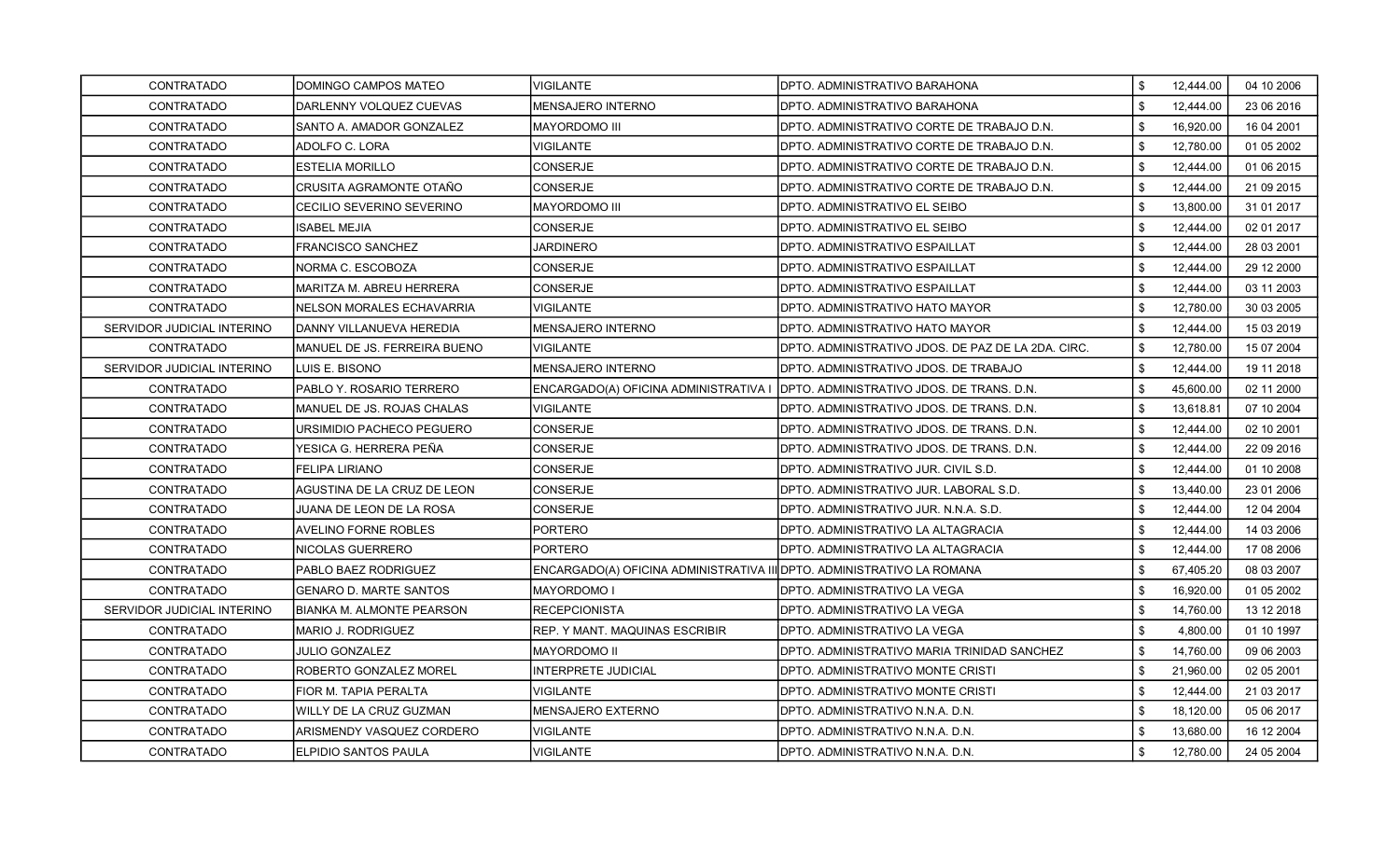| <b>CONTRATADO</b>          | OCTAVIO LORENZO FORTUNA         | MENSAJERO INTERNO         | IDPTO. ADMINISTRATIVO N.N.A. S.C.                | \$<br>12.444.00 | 21 04 2005 |
|----------------------------|---------------------------------|---------------------------|--------------------------------------------------|-----------------|------------|
| <b>CONTRATADO</b>          | LIRIO RAMIREZ CORNIELES         | <b>PLOMERO</b>            | IDPTO. ADMINISTRATIVO P.J.C.N.                   | \$<br>18,360.00 | 12 02 2002 |
| <b>CONTRATADO</b>          | <b>FERNANDO BANKS</b>           | REPRODUCTOR DE DOCUMENTOS | IDPTO. ADMINISTRATIVO P.J.C.N.                   | \$<br>15,840.00 | 20 10 2016 |
| CONTRATADO                 | VENERANDA POLANCO VILLAR        | CONSERJE                  | DPTO. ADMINISTRATIVO P.J.C.N.                    | \$<br>12,444.00 | 01 10 2002 |
| SERVIDOR JUDICIAL INTERINO | AMARILIS HERNANDEZ REYNOSO      | MENSAJERO INTERNO         | DPTO. ADMINISTRATIVO P.J.C.N.                    | \$<br>12,444.00 | 01 04 2019 |
| SERVIDOR JUDICIAL INTERINO | ESTHEPHANY BELTRAN VALDEZ       | CONSERJE                  | DPTO. ADMINISTRATIVO P.J.C.N.                    | \$<br>12,444.00 | 19 06 2018 |
| <b>CONTRATADO</b>          | MANUEL ARMANDO ARIAS            | VIGILANTE                 | IDPTO. ADMINISTRATIVO PERAVIA                    | \$<br>12,444.00 | 01 07 2004 |
| <b>CONTRATADO</b>          | CANDIDA R. CORPORAN SANTOS      | CONSERJE                  | DPTO. ADMINISTRATIVO PJ CORTE DE APELACION D.N.  | \$<br>14,160.00 | 13 12 2005 |
| <b>CONTRATADO</b>          | LUISA ARBOLEDA SANTANA          | CONSERJE                  | IDPTO. ADMINISTRATIVO PJ CORTE DE APELACION D.N. | \$<br>14,160.00 | 01 11 2000 |
| CONTRATADO                 | MERCEDES LEDESMA FELIZ          | CONSERJE                  | IDPTO. ADMINISTRATIVO PJ CORTE DE APELACION D.N. | \$<br>14,160.00 | 01 11 2000 |
| <b>CONTRATADO</b>          | RAMONA ALCANTARA VALDEZ         | CONSERJE                  | IDPTO. ADMINISTRATIVO PJ CORTE DE APELACION D.N. | \$<br>14,160.00 | 09 12 2008 |
| CONTRATADO                 | MAYRA DE LA CRUZ MATEO          | <b>CONSERJE</b>           | DPTO. ADMINISTRATIVO PJ CORTE DE APELACION D.N.  | \$<br>14,160.00 | 17 11 2016 |
| <b>CONTRATADO</b>          | <b>CARMEN PIERRE OLIVO</b>      | CONSERJE                  | DPTO. ADMINISTRATIVO PJ CORTE DE APELACION D.N.  | \$<br>14,160.00 | 17 04 2017 |
| SERVIDOR JUDICIAL INTERINO | FIOR PERALTA MOYA               | CONSERJE                  | DPTO. ADMINISTRATIVO PJ CORTE DE APELACION D.N.  | \$<br>14,160.00 | 02 10 2018 |
| <b>CONTRATADO</b>          | RAMON E. DOÑE                   | VIGILANTE                 | IDPTO. ADMINISTRATIVO PJ CORTE DE APELACION D.N. | \$<br>13.800.00 | 04 08 2005 |
| <b>CONTRATADO</b>          | SERGIO RAMIREZ VALENZUELA       | VIGILANTE                 | DPTO. ADMINISTRATIVO PJ CORTE DE APELACION D.N.  | \$<br>13,800.00 | 25 11 2005 |
| <b>CONTRATADO</b>          | MANUEL E. PEÑA PEREZ            | TECNICO DE REFRIGERACION  | IDPTO. ADMINISTRATIVO PJ S.C.J.                  | \$<br>22,800.00 | 21 06 2017 |
| <b>CONTRATADO</b>          | VIRGILIO ANT. JIMENEZ LEGUISAMO | PLOMERO                   | DPTO. ADMINISTRATIVO PJ S.C.J.                   | \$<br>21,480.00 | 11 08 2005 |
| <b>CONTRATADO</b>          | <b>CARMELO ACOSTA VASQUEZ</b>   | PORTERO                   | DPTO. ADMINISTRATIVO PJ S.C.J.                   | \$<br>17,444.00 | 15 02 2002 |
| CONTRATADO                 | JOSE TIMO SELIS                 | ALBANIL S.C.J.            | IDPTO. ADMINISTRATIVO PJ S.C.J.                  | \$<br>15,840.00 | 16 06 2005 |
| <b>CONTRATADO</b>          | MATILDES ALCANTARA VALDEZ       | CONSERJE                  | DPTO. ADMINISTRATIVO PJ S.C.J.                   | \$<br>14,160.00 | 16 06 2005 |
| CONTRATADO                 | IGNACIO RIVERA ROSARIO          | JARDINERO                 | DPTO. ADMINISTRATIVO PJ S.C.J.                   | \$<br>14,160.00 | 06 08 2015 |
| <b>CONTRATADO</b>          | ANATALIA AQUINO PAULA           | CONSERJE                  | DPTO. ADMINISTRATIVO PJ S.C.J.                   | \$<br>14,160.00 | 26 09 2016 |
| CONTRATADO                 | PEDRO BELLO PERALTA             | <b>VIGILANTE</b>          | DPTO. ADMINISTRATIVO PJ S.C.J.                   | \$<br>13,800.00 | 27 04 2005 |
| <b>CONTRATADO</b>          | VENANCIO MARTINEZ BETREZ        | VIGILANTE                 | IDPTO. ADMINISTRATIVO PJ S.C.J.                  | \$<br>13.800.00 | 28 04 2006 |
| <b>CONTRATADO</b>          | LEOPOLDO TEJEDA ALCANTARA       | VIGILANTE                 | DPTO. ADMINISTRATIVO PJ S.C.J.                   | \$<br>12,900.00 | 15 11 2000 |
| <b>CONTRATADO</b>          | LUZ DEL A. NUÑEZ ALMANZAR       | CONSERJE                  | DPTO. ADMINISTRATIVO PJ S.C.J.                   | \$<br>12,444.00 | 24 04 2017 |
| CONTRATADO                 | PATRICIO VENTURA HIRALDO        | <b>CHOFER</b>             | <b>DPTO. ADMINISTRATIVO PUERTO PLATA</b>         | \$<br>24,240.00 | 10 01 2017 |
| CONTRATADO                 | JOSE FCO. ABREU MOTA            | VIGILANTE                 | IDPTO. ADMINISTRATIVO PUERTO PLATA               | \$<br>12,444.00 | 31 05 2005 |
| <b>CONTRATADO</b>          | LUCIANO RODRIGUEZ VASQUEZ       | VIGILANTE                 | <b>DPTO. ADMINISTRATIVO PUERTO PLATA</b>         | \$<br>12,444.00 | 05 05 2006 |
| <b>CONTRATADO</b>          | JUAN DEL ROSARIO NUÑEZ          | VIGILANTE                 | IDPTO. ADMINISTRATIVO PUERTO PLATA               | \$<br>12,444.00 | 23 10 2007 |
| CONTRATADO                 | BERNALDO SANTANA ENCARNACION    | JARDINERO                 | DPTO. ADMINISTRATIVO S.C.                        | \$<br>14,160.00 | 09 10 2001 |
| CONTRATADO                 | JOSE DE LAS M. CIPRIAN SANCHEZ  | VIGILANTE                 | IDPTO. ADMINISTRATIVO S.C.                       | \$<br>12,780.00 | 13 06 2005 |
| SERVIDOR JUDICIAL INTERINO | JUANA FCA. SANCHEZ MOTA         | <b>CONSERJE</b>           | DPTO. ADMINISTRATIVO S.C.                        | \$<br>12,444.00 | 01 01 2007 |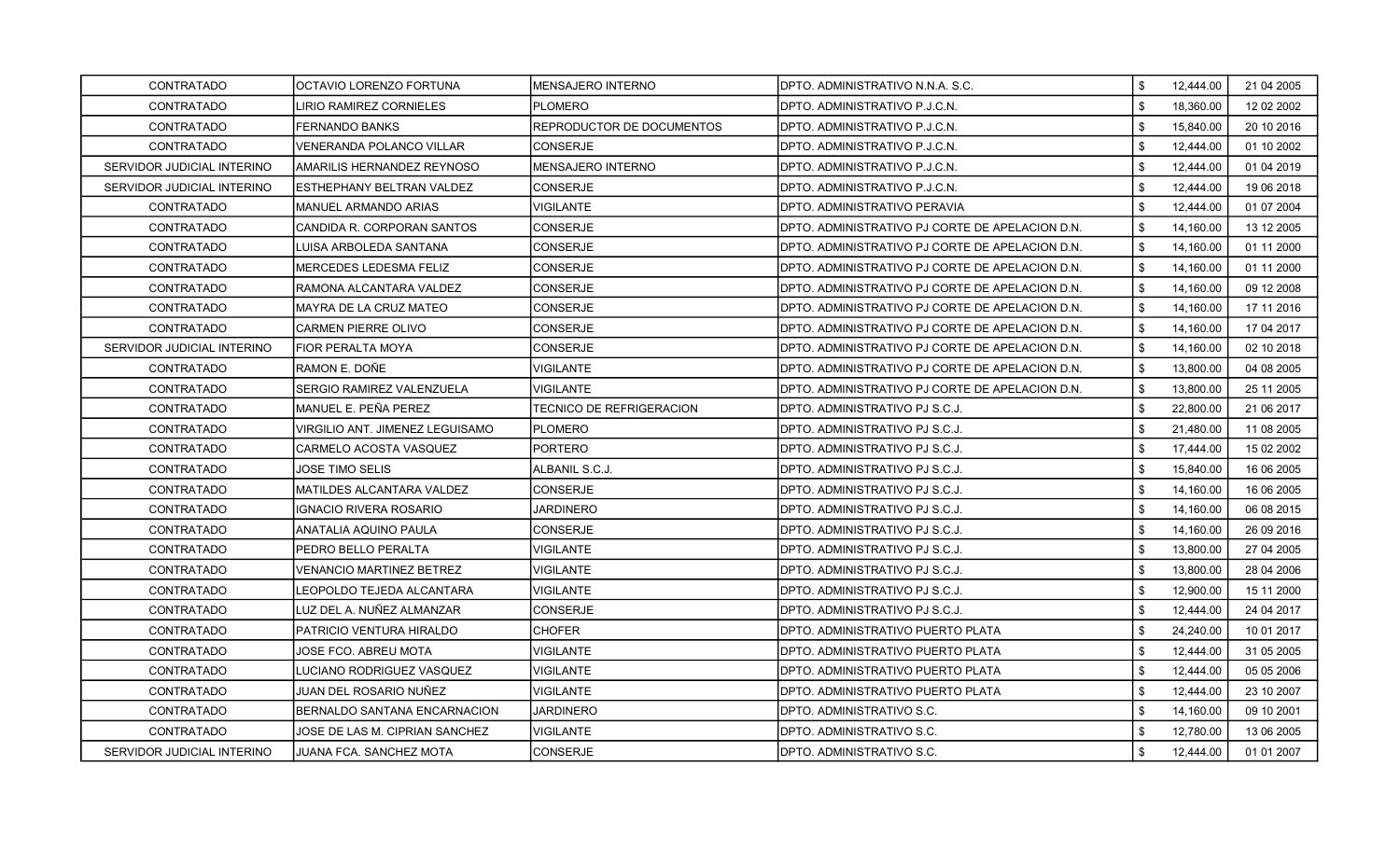| SERVIDOR JUDICIAL INTERINO | MIDONIA DE JESUS SANTOS        | CONSERJE                                                            | <b>IDPTO. ADMINISTRATIVO S.C.</b>     | \$  | 12,444.00 | 01 01 2007 |
|----------------------------|--------------------------------|---------------------------------------------------------------------|---------------------------------------|-----|-----------|------------|
| <b>CONTRATADO</b>          | MILAGROS CEBALLOS              | <b>MENSAJERO INTERNO</b>                                            | DPTO. ADMINISTRATIVO S.C.             | \$. | 12,444.00 | 18 07 2001 |
| CONTRATADO                 | FELIPE DIPRE DE LA ROSA        | VIGILANTE                                                           | <b>DPTO. ADMINISTRATIVO S.C.</b>      | \$  | 12,444.00 | 24 11 2003 |
| <b>CONTRATADO</b>          | MIOSOTIS GERMAN TEJEDA         | <b>CONSERJE</b>                                                     | DPTO. ADMINISTRATIVO S.C.             | \$  | 12,444.00 | 05 06 2017 |
| CONTRATADO                 | HECTOR R. PEREZ VENTURA        | SUPERVISOR DE SEGURIDAD                                             | DPTO. ADMINISTRATIVO S.D.             | \$  | 45,000.00 | 05 11 2013 |
| <b>CONTRATADO</b>          | DANIEL MUÑOZ DURAN             | SUPERVISOR DE SEGURIDAD                                             | DPTO. ADMINISTRATIVO S.D.             | \$  | 24,000.00 | 05 11 2013 |
| CONTRATADO                 | VICTOR M. DE JESUS ROSARIO     | MAYORDOMO I                                                         | IDPTO. ADMINISTRATIVO S.D.            | \$. | 20,160.00 | 21 06 2016 |
| CONTRATADO                 | MARINO C. ROMAN FELIZ          | <b>AUXILIAR DE ALMACEN</b>                                          | IDPTO. ADMINISTRATIVO S.D.            | \$  | 18,720.00 | 02 02 2004 |
| CONTRATADO                 | MARIA D. MATOS CASTILLO        | <b>CONSERJE</b>                                                     | DPTO. ADMINISTRATIVO S.D.             | \$  | 14,160.00 | 04 04 2005 |
| SERVIDOR JUDICIAL INTERINO | RAMONA HERNANDEZ VILLAR        | CONSERJE                                                            | IDPTO. ADMINISTRATIVO S.D.            | \$  | 12,444.00 | 02 01 2019 |
| SERVIDOR JUDICIAL INTERINO | ROGILIA SOSA CASTILLO          | CONSERJE                                                            | DPTO. ADMINISTRATIVO S.D.             | \$  | 12,444.00 | 26 06 2019 |
| CONTRATADO                 | FELIPE SUERO MERCEDES          | VIGILANTE                                                           | IDPTO. ADMINISTRATIVO S.D. OESTE      | \$  | 13,680.00 | 06 08 2004 |
| SERVIDOR JUDICIAL INTERINO | SANTA YAN YEN                  | <b>CONSERJE</b>                                                     | IDPTO. ADMINISTRATIVO S.D. OESTE      | \$  | 12,444.00 | 07 06 2017 |
| SERVIDOR JUDICIAL INTERINO | FERNANDA GOMEZ MARTINEZ        | <b>CONSERJE</b>                                                     | IDPTO. ADMINISTRATIVO S.D. OESTE      | \$  | 12,444.00 | 07 08 2017 |
| CONTRATADO                 | BERKIS M. LOPEZ ACOSTA         | ENCARGADO(A) OFICINA ADMINISTRATIVA IV DPTO. ADMINISTRATIVO S.F.M.  |                                       | \$  | 81,952.80 | 11 07 2007 |
| SERVIDOR JUDICIAL INTERINO | ANGEL ML. DE LEON RAMIREZ      | ENC. MANTENIMIENTO                                                  | IDPTO. ADMINISTRATIVO S.F.M.          | \$  | 45,540.00 | 01 04 2007 |
| <b>CONTRATADO</b>          | FRANCISCO A. MERCEDES FERRERAS | <b>CHOFER</b>                                                       | DPTO. ADMINISTRATIVO S.F.M.           | \$  | 24,240.00 | 28 08 2017 |
| SERVIDOR JUDICIAL INTERINO | BERNARDA ALT. DIAZ RIVERA      | CONSERJE                                                            | IDPTO. ADMINISTRATIVO S.F.M.          | \$. | 12,444.00 | 01 01 2007 |
| <b>CONTRATADO</b>          | CRISTINA ALT. ROJAS            | <b>CONSERJE</b>                                                     | DPTO. ADMINISTRATIVO S.F.M.           | \$  | 12,444.00 | 10 05 2001 |
| <b>CONTRATADO</b>          | WILIS RAMIREZ AMPARO           | MENSAJERO INTERNO                                                   | IDPTO. ADMINISTRATIVO S.F.M.          | \$  | 12,444.00 | 21 02 2017 |
| SERVIDOR JUDICIAL INTERINO | VICTOR AQUINO SANCHEZ          | CHOFER                                                              | DPTO. ADMINISTRATIVO S.J.M.           | \$  | 24,240.00 | 09 08 2017 |
| <b>CONTRATADO</b>          | DIGNA OGANDO                   | <b>CONSERJE</b>                                                     | DPTO. ADMINISTRATIVO S.J.M.           | \$. | 12,444.00 | 10 05 2001 |
| CONTRATADO                 | LUISA MORA DE LOS SANTOS       | CONSERJE                                                            | DPTO. ADMINISTRATIVO S.J.M.           | \$  | 12,444.00 | 07 05 2001 |
| <b>CONTRATADO</b>          | <b>MANUEL RAMIREZ ROSADO</b>   | VIGILANTE                                                           | IDPTO. ADMINISTRATIVO S.J.M.          | \$  | 12,444.00 | 28 11 2001 |
| <b>CONTRATADO</b>          | VINICIO HERRERA                | <b>JARDINERO</b>                                                    | IDPTO. ADMINISTRATIVO S.P.M.          | \$  | 12,444.00 | 08 08 2001 |
| CONTRATADO                 | MARIA COPLIN KELLY             | ENCARGADO(A) OFICINA ADMINISTRATIVA III DPTO. ADMINISTRATIVO SAMANA |                                       | \$  | 67,405.20 | 06 04 2017 |
| CONTRATADO                 | GENEROSO GERONIMO SHEPARD      | <b>VIGILANTE</b>                                                    | IDPTO. ADMINISTRATIVO SAMANA          | \$. | 13,680.00 | 06 12 2005 |
| CONTRATADO                 | MARCOS ALCALA JAZMIN           | <b>VIGILANTE</b>                                                    | IDPTO. ADMINISTRATIVO SAMANA          | \$. | 12,444.00 | 14 08 2003 |
| CONTRATADO                 | TRINIDAD VILLAFAÑA GONZALEZ    | <b>VIGILANTE</b>                                                    | IDPTO. ADMINISTRATIVO SANCHEZ RAMIREZ | \$  | 12,444.00 | 13 11 2001 |
| CONTRATADO                 | RAFAEL ANT. GOMEZ MEJIA        | VIGILANTE                                                           | DPTO. ADMINISTRATIVO SANTIAGO         | \$  | 12,780.00 | 31 03 2016 |
| <b>CONTRATADO</b>          | LUZ M. GENAO                   | CONSERJE                                                            | IDPTO. ADMINISTRATIVO SANTIAGO        | \$  | 12,444.00 | 27 04 2006 |
| SERVIDOR JUDICIAL INTERINO | MANUEL E. ESPINAL PERALTA      | VIGILANTE                                                           | DPTO. ADMINISTRATIVO SANTIAGO         | \$. | 12,444.00 | 01 01 2007 |
| SERVIDOR JUDICIAL INTERINO | RAFAEL ANT. PAYERO RODRIGUEZ   | VIGILANTE                                                           | IDPTO. ADMINISTRATIVO SANTIAGO        | \$. | 12,444.00 | 01 01 2007 |
| CONTRATADO                 | FELIX ML. ROSADO               | <b>VIGILANTE</b>                                                    | <b>DPTO. ADMINISTRATIVO SANTIAGO</b>  | \$  | 12,444.00 | 02 05 2000 |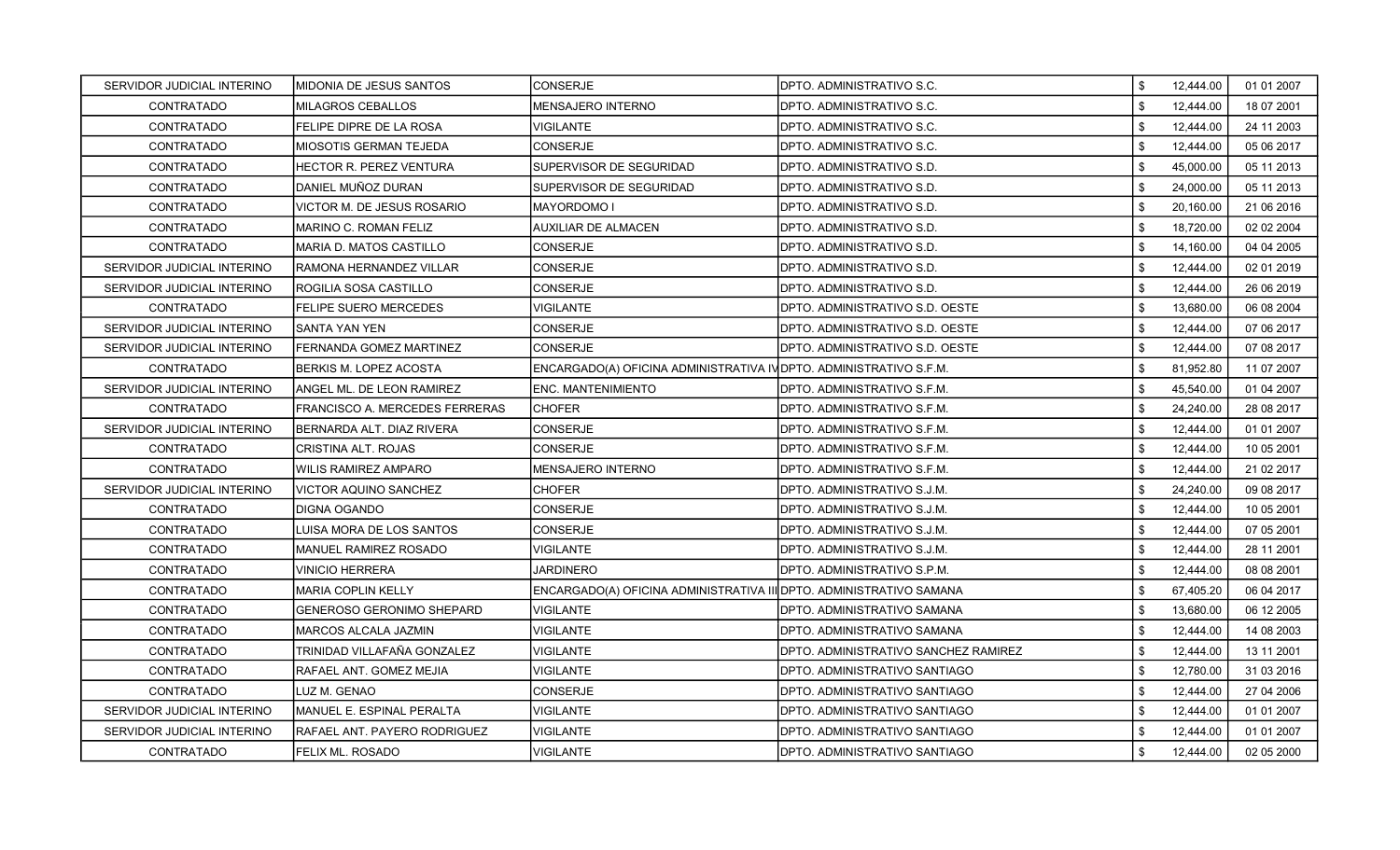| <b>CONTRATADO</b>          | FRANCISCO ALB. RODRIGUEZ MEDINA | VIGILANTE                                                                                      | DPTO. ADMINISTRATIVO SANTIAGO                      | \$<br>12,444.00  | 23 10 2000 |
|----------------------------|---------------------------------|------------------------------------------------------------------------------------------------|----------------------------------------------------|------------------|------------|
| CONTRATADO                 | <b>RAMON MARTE</b>              | <b>JARDINERO</b>                                                                               | DPTO. ADMINISTRATIVO SANTIAGO                      | \$<br>12,444.00  | 23 09 2002 |
| CONTRATADO                 | CARLOS R. ALCANTARA DOMINGUEZ   | <b>JARDINERO</b>                                                                               | DPTO. ADMINISTRATIVO SANTIAGO                      | \$<br>12,444.00  | 04 07 2016 |
| <b>CONTRATADO</b>          | RAFAEL ANTONIO TORRES TAVERAS   | <b>VIGILANTE</b>                                                                               | DPTO. ADMINISTRATIVO SANTIAGO                      | \$<br>12,444.00  | 10 04 2017 |
| CONTRATADO                 | JOSE FRIAS                      | MAYORDOMO II                                                                                   | DPTO. ADMINISTRATIVO TRIB. SUPERIOR ADMINISTRATIVO | \$<br>18,120.00  | 09 12 2014 |
| <b>CONTRATADO</b>          | RAMON A. TINEO DIAZ             | MAYORDOMO III                                                                                  | DPTO. ADMINISTRATIVO TRIBUNALES FAMILIA            | \$<br>18,720.00  | 29 11 2004 |
| <b>CONTRATADO</b>          | ANTONIO MENDEZ FLORIAN          | VIGILANTE                                                                                      | DPTO. ADMINISTRATIVO TRIBUNALES FAMILIA            | \$<br>13,680.00  | 28 11 2005 |
| CONTRATADO                 | JUAN B. ALCANTARA SOTO          | <b>CONSERJE</b>                                                                                | DPTO. ADMINISTRATIVO TRIBUNALES FAMILIA            | \$<br>13,440.00  | 21 04 2004 |
| CONTRATADO                 | JUANA B. LLUVERES CASTILLO      | <b>CONSERJE</b>                                                                                | DPTO. ADMINISTRATIVO TRIBUNALES FAMILIA            | \$<br>13,440.00  | 13 02 2004 |
| <b>CONTRATADO</b>          | RAFAEL CASTRO                   | VIGILANTE                                                                                      | DPTO. ADMINISTRATIVO TRIBUNALES FAMILIA            | \$<br>12,780.00  | 10 05 2004 |
| CONTRATADO                 | LUIS R. RIVAS UREÑA             | VIGILANTE                                                                                      | DPTO. ADMINISTRATIVO VALVERDE                      | \$<br>12,444.00  | 01 04 2002 |
| SERVIDOR JUDICIAL INTERINO | ROSSILLY C. MELO GONZALEZ       | AUXILIAR ADMINISTRATIVO                                                                        | DPTO. DE CALIDAD Y SEGUIMIENTO DE LOS SERVICIOS    | \$<br>24,240.00  | 13 02 2019 |
| SERVIDOR JUDICIAL INTERINO | <b>DAYSI MONTILLA GENAO</b>     | CONSERJE                                                                                       | DPTO. DE MANTENIMIENTO J.I.                        | \$<br>14,484.00  | 01 01 2007 |
| SERVIDOR JUDICIAL INTERINO | <b>JOSEFA MODESTO MARTE</b>     | CONSERJE                                                                                       | DPTO. DE MANTENIMIENTO J.I.                        | \$<br>14,484.00  | 01 01 2007 |
| SERVIDOR JUDICIAL INTERINO | ALTAGRACIA BATISTA ALCANTARA    | <b>CONSERJE</b>                                                                                | DPTO. DE MANTENIMIENTO J.I.                        | \$<br>14,160.00  | 01 01 2007 |
| <b>CONTRATADO</b>          | JOSE ALT. VALDEZ MATEO          | AUX. DE MANTENIMIENTO                                                                          | DPTO. DE MANTENIMIENTO J.I. D.N. Y ZONA SUR        | \$<br>24,240.00  | 19 12 2008 |
| <b>CONTRATADO</b>          | UBALDO RODRIGUEZ CABRERA        | PLOMERO                                                                                        | DPTO. DE MANTENIMIENTO J.I. ZONA NORTE Y NORESTE   | \$<br>20,760.00  | 13 01 2009 |
| CONTRATADO                 | CRISTINA DEL C. DIAZ COLON      | <b>CONSERJE</b>                                                                                | DPTO. DE MANTENIMIENTO J.I. ZONA NORTE Y NORESTE   | \$<br>12,444.00  | 05 10 2015 |
| SERVIDOR JUDICIAL INTERINO |                                 | KAROLINE TAYLOR VASQUEZ DE PICHARD GERENTE DE PROYECTOS TECNOLOGICOS (DPTO. DE TECNOLOGIA J.I. |                                                    | \$<br>117,532.80 | 02 10 2019 |
| CONTRATADO                 | ELIZABETH AMPARO RODRIGUEZ      | SECRETARIA (O) AUXILIAR III                                                                    | DPTO. TECNICO DE MENSURAS                          | \$<br>34,980.00  | 09 02 2015 |
| <b>CONTRATADO</b>          | GABRIEL A. PAULINO FERNANDEZ    | ASESOR DE PROTOCOLO                                                                            | GERENCIA DE RELACIONES PUBLICAS Y PROTOCOLO        | \$<br>84,000.00  | 03 03 2005 |
| <b>CONTRATADO</b>          | ERNESTINA E. CABRERA DE GERMAN  | CAMARERO I                                                                                     | GERENCIA DE RELACIONES PUBLICAS Y PROTOCOLO        | \$<br>38,088.00  | 22 04 2004 |
| CONTRATADO                 | HILARIO FRIAS FRIAS             | <b>CAMARERO I</b>                                                                              | GERENCIA DE RELACIONES PUBLICAS Y PROTOCOLO        | \$<br>38,088.00  | 15 08 2007 |
| SERVIDOR JUDICIAL INTERINO | MANUEL E. NAVARRO ESPIRITUSANTO | SECRETARIA (O) AUXILIAR III                                                                    | GERENCIA DE RELACIONES PUBLICAS Y PROTOCOLO        | \$<br>32,160.00  | 06 09 2018 |
| <b>CONTRATADO</b>          | ORLANDO E. PEREZ                | <b>CAMARERO III</b>                                                                            | GERENCIA DE RELACIONES PUBLICAS Y PROTOCOLO        | \$<br>28,860.00  | 06 09 2007 |
| SERVIDOR JUDICIAL INTERINO | RANDY G. ROSARIO MORA           | CAJERO                                                                                         | GERENCIA FINANCIERA J.I.                           | \$<br>24,240.00  | 21 03 2019 |
| <b>CONTRATADO</b>          | ELAINE F. RODRIGUEZ CRUZ        | <b>INSPECTOR JUDICIAL</b>                                                                      | INSPECTORIA GENERAL DEL CONSEJO DEL PODER JUDICIAL | \$<br>105,720.00 | 31 01 2017 |
| CONTRATADO                 | <b>ESTHER L. PEREZ FERRERAS</b> | OFICINISTA 1RA. INSTANCIA                                                                      | JDO. DE 1RA. INST. BAORUCO                         | \$<br>15,720.00  | 22 06 2017 |
| CONTRATADO                 | <b>CRISTIAN GONZALES</b>        | ALGUACIL DE ESTRADO                                                                            | JDO. DE 1RA. INST. CONSTANZA                       | \$<br>14,760.00  | 08 08 2007 |
| CONTRATADO                 | ANA Y. DIAZ SANTANA             | CONSERJE-MENSAJERO(A)                                                                          | JDO. DE 1RA. INST. INDEPENDENCIA                   | \$<br>12,444.00  | 02 05 2017 |
| <b>CONTRATADO</b>          | JOSE DE JS. ORTIZ ARACENA       | ALGUACIL DE ESTRADO                                                                            | JDO. DE LA INSTRUCCION DAJABON                     | \$<br>14,760.00  | 11 01 2016 |
| CONTRATADO                 | YODENNIS M. DIAZ PEREZ          | ALGUACIL DE ESTRADO                                                                            | JDO. DE LA INSTRUCCION PEDERNALES                  | \$<br>14,760.00  | 18 02 2016 |
| CONTRATADO                 | MARIANO URBAEZ DEL JESUS        | VIGILANTE                                                                                      | JDO. DE LA INSTRUCCION SAN JOSE DE OCOA            | \$<br>12,444.00  | 01 01 2001 |
| CONTRATADO                 | <b>MELANEA MATOS MEJIA</b>      | CONSERJE                                                                                       | JDO. DE LA INSTRUCCION SAN JOSE DE OCOA            | \$<br>12,444.00  | 29 12 2000 |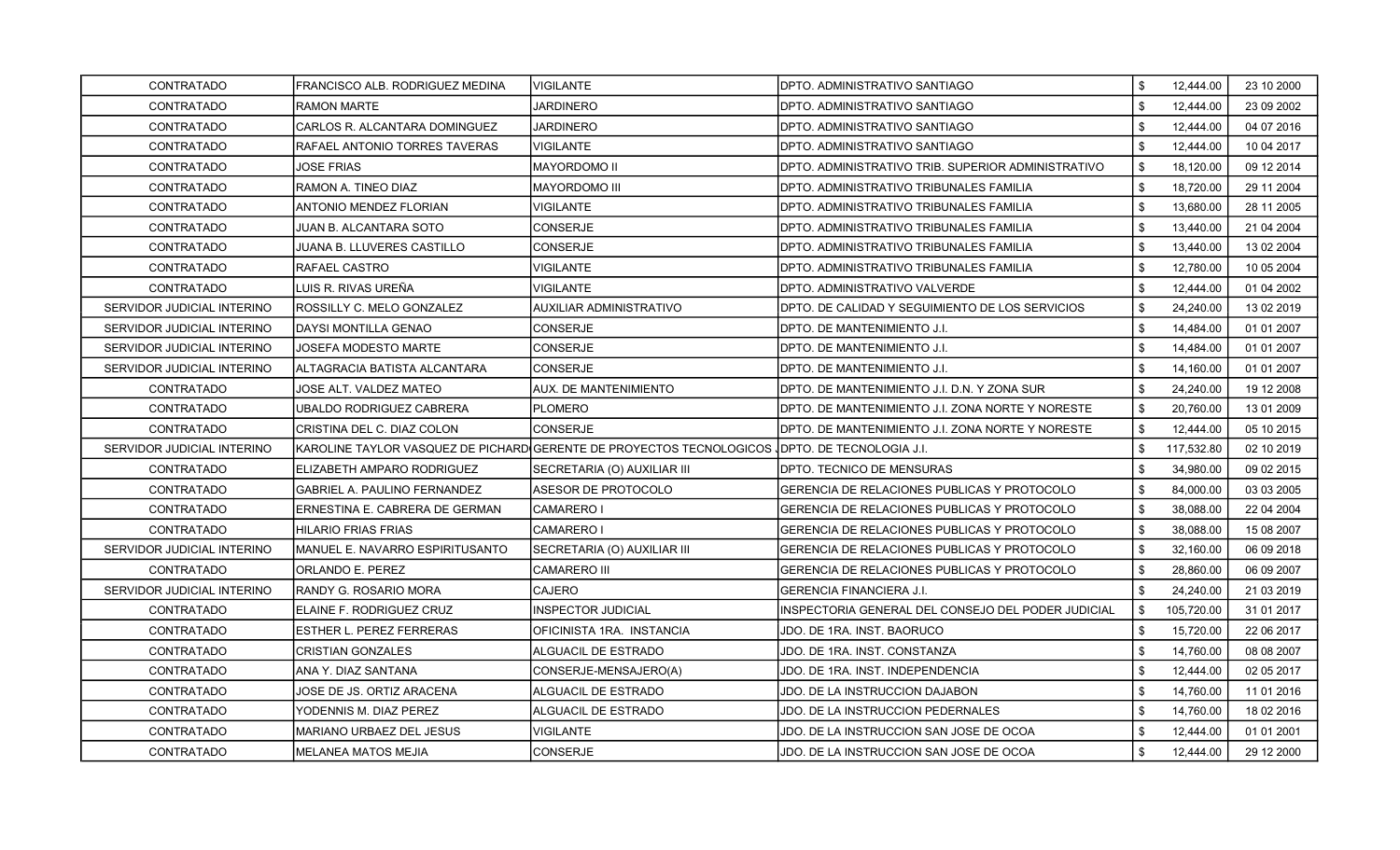| CONTRATADO                 | <b>ISAAC MORIS</b>                  | VIGILANTE              | JDO. DE PAZ ASUNTOS MUNIC. S.D. NORTE  | \$<br>13,680.00 | 16 03 2004 |
|----------------------------|-------------------------------------|------------------------|----------------------------------------|-----------------|------------|
| SERVIDOR JUDICIAL INTERINO | YOLANDA DE LOS SANTOS               | CONSERJE               | JDO. DE PAZ ASUNTOS MUNIC. S.D. NORTE  | \$<br>12,444.00 | 08 03 2019 |
| CONTRATADO                 | <b>CESAR SANCHEZ</b>                | <b>VIGILANTE</b>       | JDO. DE PAZ BAJOS DE HAINA             | \$<br>12,444.00 | 12 12 2001 |
| <b>CONTRATADO</b>          | <b>FLORENCIO LORENZO</b>            | VIGILANTE              | JDO. DE PAZ BAJOS DE HAINA             | \$<br>12,444.00 | 13 11 2007 |
| <b>CONTRATADO</b>          | LUIS O. TEJEDA DE LOS SANTOS        | VIGILANTE              | JDO. DE PAZ BOHECHIO                   | \$<br>12,444.00 | 25 09 2007 |
| CONTRATADO                 | LUZ D. SANTANA QUEZADA              | CONSERJE-MENSAJERO(A)  | JDO. DE PAZ CAYETANO GERMOSEN          | \$<br>12,444.00 | 14 03 2006 |
| SERVIDOR JUDICIAL INTERINO | KIRBY R. PLASENCIO GONZALEZ         | OFICINISTA JDO. DE PAZ | JDO. DE PAZ DE LA 1RA. CIRC. D.N.      | \$<br>16,440.00 | 02 09 2019 |
| CONTRATADO                 | ANTONIO E. CEDEÑO MILLIARD          | VIGILANTE              | JDO. DE PAZ DE LA 1RA. CIRC. D.N.      | \$<br>12,780.00 | 02 11 2004 |
| <b>CONTRATADO</b>          | LUIS F. BELTRE SANTOS               | VIGILANTE              | JDO. DE PAZ DE LA 1RA. CIRC. D.N.      | \$<br>12,780.00 | 06 01 2015 |
| SERVIDOR JUDICIAL INTERINO | <b>KRYSMEIRY G. ESTEVEZ</b>         | OFICINISTA JDO. DE PAZ | JDO. DE PAZ DE LA 1RA. CIRC. S.D. ESTE | \$<br>16,440.00 | 30 07 2018 |
| SERVIDOR JUDICIAL INTERINO | YANIRIS ALMONTE KING                | OFICINISTA JDO. DE PAZ | JDO. DE PAZ DE LA 2DA. CIRC. S.D. ESTE | \$<br>16,440.00 | 23 10 2018 |
| SERVIDOR JUDICIAL INTERINO | CAROLIN E. SANCHEZ LANTIGUA         | OFICINISTA JDO. DE PAZ | JDO. DE PAZ DE LA 2DA. CIRC. S.D. ESTE | \$<br>16,440.00 | 25 01 2019 |
| CONTRATADO                 | LUCILA D. ALVAREZ ALVAREZ           | CONSERJE               | JDO. DE PAZ DE LA 2DA. CIRC. S.D. ESTE | \$<br>12,444.00 | 25 06 2001 |
| SERVIDOR JUDICIAL INTERINO | YESICA D. FERMIN SANCHEZ            | OFICINISTA JDO. DE PAZ | JDO. DE PAZ DE LA 2DA. CIRC. SANTIAGO  | \$<br>14,760.00 | 14 10 2019 |
| SERVIDOR JUDICIAL INTERINO | LETICIA S. LEBRON CASTILLO          | OFICINISTA JDO. DE PAZ | JDO. DE PAZ DE LA 3RA. CIRC. D.N.      | \$<br>16,440.00 | 14 10 2019 |
| SERVIDOR JUDICIAL INTERINO | MARLENE K. OCHOA SOSA               | OFICINISTA JDO. DE PAZ | JDO. DE PAZ DE LA 3RA. CIRC. D.N.      | \$<br>16,440.00 | 28 10 2019 |
| CONTRATADO                 | EDWIN M. MORENO CASTILLO            | OFICINISTA JDO. DE PAZ | JDO. DE PAZ DE LA 4TA. CIRC. D.N.      | \$<br>16,440.00 | 04 04 2016 |
| SERVIDOR JUDICIAL INTERINO | IDILENNI GARCIA DE LOS SANTOS       | OFICINISTA JDO. DE PAZ | JDO. DE PAZ DON JUAN                   | \$<br>16,440.00 | 06 04 2019 |
| CONTRATADO                 | JOSE FCO. DE OLEO ENCARNACION       | CONSERJE-MENSAJERO(A)  | JDO. DE PAZ EL CERCADO                 | \$<br>12,444.00 | 09 03 2015 |
| <b>CONTRATADO</b>          | ALBA I. BARRIENTOS VALDEZ           | CONSERJE-MENSAJERO(A)  | JDO. DE PAZ EL LLANO                   | \$<br>12,444.00 | 02 11 2001 |
| <b>CONTRATADO</b>          | JOSE ALT. PEREZ PIÑA                | VIGILANTE              | JDO. DE PAZ EL VALLE                   | \$<br>12,444.00 | 10 03 2006 |
| CONTRATADO                 | JORGE ANT. PERALTA DOMINGUEZ        | VIGILANTE              | JDO. DE PAZ ESPERANZA                  | \$<br>12,444.00 | 02 08 2004 |
| CONTRATADO                 | SERGIO DE LA CRUZ MEDINA            | CONSERJE-MENSAJERO(A)  | JDO. DE PAZ GUAYMATE                   | \$<br>12,444.00 | 15 11 2007 |
| SERVIDOR JUDICIAL INTERINO | ERIKA P. GOMEZ                      | CONSERJE-MENSAJERO(A)  | JDO. DE PAZ GUAYUBIN                   | \$<br>12,444.00 | 19 07 2019 |
| <b>CONTRATADO</b>          | JULIO A. ESPEJO ORTEGA              | VIGILANTE              | JDO. DE PAZ LAGUNA SALADA              | \$<br>12,444.00 | 13 12 2000 |
| CONTRATADO                 | RAMON DE JS. RIVERA CAMPUSANO       | VIGILANTE              | JDO. DE PAZ NIGUA                      | \$<br>12,444.00 | 07 02 2001 |
| CONTRATADO                 | LUIS S. PEREZ RAMIREZ               | VIGILANTE              | JDO. DE PAZ OVIEDO                     | \$<br>12,444.00 | 30 11 2006 |
| <b>CONTRATADO</b>          | ORGIRIES ACOSTA FELIZ               | OFICINISTA JDO. DE PAZ | JDO. DE PAZ PARAISO                    | \$<br>14,760.00 | 23 05 2017 |
| CONTRATADO                 | ESEQUIER MATOS ACOSTA               | VIGILANTE              | JDO. DE PAZ PARAISO                    | \$<br>12,444.00 | 29 11 2006 |
| CONTRATADO                 | MIGUEL B. TERRERO FERRERAS          | VIGILANTE              | JDO. DE PAZ PEDERNALES                 | \$<br>12,444.00 | 01 06 2000 |
| SERVIDOR JUDICIAL INTERINO | <b>GLADYS A. CONTRERAS MANZUETA</b> | OFICINISTA JDO. DE PAZ | JDO. DE PAZ PERALVILLO                 | \$<br>16,440.00 | 08 08 2019 |
| CONTRATADO                 | CHARLES I. JIMENEZ PEREZ            | ALGUACIL DE ESTRADO    | JDO. DE PAZ S.C.                       | \$<br>13,800.00 | 18 08 2014 |
| SERVIDOR JUDICIAL INTERINO | MARDARY BEARD QUIROZ                | OFICINISTA JDO. DE PAZ | JDO. DE PAZ S.D. OESTE                 | 16,440.00       | 06 03 2019 |
| SERVIDOR JUDICIAL INTERINO | DARLENY DE LA ROSA ROBLES           | OFICINISTA JDO. DE PAZ | JDO. DE PAZ S.D. OESTE                 | \$<br>16,440.00 | 18 11 2019 |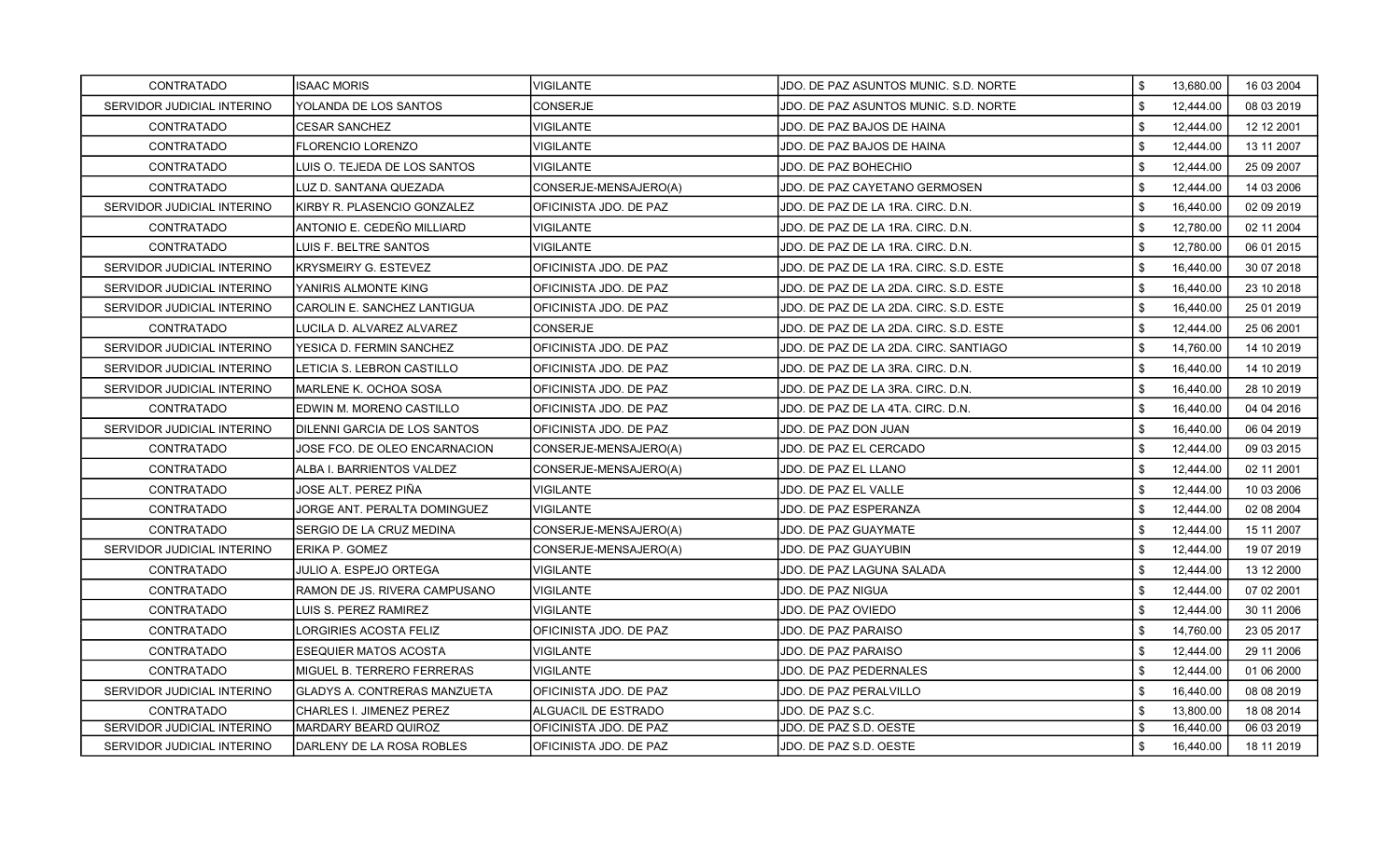| SERVIDOR JUDICIAL INTERINO | RUT M. VALDEZ LOPEZ               | OFICINISTA JDO. DE PAZ             | JDO. DE PAZ S.D. OESTE                            | \$<br>16.440.00 | 19 11 2019 |
|----------------------------|-----------------------------------|------------------------------------|---------------------------------------------------|-----------------|------------|
| SERVIDOR JUDICIAL INTERINO | MARLENE ALT. MOLINA FURCAR        | <b>ARCHIVISTA</b>                  | JDO. DE PAZ S.D. OESTE                            | \$<br>13,920.00 | 06 11 2019 |
| <b>CONTRATADO</b>          | RAMON RODRIGUEZ PULA              | <b>VIGILANTE</b>                   | JDO. DE PAZ SABANA GRANDE DE PALENQUE             | \$<br>12,444.00 | 12 01 2007 |
| <b>CONTRATADO</b>          | JUANA M. NUÑEZ PICHARDO           | CONSERJE-MENSAJERO(A)              | JDO. DE PAZ SABANA IGLESIA                        | \$<br>12,444.00 | 05 06 2017 |
| <b>CONTRATADO</b>          | WILLIAM R. MEJIA                  | <b>VIGILANTE</b>                   | JDO. DE PAZ SABANA LARGA                          | \$<br>12,444.00 | 06 09 2007 |
| CONTRATADO                 | ANA M. ESPINAL NUÑEZ              | CONSERJE-MENSAJERO(A)              | JDO. DE PAZ SAN JOSE DE LAS MATAS                 | \$<br>12,444.00 | 03 07 2017 |
| <b>CONTRATADO</b>          | BIENVENIDO ANT. RUIZ Y ROSARIO    | <b>VIGILANTE</b>                   | JDO. DE PAZ SAN RAFAEL DEL YUMA                   | \$<br>12,444.00 | 03 07 2006 |
| <b>CONTRATADO</b>          | FINLANDIA J. BELTRE MEDINA        | CONSERJE-MENSAJERO(A)              | JDO. DE PAZ TABARA ARRIBA                         | \$<br>12,444.00 | 07 10 2016 |
| <b>CONTRATADO</b>          | <b>GREGORIO REYES</b>             | <b>VIGILANTE</b>                   | <b>JDO. DE PAZ TAMAYO</b>                         | \$<br>12,444.00 | 21 06 2016 |
| CONTRATADO                 | JUAN ALB. ACOSTA HIDALGO          | <b>VIGILANTE</b>                   | <b>JDO. DE PAZ TENARES</b>                        | \$<br>12,444.00 | 07 06 2006 |
| <b>CONTRATADO</b>          | EDINSON PEREZ GONZALEZ            | VIGILANTE                          | JDO. DE PAZ UVILLA                                | \$<br>12,444.00 | 16 02 2007 |
| CONTRATADO                 | <b>BLAS GERARDO HEREDIA</b>       | <b>VIGILANTE</b>                   | JDO. DE PAZ VICENTE NOBLE                         | \$<br>12,444.00 | 25 01 2005 |
| <b>CONTRATADO</b>          | SOFI ALT. RAMIREZ SANTANA         | CONSERJE-MENSAJERO(A)              | <b>JDO. DE PAZ VILLA ALTAGRACIA</b>               | \$<br>12,444.00 | 02 05 2017 |
| CONTRATADO                 | ROSANNA V. MORENO PANIAGUA        | CONSERJE-MENSAJERO(A)              | JDO. DE PAZ YAGUATE                               | \$<br>12,444.00 | 03 10 2016 |
| SERVIDOR JUDICIAL INTERINO | KATIUSCA BLANCO D'OLEO            | <b>SUPERVISOR DE ARCHIVO</b>       | OFIC. COORDINADORA ARCHIVO JUDICIAL               | \$<br>29,580.00 | 08 05 2017 |
| SERVIDOR JUDICIAL INTERINO | <b>DIONICIO ROSARIO JIMENEZ</b>   | <b>ARCHIVISTA</b>                  | OFIC. COORDINADORA ARCHIVO JUDICIAL               | \$<br>13,920.00 | 22 10 2018 |
| SERVIDOR JUDICIAL INTERINO | <b>FRANCIS PERALTA RODRIGUEZ</b>  | <b>ARCHIVISTA</b>                  | OFIC. COORDINADORA ARCHIVO JUDICIAL               | \$<br>13,920.00 | 18 02 2019 |
| CONTRATADO                 | CARLOS M. SOTO SALAS              | <b>ARCHIVISTA</b>                  | OFIC. DE ARCHIVO JUDICIAL CAM.CIVIL CORTE DE APEL | \$<br>13,920.00 | 11 01 2017 |
| SERVIDOR JUDICIAL INTERINO | AIDA M. VELEZ CASTRO              | <b>ARCHIVISTA</b>                  | IOFIC. DE ARCHIVO JUDICIAL JURISD. N.N.A. D.N.    | \$<br>13,920.00 | 21 05 2019 |
| <b>CONTRATADO</b>          | MAXIMO B. REINOSO TAPIA           | SUPERVISOR DE ARCHIVO              | OFIC. DE ARCHIVO JUDICIAL PJ LA VEGA              | \$<br>29,580.00 | 16 02 2007 |
| SERVIDOR JUDICIAL INTERINO | KATHERINE A. CABRERA VIZCAINO     | <b>ARCHIVISTA</b>                  | OFIC. DE ARCHIVO JUDICIAL PJ S.C.                 | \$<br>16,440.00 | 22 07 2019 |
| SERVIDOR JUDICIAL INTERINO | YELISSA CAMPUSANO SUERO           | <b>ARCHIVISTA</b>                  | OFIC. DE ARCHIVO SECRETARIA GENERAL S.C.J.        | \$<br>20,160.00 | 17 09 2019 |
| SERVIDOR JUDICIAL INTERINO | JASMEL BOCIO BAUTISTA             | <b>ARCHIVISTA</b>                  | OFIC. DE ARCHIVO SECRETARIA GENERAL S.C.J.        | \$<br>20,160.00 | 17 09 2019 |
| SERVIDOR JUDICIAL INTERINO | HIPOLITO PINEDA PEREYRA           | SUPERVISOR DE SEGURIDAD            | OFIC. DE SEGURIDAD S.C.J.                         | \$<br>45,000.00 | 15 05 2019 |
| <b>CONTRATADO</b>          | ISIDRO CORDERO                    | <b>SEGURIDAD EX-PRESIDENTE SCJ</b> | IOFIC. DE SEGURIDAD S.C.J.                        | \$<br>21,360.00 | 09 12 2005 |
| SERVIDOR JUDICIAL INTERINO | LUIS MARIÑEZ PEÑA                 | <b>SEGURIDAD DE PLANTA</b>         | OFIC. DE SEGURIDAD S.C.J.                         | \$<br>19,197.23 | 01 05 2018 |
| <b>CONTRATADO</b>          | LENIN R. VASQUEZ CABRERA          | SOPORTE TECNICO II                 | OFIC. DE TECNOLOGIAS REGIONAL ZONA NORTE          | \$<br>34,980.00 | 17 07 2017 |
| SERVIDOR JUDICIAL INTERINO | MAYCKOL A. MENDEZ MENDEZ          | ARCHIVISTA                         | OFIC. DEPOSITO ARCHIVO CENTRAL S.D.               | \$<br>16,440.00 | 28 10 2019 |
| SERVIDOR JUDICIAL INTERINO | JULISSA I. BAEZ SANCHEZ           | IOFICINISTA 1RA. INSTANCIA         | IPCIA. CAMARA CIVIL JDO. 1RA. INST. D.N.          | \$<br>20,760.00 | 04 03 2019 |
| SERVIDOR JUDICIAL INTERINO | ESMARLY D. SANTOS MEJIA           | OFICINISTA 1RA. INSTANCIA          | PCIA. CAMARA CIVIL JDO. 1RA. INST. D.N.           | \$<br>20,760.00 | 04 03 2019 |
| SERVIDOR JUDICIAL INTERINO | YOKASTHERY DEL C. OZORIA GONZALEZ | OFICINISTA 1RA. INSTANCIA          | PCIA. CAMARA CIVIL JDO. 1RA. INST. SANTIAGO       | \$<br>15,720.00 | 03 12 2018 |
| SERVIDOR JUDICIAL INTERINO | JORGELINA GERMOSEN LEON           | OFICINISTA 1RA. INSTANCIA          | PCIA. CAMARA CIVIL JDO. 1RA. INST. SANTIAGO       | \$<br>15,720.00 | 30 11 2018 |
| SERVIDOR JUDICIAL INTERINO | REYNA E. LOPEZ MIESES             | OFICINISTA 1RA. INSTANCIA          | PCIA. JDO. DE TRABAJO D.N.                        | \$<br>20,760.00 | 02 09 2019 |
| SERVIDOR JUDICIAL INTERINO | HORTENSIA N. ACOSTA PEREZ         | OFICINISTA 1RA. INSTANCIA          | PCIA. JDO. DE TRABAJO D.N.                        | \$<br>20,760.00 | 16 07 2019 |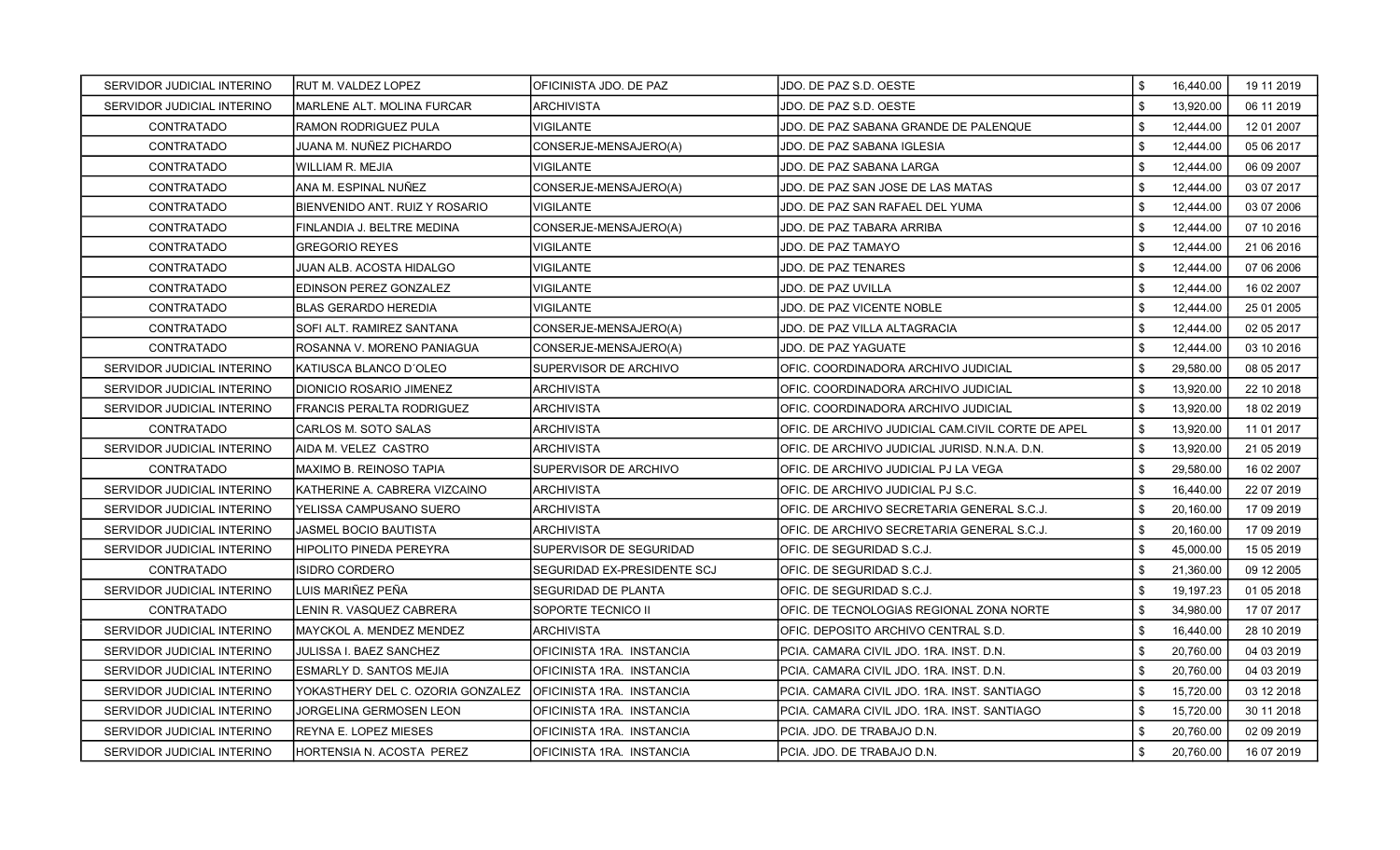| CONTRATADO                 | MILCIADES JAVIER RUIZ         | SEGURIDAD EX-PRESIDENTE SCJ        | PRESIDENCIA S.C.J.                       | \$  | 20,441.57 | 07 09 2015 |
|----------------------------|-------------------------------|------------------------------------|------------------------------------------|-----|-----------|------------|
| SERVIDOR JUDICIAL INTERINO | NICHOLE M. CUEVAS SANTANA     | ABOGADO AYUDANTE SCJ               | PRIMERA SALA S.C.J.                      | \$. | 88,100.00 | 05 08 2019 |
| SERVIDOR JUDICIAL INTERINO | STEPHANIE V. JIMENEZ GRULLON  | ABOGADO AYUDANTE SCJ               | PRIMERA SALA S.C.J.                      | \$  | 88,100.00 | 30 07 2019 |
| SERVIDOR JUDICIAL INTERINO | LUZ Y. HEYAIME RAMIREZ        | ASISTENTE DE JUEZ MIEMBRO SALA SCJ | PRIMERA SALA S.C.J.                      | \$  | 54,885.60 | 19 08 2019 |
| SERVIDOR JUDICIAL INTERINO | PERLA M. JIMENEZ DE PEREZ     | ASISTENTE DE JUEZ MIEMBRO SALA SCJ | PRIMERA SALA S.C.J.                      | \$  | 54,885.60 | 19 08 2019 |
| SERVIDOR JUDICIAL INTERINO | LEISSY D. VARGAS BRAZOBAN     | ASISTENTE DE JUEZ MIEMBRO SALA SCJ | PRIMERA SALA S.C.J.                      | \$  | 54,885.60 | 16 10 2019 |
| SERVIDOR JUDICIAL INTERINO | MODESTO JAQUEZ MARQUEZ        | SEGURIDAD DE JUEZ SCJ              | PRIMERA SALA S.C.J.                      | \$  | 14,760.00 | 07 05 2012 |
| SERVIDOR JUDICIAL INTERINO | IENMANUEL UPIA HERNANDEZ      | AUX. DE RECEPCION Y ENTREGA        | RECEPCION Y ENTREGA R.T.                 | \$  | 24,240.00 | 02 04 2019 |
| SERVIDOR JUDICIAL INTERINO | ESTEFANY NUÑEZ DUARTE         | <b>AUXILIAR REGISTRAL</b>          | REGISTRO DE TITULOS NAGUA                | \$  | 16,200.00 | 02 04 2019 |
| <b>CONTRATADO</b>          | PURITA GARCIA GONZALEZ        | <b>CONSERJE</b>                    | REGISTRO DE TITULOS PUERTO PLATA         | \$  | 12,444.00 | 01 08 2016 |
| CONTRATADO                 | MARIA C. ASENCIO ABREU        | <b>AUXILIAR REGISTRAL</b>          | REGISTRO DE TITULOS S.C.                 | \$  | 16,200.00 | 11 11 2014 |
| CONTRATADO                 | CAROLINA ALT. RODRIGUEZ BRITO | <b>CONSERJE</b>                    | SALA CIVIL TRIBUNAL N.N.A. DUARTE        | \$. | 12,444.00 | 07 02 2017 |
| CONTRATADO                 | JESUS SILVERIO                | VIGILANTE                          | SALA PENAL 1ER. TRIBUNAL N.N.A. SANTIAGO | \$  | 12,444.00 | 15 09 1999 |
| CONTRATADO                 | HILARIO J. HOLGUIN SANTOS     | <b>VIGILANTE</b>                   | SALA PENAL TRIBUNAL N.N.A. LA VEGA       | \$  | 12,444.00 | 01 03 2001 |
| <b>CONTRATADO</b>          | DIONICIO G. VALERIO CRUZ      | VIGILANTE                          | SALA PENAL TRIBUNAL N.N.A. LA VEGA       | \$  | 12,444.00 | 27 11 2001 |
| <b>CONTRATADO</b>          | JUAN ALB. ROSARIO GOMEZ       | ALGUACIL DE ESTRADO                | SALA PENAL TRIBUNAL N.N.A. S.D.          | \$  | 14,760.00 | 31 03 2016 |
| CONTRATADO                 | <b>JULIAN GARCIA</b>          | <b>MENSAJERO EXTERNO</b>           | SECCION DE TRAMITES Y CORRESPONDENCIA    | \$  | 22,800.00 | 12 10 2005 |
| <b>CONTRATADO</b>          | <b>MANUEL SIERRA FABIAN</b>   | ENC. TRANSPORTACION                | SECCION DE TRANSPORTACION                | \$  | 77,836.80 | 17 11 2014 |
| CONTRATADO                 | HORACIO GONZALEZ              | <b>CHOFER</b>                      | SECCION DE TRANSPORTACION                | \$  | 29,580.00 | 01 05 2015 |
| <b>CONTRATADO</b>          | VICTOR H. GIL REYES           | <b>CHOFER</b>                      | SECCION DE TRANSPORTACION                | \$  | 29,580.00 | 04 01 2007 |
| <b>CONTRATADO</b>          | FRANCISCO W. JONES BRACHE     | <b>CHOFER</b>                      | SECCION DE TRANSPORTACION                | \$  | 29,580.00 | 31 03 2016 |
| <b>CONTRATADO</b>          | PABLO ANT. FLORIAN HERNANDEZ  | <b>CHOFER</b>                      | SECCION DE TRANSPORTACION                | \$. | 29,580.00 | 21 04 2016 |
| CONTRATADO                 | VIRGILIO ANT. BERIGUETE       | <b>CHOFER</b>                      | SECCION DE TRANSPORTACION                | \$  | 29,580.00 | 26 04 2016 |
| <b>CONTRATADO</b>          | CEFERINO OFFRER DE LA ROSA    | <b>CHOFER</b>                      | <b>SECCION DE TRANSPORTACION</b>         | \$  | 24,240.00 | 07 09 2015 |
| CONTRATADO                 | ISO L. ADAMES HERNANDEZ       | <b>CHOFER</b>                      | SECCION DE TRANSPORTACION                | \$  | 24,240.00 | 02 09 2014 |
| <b>CONTRATADO</b>          | SAN E. SANCHEZ                | <b>CHOFER</b>                      | SECCION DE TRANSPORTACION                | \$  | 24,240.00 | 03 04 2017 |
| CONTRATADO                 | DONAL R. MORALES SEVERINO     | <b>CHOFER</b>                      | SECCION DE TRANSPORTACION                | \$  | 24,240.00 | 13 01 2015 |
| <b>CONTRATADO</b>          | SANTIAGO L. PERERA DURAN      | <b>CHOFER</b>                      | SECCION DE TRANSPORTACION                | \$  | 24,240.00 | 10 02 2015 |
| CONTRATADO                 | REYNALDO FRIAS CASTRO         | <b>CHOFER</b>                      | SECCION DE TRANSPORTACION                | \$  | 24,240.00 | 13 05 2015 |
| CONTRATADO                 | CONFESOR BOVIER DE LA CRUZ    | <b>CHOFER</b>                      | SECCION DE TRANSPORTACION                | \$  | 24,240.00 | 23 09 2015 |
| CONTRATADO                 | BIENVENIDO VASQUEZ            | <b>CHOFER</b>                      | SECCION DE TRANSPORTACION                | \$  | 24,240.00 | 05 06 2017 |
| <b>CONTRATADO</b>          | RIGOBERTO SOSA HERNANDEZ      | <b>CHOFER</b>                      | SECCION DE TRANSPORTACION                | \$  | 24,240.00 | 06 06 2017 |
| CONTRATADO                 | PEDRO A. POLANCO JIMENEZ      | <b>CHOFER</b>                      | SECCION DE TRANSPORTACION                | \$  | 24,240.00 | 07 09 2017 |
| SERVIDOR JUDICIAL INTERINO | JOSE M. ANGOMAS ESTRELLA      | <b>CHOFER</b>                      | SECCION DE TRANSPORTACION                | \$  | 24,240.00 | 07 08 2019 |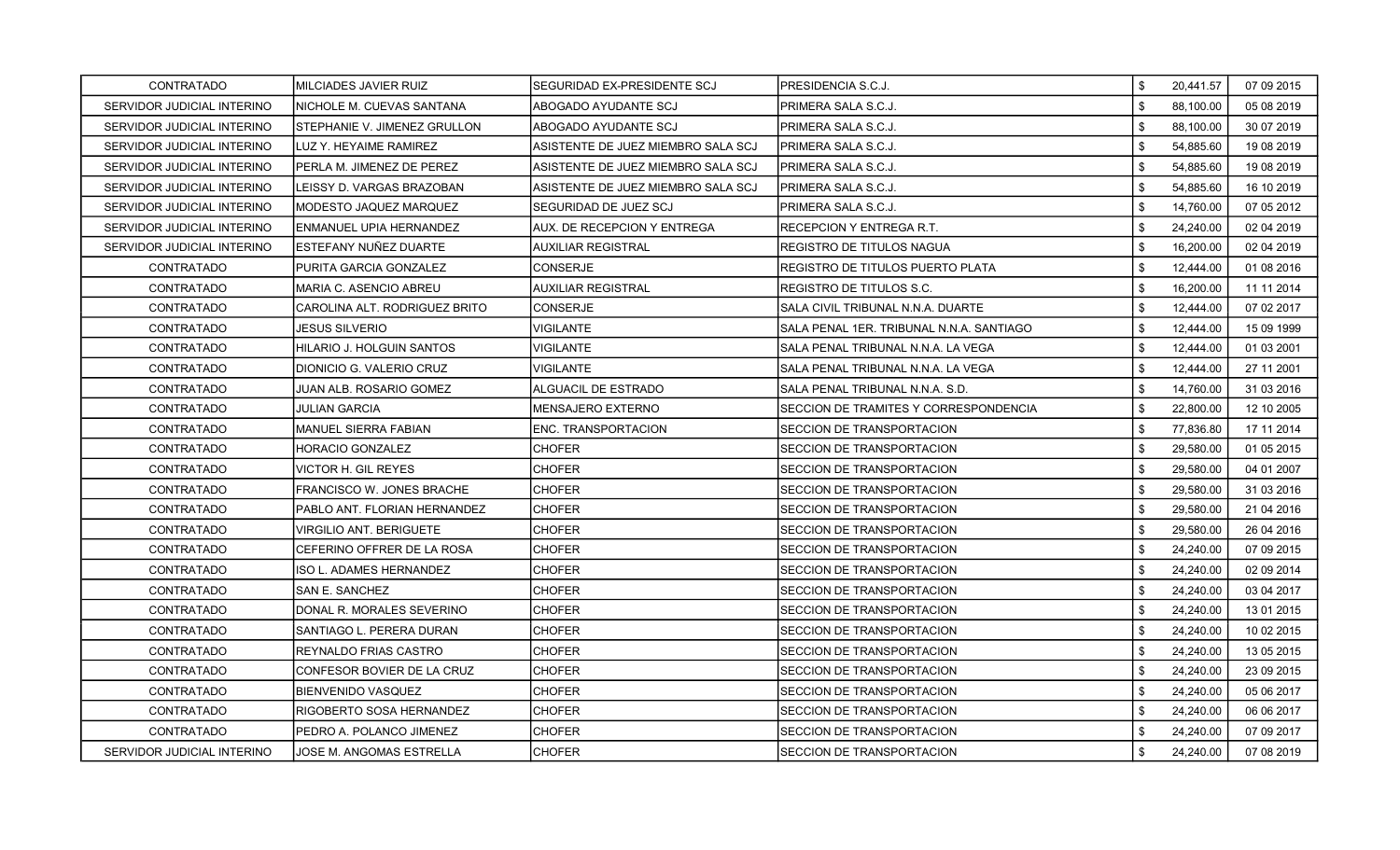| SERVIDOR JUDICIAL INTERINO | <b>ESTARLING M. MERCEDES TERRERO</b>  | <b>CHOFER</b>                      | <b>SECCION DE TRANSPORTACION</b>                   | \$  | 24,240.00 | 06 08 2019 |
|----------------------------|---------------------------------------|------------------------------------|----------------------------------------------------|-----|-----------|------------|
| SERVIDOR JUDICIAL INTERINO | DILSON R. MENDOZA PERALTA             | OFICINISTA SERV. FASE DE FONDO     | SECRETARIA GENERAL JDO. ESP. TRANS Y MUNIC. SANTIA | \$  | 14,760.00 | 02 09 2019 |
| SERVIDOR JUDICIAL INTERINO | WILANDY A. ALMONTE SARITA             | ALGUACIL DE ESTRADO                | SECRETARIA GENERAL JDO. ESP. TRANS Y MUNIC. SANTIA | \$  | 11,426.40 | 21 06 2017 |
| SERVIDOR JUDICIAL INTERINO | AMABEL A. RICART ASTACIO              | <b>OFICINISTA SCJ</b>              | SECRETARIA GENERAL S.C.J.                          | \$  | 40,605.60 | 31 07 2017 |
| SERVIDOR JUDICIAL INTERINO | YERMANA G. OZUNA ROSSO                | OFICINISTA SCJ                     | SECRETARIA GENERAL S.C.J.                          | \$  | 40,605.60 | 31 07 2017 |
| <b>CONTRATADO</b>          | RAMON ANT. ORTIZ MARTINEZ             | MENSAJERO EXTERNO                  | SECRETARIA GENERAL S.C.J.                          | \$  | 22,800.00 | 06 03 2006 |
| SERVIDOR JUDICIAL INTERINO | FERNANDO A. DIAZ CRUZ                 | <b>OFICINISTA</b>                  | SECRETARIA GENERAL TRIBUNAL SUPERIOR ADM. D.N.     | \$  | 24,240.00 | 17 08 2017 |
| SERVIDOR JUDICIAL INTERINO | MARIANO ANT. GUZMAN PEREZ             | <b>OFICINISTA</b>                  | SECRETARIA GENERAL TRIBUNAL SUPERIOR ADM. D.N.     | \$  | 24,240.00 | 11 09 2018 |
| SERVIDOR JUDICIAL INTERINO | ELVIN E. DE LA CRUZ GARCIA            | OFICINISTA CORTE                   | SECRETARIA GENERAL TRIBUNAL SUPERIOR ADM. D.N.     | \$  | 24,240.00 | 14 11 2019 |
| <b>CONTRATADO</b>          | PEDRO J. RONE MOSCOSO                 | ASISTENTE DE JUEZ MIEMBRO SALA SCJ | SEGUNDA SALA S.C.J.                                | \$  | 54,885.60 | 25 01 2012 |
| <b>CONTRATADO</b>          | GERINELDO MONTAS MONTERO              | SEGURIDAD DE JUEZ SCJ              | SEGUNDA SALA S.C.J.                                | \$  | 15,600.00 | 13 10 2015 |
| CONTRATADO                 | HERIBERTO BENITEZ SOTO                | <b>SEGURIDAD DE JUEZ SCJ</b>       | SEGUNDA SALA S.C.J.                                | \$  | 14,400.00 | 24 08 2015 |
| SERVIDOR JUDICIAL INTERINO | SHEILA E. TORRES ANTONIO              | <b>OFICINISTA</b>                  | SOPORTE A JUECES J.L. SANTIAGO                     | \$  | 17,640.00 | 07 10 2019 |
| SERVIDOR JUDICIAL INTERINO | FRANK A. ROSARIO VALLEJO              | <b>OFICINISTA</b>                  | SOPORTE A JUECES J.P. MONTE PLATA                  | \$  | 20,760.00 | 28 10 2019 |
| <b>CONTRATADO</b>          | ALEXANDRA DIAZ VASQUEZ                | ABOGADO AYUDANTE                   | SOPORTE A JUECES J.P. S.D.                         | \$  | 58,374.00 | 01 12 2016 |
| <b>CONTRATADO</b>          | CARLOS M. NUÑEZ SEVERINO              | <b>OFICINISTA</b>                  | SOPORTE A JUECES J.P. S.D.                         | \$  | 24,240.00 | 03 10 2016 |
| SERVIDOR JUDICIAL INTERINO | ANDREINA CALDERON LOPEZ               | <b>OFICINISTA</b>                  | SOPORTE A JUECES J.P. S.D.                         | \$. | 24,240.00 | 28 01 2019 |
| SERVIDOR JUDICIAL INTERINO | LOREN P. JESUS GARCIA                 | <b>OFICINISTA</b>                  | SOPORTE A JUECES J.P. S.D.                         | \$  | 24,240.00 | 16 07 2019 |
| <b>CONTRATADO</b>          | ERASMO F. DEL CARMEN GREGORIO         | <b>SEGURIDAD DE JUEZ SCJ</b>       | TERCERA SALA S.C.J.                                | \$  | 27,550.00 | 02 09 2015 |
| CONTRATADO                 | CRUCITO MONTERO VALDEZ                | SEGURIDAD DE JUEZ SCJ              | TERCERA SALA S.C.J.                                | \$  | 26,352.00 | 05 06 2012 |
| <b>CONTRATADO</b>          | SERGIO A. ALVAREZ PEREZ               | <b>SEGURIDAD DE JUEZ SCJ</b>       | TERCERA SALA S.C.J.                                | \$  | 15,600.00 | 21 03 2014 |
| <b>CONTRATADO</b>          | SEGUNDO DEL ROSARIO SANCHEZ           | <b>SEGURIDAD DE JUEZ SCJ</b>       | TERCERA SALA S.C.J.                                | \$  | 14,400.00 | 24 08 2015 |
| <b>CONTRATADO</b>          | PEDRO M. RODRIGUEZ SAVIÑON            | <b>SEGURIDAD DE JUEZ SCJ</b>       | TERCERA SALA S.C.J.                                | \$  | 14,000.00 | 15 05 2018 |
| <b>CONTRATADO</b>          | DANILO SERRANO GRULLART               | SEGURIDAD DE JUEZ SCJ              | TERCERA SALA S.C.J.                                | \$  | 12,584.40 | 17 01 2014 |
| SERVIDOR JUDICIAL INTERINO | INGRID M. JIMENEZ                     | OFICINISTA 1RA. INSTANCIA          | TRIBUNAL COL. C/P JDO. 1RA. INST. LA ROMANA        | \$  | 15,720.00 | 28 05 2018 |
| SERVIDOR JUDICIAL INTERINO | HILDA HERNANDEZ                       | OFICINISTA 1RA. INSTANCIA          | TRIBUNAL COL. C/P JDO. 1RA. INST. MARIA T.S.       | \$  | 15,720.00 | 03 10 2018 |
| <b>CONTRATADO</b>          | <b>GLADYS ALT. MARTINEZ RODRIGUEZ</b> | ABOGADO AYUDANTE 1RA. INST.        | TRIBUNAL COL. C/P JDO. 1RA. INST. MONTE CRISTI     | \$  | 36,000.00 | 03 09 2014 |
| SERVIDOR JUDICIAL INTERINO | MARY P. ALVAREZ PEREZ                 | OFICINISTA 1RA. INSTANCIA          | TRIBUNAL COL. C/P JDO. 1RA. INST. S.C.             | \$  | 15,720.00 | 16 01 2019 |
| SERVIDOR JUDICIAL INTERINO | ARELYS DE JS. STERLING MOTA           | OFICINISTA 1RA. INSTANCIA          | TRIBUNAL COL. C/P JDO. 1RA. INST. S.P.M.           | \$  | 15,720.00 | 14 02 2019 |
| SERVIDOR JUDICIAL INTERINO | KATHERINE VASQUEZ MICHEL              | OFICINISTA J.O.                    | TRIBUNAL DE TIERRAS J.O. ESPAILLAT                 | \$  | 15,720.00 | 07 02 2019 |
| <b>CONTRATADO</b>          | RAMONA BONILLA GIL                    | <b>CONSERJE</b>                    | TRIBUNAL DE TIERRAS J.O. PUERTO PLATA              | \$  | 12,444.00 | 12 12 2016 |
| CONTRATADO                 | KATY J. CALDERON ARAUJO               | OFICINISTA 1RA. INSTANCIA          | TRIBUNAL EJEC. DE LA PENA D.N.                     | \$  | 20,760.00 | 08 05 2017 |
| SERVIDOR JUDICIAL INTERINO | YUDITH N. COFRESI                     | OFICINISTA 1RA. INSTANCIA          | TRIBUNAL EJEC. DE LA PENA D.N.                     | \$  | 20,760.00 | 14 10 2019 |
| SERVIDOR JUDICIAL INTERINO | JUNIBEL I. PEÑA RAMOS                 | OFICINISTA 1RA. INSTANCIA          | TRIBUNAL EJEC. DE LA PENA D.N.                     | \$  | 20,760.00 | 10 10 2019 |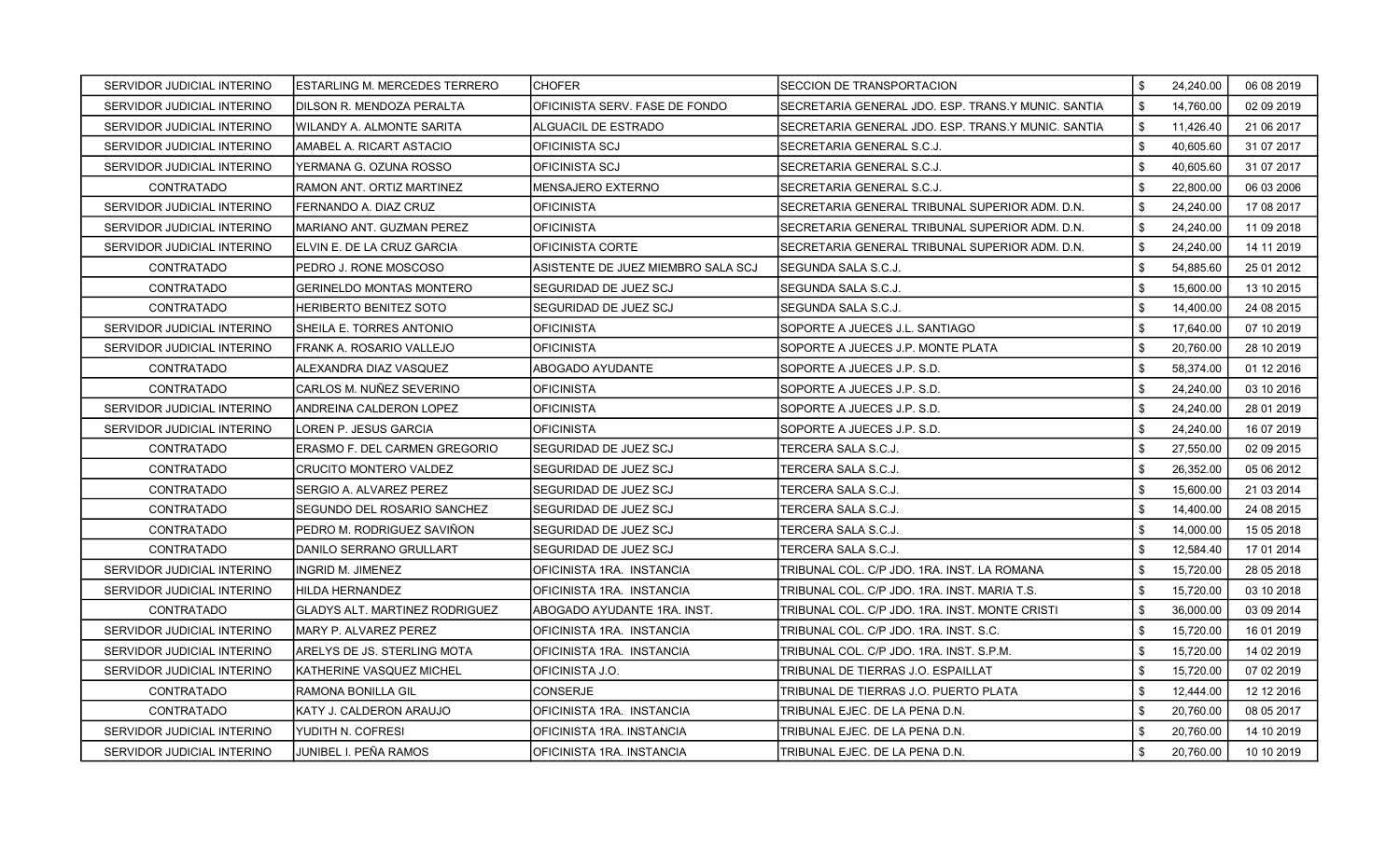| SERVIDOR JUDICIAL INTERINO | JOHANNA F. ALCANTARA DE CERON                   | OFICINISTA 1RA. INSTANCIA | TRIBUNAL EJEC. DE LA PENA D.N.              | \$<br>20,760.00 | 10 10 2019 |
|----------------------------|-------------------------------------------------|---------------------------|---------------------------------------------|-----------------|------------|
| <b>CONTRATADO</b>          | JOSE A. CERDA COPLIN                            | VIGILANTE                 | TRIBUNAL N.N.A. ESPAILLAT                   | \$<br>12,444.00 | 04 09 2001 |
| <b>CONTRATADO</b>          | AGUSTIN PEÑA DILONÉ                             | CONSERJE                  | TRIBUNAL N.N.A. MONSEÑOR NOUEL              | \$<br>12,444.00 | 02 01 2017 |
| CONTRATADO                 | NERY LEBRON                                     | VIGILANTE                 | TRIBUNAL N.N.A. MONTE CRISTI                | \$<br>12,444.00 | 29 11 2006 |
| <b>CONTRATADO</b>          | SANDRO CABRAL                                   | VIGILANTE                 | TRIBUNAL N.N.A. S.J.M.                      | \$<br>12,444.00 | 12 12 2001 |
| <b>CONTRATADO</b>          | EONOR SANTOS PEREZ                              | CONSERJE                  | TRIBUNAL N.N.A. SANCHEZ RAMIREZ             | \$<br>12,444.00 | 04 07 2001 |
| <b>CONTRATADO</b>          | LORENZA M. ESPINAL                              | <b>CONSERJE</b>           | TRIBUNAL N.N.A. VALVERDE                    | \$<br>12,444.00 | 02 07 2001 |
| <b>CONTRATADO</b>          | WATER R. PEREZ PEREZ                            | <b>CHOFER</b>             | TRIBUNAL SUPERIOR DE TIERRAS DPTO. CENTRAL  | \$<br>24,240.00 | 04 07 2016 |
| SERVIDOR JUDICIAL INTERINO | <b>DEBORAH BALCACER VENTURA</b>                 | <b>RECEPCIONISTA</b>      | TRIBUNAL SUPERIOR DE TIERRAS DPTO. NORESTE  | \$<br>14,760.00 | 12 09 2019 |
| <b>CONTRATADO</b>          | JUAN ML. ALMONTE PAULINO                        | <b>CHOFER</b>             | TRIBUNAL SUPERIOR DE TIERRAS DPTO. NORTE    | \$<br>24,240.00 | 10 02 2014 |
| SERVIDOR JUDICIAL INTERINO | JAFFREISI M. DE LOS SANTOS ALMANZAR  OFICINISTA |                           | UNIDAD CITAC. NOTIF. Y COM. J.P. LA VEGA    | \$<br>20,760.00 | 24 06 2019 |
| SERVIDOR JUDICIAL INTERINO | MARLENIS I. PEÑA                                | <b>OFICINISTA</b>         | UNIDAD CITAC, NOTIF, Y COM, J.P. S.D.       | \$<br>24,240.00 | 02 09 2017 |
| SERVIDOR JUDICIAL INTERINO | <b>GREICY M. BATISTA ALCANTARA</b>              | <b>OFICINISTA</b>         | UNIDAD CITAC. NOTIF. Y COM. J.P. S.D.       | \$<br>24,240.00 | 02 09 2017 |
| SERVIDOR JUDICIAL INTERINO | IGUSTAVO DE J. PAULINO ACEVEDO                  | <b>OFICINISTA</b>         | UNIDAD CITAC. NOTIF. Y COM. J.P. S.D.       | \$<br>24,240.00 | 02 09 2017 |
| SERVIDOR JUDICIAL INTERINO | PAULA A. GARCIA ARIAS                           | <b>OFICINISTA</b>         | UNIDAD CITAC. NOTIF. Y COM. J.P. S.D.       | \$<br>24.240.00 | 11 04 2018 |
| SERVIDOR JUDICIAL INTERINO | ESTEFANY ALT. RAMIREZ ROJAS                     | <b>OFICINISTA</b>         | UNIDAD CITAC. NOTIF. Y COM. J.P. S.D.       | \$<br>24,240.00 | 21 05 2018 |
| SERVIDOR JUDICIAL INTERINO | DEIRO R. FIGUEROA DIAZ                          | <b>OFICINISTA</b>         | UNIDAD CITAC. NOTIF. Y COM. J.P. S.D.       | \$<br>24,240.00 | 07 05 2018 |
| SERVIDOR JUDICIAL INTERINO | <b>MARIENI HEREDIA PANIAGUA</b>                 | <b>OFICINISTA</b>         | UNIDAD CITAC. NOTIF. Y COM. J.P. S.D.       | \$<br>24,240.00 | 30 05 2019 |
| SERVIDOR JUDICIAL INTERINO | JOHANNY E. AGRAMONTE DE PAULINO                 | <b>OFICINISTA</b>         | UNIDAD CITAC. NOTIF. Y COM. J.P. S.D.       | \$<br>24,240.00 | 21 05 2019 |
| SERVIDOR JUDICIAL INTERINO | KIANDRA P. PEREZ CUEVAS                         | <b>OFICINISTA</b>         | UNIDAD CITAC. NOTIF. Y COM. J.P. S.D.       | \$<br>24,240.00 | 04 02 2019 |
| SERVIDOR JUDICIAL INTERINO | LAIMA TEJADA CACERES                            | OFICINISTA                | UNIDAD CITAC. NOTIF. Y COM. J.P. S.D.       | \$<br>24,240.00 | 22 10 2019 |
| SERVIDOR JUDICIAL INTERINO | LUIS A. BUTTEN                                  | NOTIFICADOR               | UNIDAD CITAC. NOTIF. Y COM. J.P. S.D.       | \$<br>18,120.00 | 26 08 2019 |
| SERVIDOR JUDICIAL INTERINO | ESMEILIN A. DE LA CRUZ MENA                     | NOTIFICADOR               | UNIDAD CITAC. NOTIF. Y COM. J.P. S.D.       | \$<br>18,120.00 | 26 08 2019 |
| SERVIDOR JUDICIAL INTERINO | JUNIOR J. FABIAN SEGARRA                        | NOTIFICADOR               | UNIDAD CITAC. NOTIF. Y COM. J.P. S.D.       | \$<br>18,120.00 | 23 08 2019 |
| SERVIDOR JUDICIAL INTERINO | ALEXANDER ROSA ARIAS                            | NOTIFICADOR               | UNIDAD CITAC. NOTIF. Y COM. J.P. S.D.       | \$<br>18,120.00 | 23 08 2019 |
| SERVIDOR JUDICIAL INTERINO | DANIEL A. PARRA PEREZ                           | NOTIFICADOR               | UNIDAD CITAC. NOTIF. Y COM. J.P. S.D.       | \$<br>18,120.00 | 26 08 2019 |
| SERVIDOR JUDICIAL INTERINO | DAVID E. DE RIVERA EVANGELISTA                  | ALGUACIL DE ESTRADO       | UNIDAD CITAC. NOTIF. Y COM. J.P. S.D.       | \$<br>15,960.00 | 04 02 2019 |
| SERVIDOR JUDICIAL INTERINO | <b>SEBASTIAN I. FLORES MICHEL</b>               | ALGUACIL DE ESTRADO       | UNIDAD CITAC. NOTIF. Y COM. J.P. S.D.       | \$<br>15,960.00 | 05 03 2019 |
| SERVIDOR JUDICIAL INTERINO | <b>MELANY MONCION PAULINO</b>                   | <b>OFICINISTA</b>         | UNIDAD CITAC. NOTIF. Y COM. J.P. S.D. OESTE | \$<br>20,760.00 | 17 09 2018 |
| CONTRATADO                 | JOSE ANT. ABREU ORTEGA                          | ALGUACIL DE ESTRADO       | UNIDAD CITAC. NOTIF. Y COM. J.P. S.F.M.     | \$<br>14,760.00 | 06 05 2015 |
| SERVIDOR JUDICIAL INTERINO | LUZ E. REYES DE CASTRO                          | ALGUACIL DE ESTRADO       | UNIDAD CITAC. NOTIF. Y COM. J.P. S.F.M.     | \$<br>14,760.00 | 28 02 2019 |
| <b>CONTRATADO</b>          | YOHAMID F. RUIZ MATEO                           | ABOGADO AYUDANTE          | UNIDAD DE ABOGADOS AYUDANTES TST            | \$<br>58,374.00 | 18 05 2015 |
| <b>CONTRATADO</b>          | SANTO F. CARRASCO TERRERO                       | <b>ANALISTA JURIDICO</b>  | UNIDAD DE APOYO REGISTRAL J.I.              | \$<br>69,696.00 | 23 04 2007 |
| SERVIDOR JUDICIAL INTERINO | NELSON J. ZACARIAS ALMANZAR                     | <b>OFICINISTA</b>         | UNIDAD DE AUDIENCIAS J.L. SANTIAGO          | \$<br>17,640.00 | 15 10 2018 |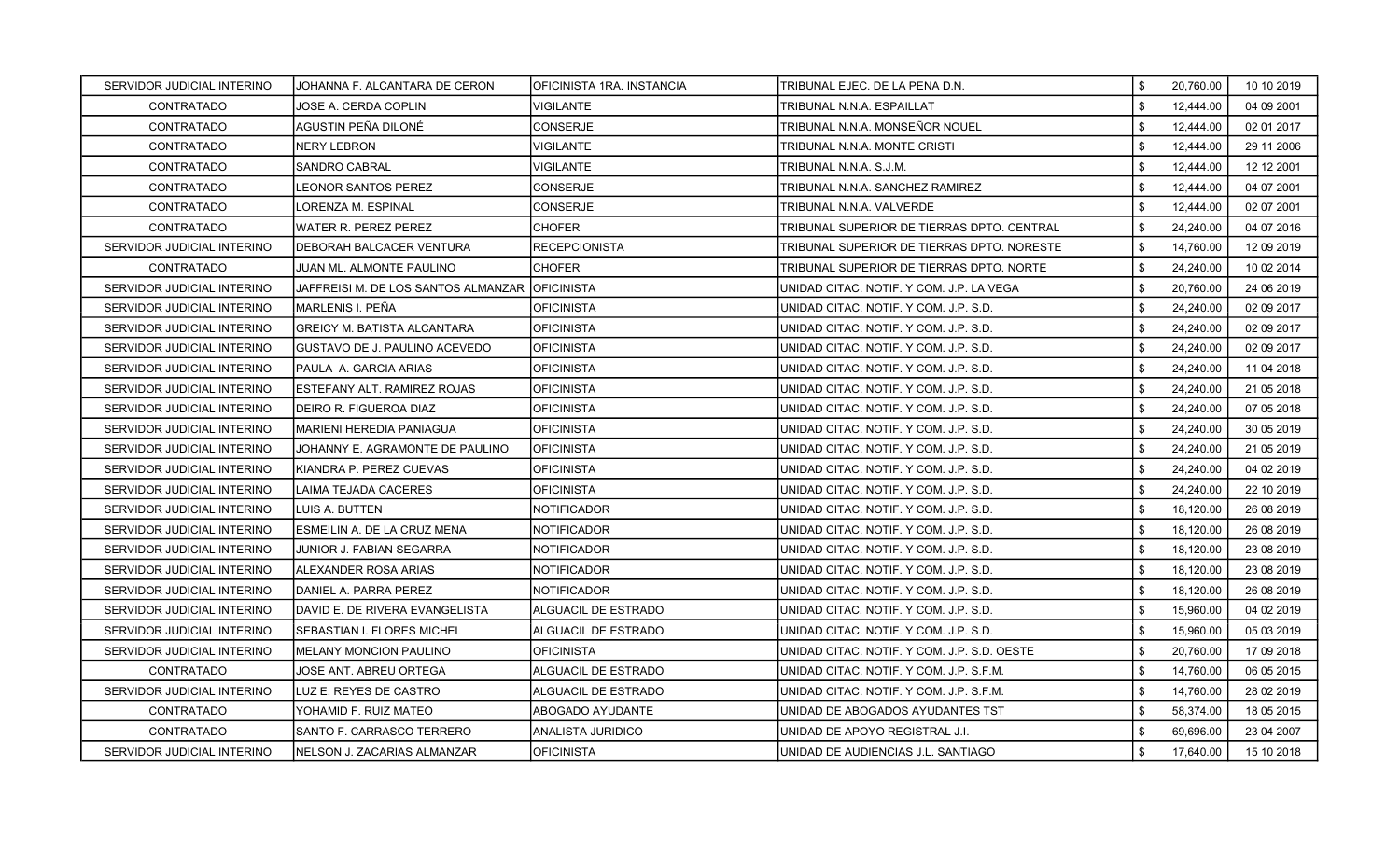| SERVIDOR JUDICIAL INTERINO | RUMAYRIS REYES FERNANDEZ           | <b>OFICINISTA</b>                       | UNIDAD DE AUDIENCIAS J.P. BARAHONA               | \$  | 18,780.00 | 10 04 2018 |
|----------------------------|------------------------------------|-----------------------------------------|--------------------------------------------------|-----|-----------|------------|
| SERVIDOR JUDICIAL INTERINO | IANAMAXI RONDON SALDAÑA            | <b>OFICINISTA</b>                       | UNIDAD DE AUDIENCIAS J.P. LA VEGA                | \$. | 20,760.00 | 27 05 2019 |
| SERVIDOR JUDICIAL INTERINO | DERNIS ELIZABETH MEJIA DIAZ        | <b>OFICINISTA</b>                       | UNIDAD DE AUDIENCIAS J.P. S.D.                   | \$  | 24,240.00 | 07 05 2018 |
| SERVIDOR JUDICIAL INTERINO | NOELI BRITO                        | <b>OFICINISTA</b>                       | UNIDAD DE AUDIENCIAS J.P. S.D.                   | \$  | 24,240.00 | 02 01 2019 |
| SERVIDOR JUDICIAL INTERINO | BELKIS M. NUÑEZ FLORES             | <b>OFICINISTA</b>                       | UNIDAD DE AUDIENCIAS J.P. S.D.                   | \$  | 24,240.00 | 06 08 2018 |
| SERVIDOR JUDICIAL INTERINO | YORKE A. VILLALONA POLANCO         | <b>OFICINISTA</b>                       | UNIDAD DE AUDIENCIAS J.P. S.D.                   | \$  | 24,240.00 | 07 05 2018 |
| SERVIDOR JUDICIAL INTERINO | MILAGROS M. TORRES REYES           | <b>OFICINISTA</b>                       | UNIDAD DE AUDIENCIAS J.P. S.D.                   | \$  | 24,240.00 | 28 01 2019 |
| SERVIDOR JUDICIAL INTERINO | LILIAN R. LORENZO QUEVEDO          | <b>OFICINISTA</b>                       | UNIDAD DE AUDIENCIAS J.P. S.D.                   | \$  | 24,240.00 | 10 09 2018 |
| SERVIDOR JUDICIAL INTERINO | JENNY BURGOS DE LA ROSA            | <b>OFICINISTA</b>                       | UNIDAD DE AUDIENCIAS J.P. S.D.                   | \$  | 24,240.00 | 18 12 2018 |
| SERVIDOR JUDICIAL INTERINO | IDIAMELY GOMEZ VASQUEZ             | <b>OFICINISTA</b>                       | UNIDAD DE AUDIENCIAS J.P. S.D.                   | \$  | 24,240.00 | 09 10 2018 |
| SERVIDOR JUDICIAL INTERINO | STEPHANIE C. MELO IGNACIO          | <b>OFICINISTA</b>                       | UNIDAD DE AUDIENCIAS J.P. S.D.                   | \$  | 24,240.00 | 18 02 2019 |
| SERVIDOR JUDICIAL INTERINO | ICARLINA DIAZ MORA                 | <b>OFICINISTA</b>                       | IUNIDAD DE AUDIENCIAS J.P. S.D. OESTE            | \$  | 20,760.00 | 29 03 2019 |
| SERVIDOR JUDICIAL INTERINO | ASTRID L. SEGURA CORNIEL           | <b>OFICINISTA</b>                       | UNIDAD DE AUDIENCIAS J.P. S.D. OESTE             | \$  | 20,760.00 | 04 01 2018 |
| SERVIDOR JUDICIAL INTERINO | IRISNELDA SANCHEZ SUERO            | <b>OFICINISTA</b>                       | UNIDAD DE AUDIENCIAS J.P. S.D. OESTE             | \$  | 20,760.00 | 25 03 2019 |
| SERVIDOR JUDICIAL INTERINO | SERGIO R. RODRIGUEZ DE JESUS       | <b>OFICINISTA</b>                       | UNIDAD DE AUDIENCIAS J.P. S.D. OESTE             | \$  | 20,760.00 | 28 09 2018 |
| SERVIDOR JUDICIAL INTERINO | <b>JANNIRIS E. TORIBIO JIMENEZ</b> | <b>OFICINISTA</b>                       | UNIDAD DE AUDIENCIAS J.P. S.D. OESTE             | \$  | 20,760.00 | 04 12 2018 |
| SERVIDOR JUDICIAL INTERINO | <b>MIGUEL E. MORLA</b>             | OPERADOR GIS II                         | UNIDAD DE CARTOGRAFIA DNMC                       | \$  | 35,856.00 | 10 12 2018 |
| SERVIDOR JUDICIAL INTERINO | ALICIA REYES PEREZ                 | IOPERADOR GIS II                        | UNIDAD DE CARTOGRAFIA DNMC                       | \$  | 35,856.00 | 26 12 2018 |
| SERVIDOR JUDICIAL INTERINO | CATHERINE B. PEREZ MEJIA DE GOMEZ  | OPERADOR GIS II                         | UNIDAD DE CARTOGRAFIA DNMC                       | \$  | 35,856.00 | 26 12 2018 |
| SERVIDOR JUDICIAL INTERINO | PILAR P. MANZUETA DE LEON          | <b>OFICINISTA SCJ</b>                   | UNIDAD DE CITACIONES Y NOTIFICACIONES S.G.S.C.J. | \$  | 40,605.60 | 06 09 2018 |
| SERVIDOR JUDICIAL INTERINO | MAYRA T. TEJEDA PEREZ              | OFICINISTA SCJ                          | UNIDAD DE CITACIONES Y NOTIFICACIONES S.G.S.C.J. | \$  | 40,605.60 | 17 09 2019 |
| CONTRATADO                 | ELIOENAI ANT. MEDINA MEJIA         | <b>DIRECTOR CORO DEL PODER JUDICIAL</b> | UNIDAD DE DIFUSION CULTURAL Y DEPORTIVA          | \$  | 28,860.00 | 01 09 2001 |
| SERVIDOR JUDICIAL INTERINO | JOAQUIN HERASME PEÑA               | ENTRENADOR EQUIPO VOLLEYBALL SCJ        | JUNIDAD DE DIFUSION CULTURAL Y DEPORTIVA         | \$  | 13,800.00 | 10 10 2014 |
| CONTRATADO                 | ANDRES ANT. CAPELLAN MOYA          | INSTRUCTOR-CANTOR DEL CORO              | UNIDAD DE DIFUSION CULTURAL Y DEPORTIVA          | \$  | 9,000.00  | 04 10 2006 |
| <b>CONTRATADO</b>          | PORFIRIO J. MATEO GUERRERO         | IPIANISTA CORO DEL PODER JUDICIAL       | UNIDAD DE DIFUSION CULTURAL Y DEPORTIVA          | \$  | 8,400.00  | 02 12 2003 |
| CONTRATADO                 | PEDRO R. FERNANDEZ PEREZ           | AUX. DEL CORO                           | UNIDAD DE DIFUSION CULTURAL Y DEPORTIVA          | \$  | 7,200.00  | 05 03 2004 |
| CONTRATADO                 | NELSON ALB. RINCON BELIS           | ENTRENADOR EQUIPO BALONCESTO SCJ        | JUNIDAD DE DIFUSION CULTURAL Y DEPORTIVA         | \$  | 6,720.00  | 09 02 2015 |
| CONTRATADO                 | FERNANDO A. ALCANTARA              | <b>DIGITALIZADOR</b>                    | UNIDAD DE DIGITALIZACION S.G.S.C.J.              | \$  | 26,880.00 | 06 02 2017 |
| SERVIDOR JUDICIAL INTERINO | LOREN E. GONZALEZ ARIAS            | <b>DIGITALIZADOR</b>                    | UNIDAD DE DIGITALIZACION S.G.S.C.J.              | \$  | 26,880.00 | 12 10 2018 |
| CONTRATADO                 | JOSE O. BRITO                      | MECANICO                                | UNIDAD DE FLOTILLA                               | \$  | 30,000.00 | 11 05 2007 |
| SERVIDOR JUDICIAL INTERINO | JUAN C. SANCHEZ GARCIA             | <b>OFICINISTA</b>                       | UNIDAD DE RECEPCION DE DOCUMENTOS TST            | \$  | 24,240.00 | 06 06 2019 |
| SERVIDOR JUDICIAL INTERINO | ISAAC ALVAREZ BAUTISTA             | OFICINISTA SCJ                          | UNIDAD DE REGISTRO Y TRAMITE S.G.S.C.J.          | \$  | 40,605.60 | 01 02 2019 |
| SERVIDOR JUDICIAL INTERINO | RACHEL CAMPUSANO VASQUEZ           | OFICINISTA SCJ                          | UNIDAD DE REGISTRO Y TRAMITE S.G.S.C.J.          | \$  | 40,605.60 | 04 02 2019 |
| SERVIDOR JUDICIAL INTERINO | NICOLE C. CRUZ ABREU               | OFICINISTA SCJ                          | UNIDAD DE REGISTRO Y TRAMITE S.G.S.C.J.          | \$  | 40,605.60 | 21 09 2018 |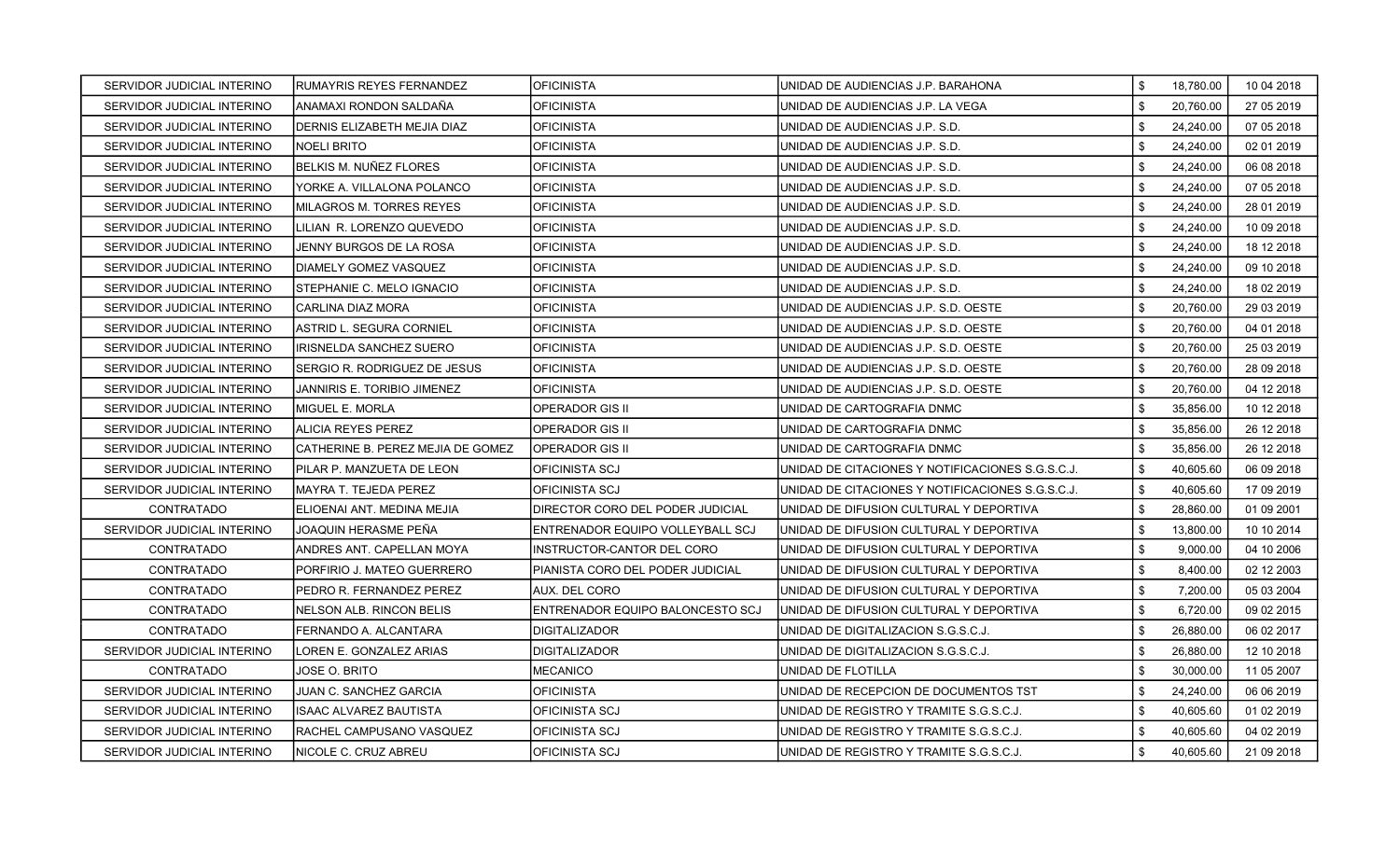| SERVIDOR JUDICIAL INTERINO | CHERRYL A. ROSEMONT SEVERINO   | <b>OFICINISTA SCJ</b>           | UNIDAD DE REGISTRO Y TRAMITE S.G.S.C.J.            | \$  | 40,605.60 | 17 09 2019 |
|----------------------------|--------------------------------|---------------------------------|----------------------------------------------------|-----|-----------|------------|
| SERVIDOR JUDICIAL INTERINO | ALEXANDRA AGUERO AGUERO        | OFICINISTA SCJ                  | UNIDAD DE REGISTRO Y TRAMITE S.G.S.C.J.            | \$. | 40,605.60 | 06 09 2018 |
| SERVIDOR JUDICIAL INTERINO | MASSIEL A. ALMANZAR CRUZ       | <b>OFICINISTA SCJ</b>           | UNIDAD DE REGISTRO Y TRAMITE S.G.S.C.J.            | \$  | 40,605.60 | 06 09 2018 |
| SERVIDOR JUDICIAL INTERINO | ADRHIALYS T. NOVAS ARIAS       | OFICINISTA SCJ                  | UNIDAD DE REGISTRO Y TRAMITE S.G.S.C.J.            | \$  | 40,605.60 | 03 09 2019 |
| SERVIDOR JUDICIAL INTERINO | ANGELA M. PEGUERO HERRERA      | OFICINISTA SCJ                  | UNIDAD DE REGISTRO Y TRAMITE S.G.S.C.J.            | \$  | 40,605.60 | 20 09 2018 |
| SERVIDOR JUDICIAL INTERINO | <b>MONSERRA PIRON LINARES</b>  | OFICINISTA SCJ                  | UNIDAD DE REGISTRO Y TRAMITE S.G.S.C.J.            | \$  | 40,605.60 | 16 09 2019 |
| SERVIDOR JUDICIAL INTERINO | LEONORA MATOS CASTILLO         | TECNICO REVISOR II              | UNIDAD DE REVISION, DNMC                           | \$  | 58,370.40 | 17 12 2018 |
| SERVIDOR JUDICIAL INTERINO | LISSETTE J. GARRIDO BELTRE     | TECNICO REVISOR II              | UNIDAD DE REVISION, DNMC                           | \$  | 58,370.40 | 23 07 2018 |
| SERVIDOR JUDICIAL INTERINO | KARLENNY A. JIMENEZ COLON      | TECNICO REVISOR II              | UNIDAD DE REVISION, DNMC                           | \$  | 58,370.40 | 23 07 2018 |
| SERVIDOR JUDICIAL INTERINO | JUAN L. MEJIA ACOSTA           | TECNICO REVISOR II              | UNIDAD DE REVISION, DNMC                           | \$  | 58,370.40 | 23 07 2018 |
| SERVIDOR JUDICIAL INTERINO | DENNY P. GARCIA SANTANA        | TECNICO REVISOR II              | UNIDAD DE REVISION, DNMC                           | \$  | 58,370.40 | 23 07 2018 |
| SERVIDOR JUDICIAL INTERINO | WILLY QUEZADA QUEZADA          | TECNICO REVISOR II              | UNIDAD DE REVISION, DNMC                           | \$. | 58,370.40 | 31 07 2018 |
| SERVIDOR JUDICIAL INTERINO | KATHERINE S. HERRAND RAMIREZ   | TECNICO REVISOR II              | UNIDAD DE REVISION, DNMC                           | \$  | 58,370.40 | 23 07 2018 |
| SERVIDOR JUDICIAL INTERINO | EURY D. CORPORAN ISABEL        | <b>TECNICO REVISOR II</b>       | UNIDAD DE REVISION, DNMC                           | \$  | 58,370.40 | 23 07 2018 |
| SERVIDOR JUDICIAL INTERINO | NIKAURYS A. PEÑA JAVIER        | TECNICO REVISOR II              | UNIDAD DE REVISION, DNMC                           | \$  | 58,370.40 | 10 12 2018 |
| SERVIDOR JUDICIAL INTERINO | RAMON A. FELIZ ESPINOSA        | TECNICO REVISOR II              | UNIDAD DE REVISION, DNMC                           | \$  | 58,370.40 | 10 12 2018 |
| <b>CONTRATADO</b>          | AMAURYS F. MOJICA CABRERA      | <b>AUXILIAR ADMINISTRATIVO</b>  | UNIDAD DE REVISION, DNMC                           | \$. | 24,240.00 | 03 08 2015 |
| SERVIDOR JUDICIAL INTERINO | <b>ARTURO RODRIGUEZ FEBLES</b> | <b>OFICINISTA</b>               | UNIDAD DE SERVICIO CIVIL C.S.C. N.N.A. S.D.        | \$. | 20,760.00 | 01 11 2018 |
| SERVIDOR JUDICIAL INTERINO | <b>BRYAN MARTINEZ REYES</b>    | OFICINISTA DE SERVICIO CIVIL    | UNIDAD DE SERVICIO CIVIL C.S.C. N.N.A. S.D.        | \$  | 20,760.00 | 29 01 2019 |
| SERVIDOR JUDICIAL INTERINO | CHELSEA MENDEZ SEVERINO        | OFICINISTA DE SERVICIO PENAL    | UNIDAD DE SERVICIO PENAL C.S.C. N.N.A. S.D.        | \$  | 20,760.00 | 29 01 2019 |
| <b>CONTRATADO</b>          | ANTONIO FRIAS CASTRO           | <b>CAMARERO III</b>             | UNIDAD DE SERVICIOS ADMINISTRATIVOS Y LOGISTICOS J | \$  | 28,860.00 | 13 08 2007 |
| <b>CONTRATADO</b>          | MARTINA FLORES                 | <b>CAMARERO III</b>             | UNIDAD DE SERVICIOS ADMINISTRATIVOS Y LOGISTICOS J | \$  | 28,860.00 | 27 04 2015 |
| CONTRATADO                 | LEONARDO RODRIGUEZ LORA        | <b>CHOFER</b>                   | UNIDAD DE SERVICIOS ADMINISTRATIVOS Y LOGISTICOS J | \$  | 24,240.00 | 13 08 2007 |
| CONTRATADO                 | RAFAEL MORILLO                 | <b>CHOFER</b>                   | UNIDAD DE SERVICIOS ADMINISTRATIVOS Y LOGISTICOS J | \$  | 24,240.00 | 22 12 2008 |
| <b>CONTRATADO</b>          | MIGUEL A. PIÑA QUEZADA         | AUXILIAR ADMINISTRATIVO         | UNIDAD DE SERVICIOS ADMINISTRATIVOS Y LOGISTICOS J | \$  | 24,240.00 | 19 10 2016 |
| <b>CONTRATADO</b>          | GARY COLLINS MORROBEL          | <b>CHOFER</b>                   | UNIDAD DE SERVICIOS ADMINISTRATIVOS Y LOGISTICOS J | \$  | 24,240.00 | 24 10 2016 |
| CONTRATADO                 | LEANDRO CONCEPCION DE LA ROSA  | <b>PARQUEADOR</b>               | UNIDAD DE SERVICIOS ADMINISTRATIVOS Y LOGISTICOS J | \$  | 16,440.00 | 22 12 2008 |
| SERVIDOR JUDICIAL INTERINO | JOSE G. ACEVEDO MARTINEZ       | PARQUEADOR                      | UNIDAD DE SERVICIOS ADMINISTRATIVOS Y LOGISTICOS J | \$  | 16,440.00 | 08 10 2018 |
| <b>CONTRATADO</b>          | BRUNILDA PAYANO ADAMES         | <b>CONSERJE</b>                 | UNIDAD DE SERVICIOS ADMINISTRATIVOS Y LOGISTICOS J | \$  | 14,160.00 | 02 11 2015 |
| <b>CONTRATADO</b>          | JOSE A. FRIAS LOPEZ            | SUPERVISOR (A) DE MANTENIMIENTO | UNIDAD DE SERVICIOS Y MANTENIMIENTO                | \$  | 54,648.00 | 31 10 2005 |
| <b>CONTRATADO</b>          | RAFAEL A. LOPEZ NUÑEZ          | SUPERVISOR (A) DE MANTENIMIENTO | UNIDAD DE SERVICIOS Y MANTENIMIENTO                | \$  | 54,648.00 | 12 10 2012 |
| CONTRATADO                 | NIGLISSA PORTES TAPIA          | SECRETARIA (O) DE DEPARTAMENTO  | UNIDAD DE SERVICIOS Y MANTENIMIENTO                | \$  | 37,920.00 | 18 11 2016 |
| <b>CONTRATADO</b>          | ISIDRO CASTILLO VASQUEZ        | <b>ELECTRICISTA I</b>           | UNIDAD DE SERVICIOS Y MANTENIMIENTO                | \$  | 23,280.00 | 05 10 2005 |
| <b>CONTRATADO</b>          | SILVESTRE ANT. NOVAS SIERRA    | <b>ELECTRICISTA II</b>          | UNIDAD DE SERVICIOS Y MANTENIMIENTO                | \$  | 23,280.00 | 17 11 2015 |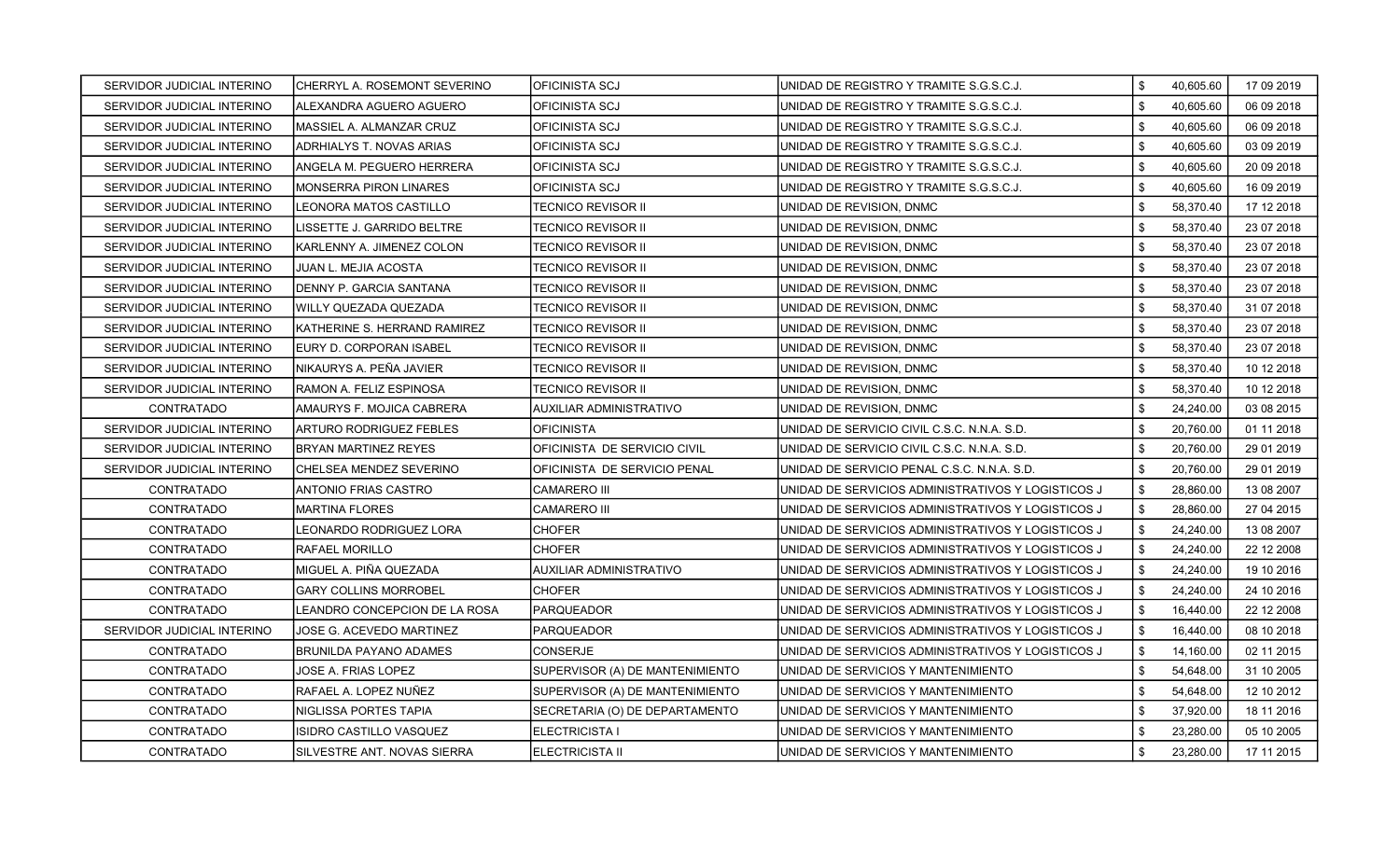| <b>CONTRATADO</b>          | NELSON G. GEORGE SIMON        | <b>PINTOR</b>                      | UNIDAD DE SERVICIOS Y MANTENIMIENTO        | \$<br>21,480.00 | 08 02 2006 |
|----------------------------|-------------------------------|------------------------------------|--------------------------------------------|-----------------|------------|
| <b>CONTRATADO</b>          | ROBERTO ALMONTE               | PLOMERO                            | UNIDAD DE SERVICIOS Y MANTENIMIENTO        | \$<br>21,480.00 | 06 04 2016 |
| SERVIDOR JUDICIAL INTERINO | YERDY M DE LEON FERNANDEZ     | <b>OFICINISTA</b>                  | UNIDAD SERV. 1RA. INST. J.L. SANTIAGO      | \$<br>17,640.00 | 04 06 2019 |
| SERVIDOR JUDICIAL INTERINO | YULEIDY ALVAREZ GERONIMO      | <b>OFICINISTA</b>                  | UNIDAD SERV. 1RA. INST. J.P. S.D.          | \$<br>24,240.00 | 13 06 2019 |
| SERVIDOR JUDICIAL INTERINO | <b>MASSIEL MOTA LIBERATA</b>  | <b>OFICINISTA</b>                  | UNIDAD SERV. 1RA. INST. J.P. S.D.          | \$<br>24,240.00 | 07 05 2018 |
| SERVIDOR JUDICIAL INTERINO | LUZ DEL A. REYES RAMON        | <b>OFICINISTA</b>                  | UNIDAD SERV. 1RA. INST. J.P. S.D.          | \$<br>24,240.00 | 14 01 2019 |
| SERVIDOR JUDICIAL INTERINO | YOANNA M. DE LA CRUZ CASTILLO | <b>OFICINISTA</b>                  | UNIDAD SERV. A CORTE J.P. LA VEGA          | \$<br>20,760.00 | 02 12 2019 |
| SERVIDOR JUDICIAL INTERINO | JOSE DE LOS SANTOS PANIAGUA   | <b>OFICINISTA</b>                  | UNIDAD SERV. A CORTE J.P. S.J.M.           | \$<br>18,780.00 | 24 10 2018 |
| SERVIDOR JUDICIAL INTERINO | SONIA Y. RODRIGUEZ DE LA ROSA | OFICINISTA                         | UNIDAD SERV. A EJEC. DE LA PENA J.P. S.D.  | \$<br>24,240.00 | 04 05 2018 |
| SERVIDOR JUDICIAL INTERINO | LEDY M. NOLASCO MENDEZ        | OFICINISTA DE EJECUCION DE LA PENA | UNIDAD SERV. A EJEC. DE LA PENA J.P. S.D.  | \$<br>24,240.00 | 23 05 2018 |
| SERVIDOR JUDICIAL INTERINO | RUTH E. ROSARIO LOPEZ         | <b>OFICINISTA</b>                  | UNIDAD SERV. A LA INSTRUCCION J.P. LA VEGA | \$<br>20,760.00 | 06 11 2019 |
| SERVIDOR JUDICIAL INTERINO | MABELYN F. BERNARD ORTIZ      | <b>OFICINISTA</b>                  | UNIDAD SERV. A LA INSTRUCCION J.P. S.D.    | \$<br>24,240.00 | 08 01 2019 |
| SERVIDOR JUDICIAL INTERINO | ALEXANDER RIVERA BOBADILLA    | <b>OFICINISTA</b>                  | UNIDAD SERV. A LA INSTRUCCION J.P. S.D.    | \$<br>24,240.00 | 04 12 2017 |
| SERVIDOR JUDICIAL INTERINO | JOHAN S. NOVAS COLON          | <b>OFICINISTA</b>                  | UNIDAD SERV. A LA INSTRUCCION J.P. S.D.    | \$<br>24,240.00 | 11 04 2018 |
| SERVIDOR JUDICIAL INTERINO | YOCANDY MERAN FIGUEREO        | <b>OFICINISTA</b>                  | UNIDAD SERV. A LA INSTRUCCION J.P. S.D.    | 24,240.00       | 06 08 2018 |
| SERVIDOR JUDICIAL INTERINO | CELIANNY R. DIAZ MATOS        | <b>OFICINISTA</b>                  | UNIDAD SERV. A LA INSTRUCCION J.P. S.D.    | \$<br>24,240.00 | 17 08 2018 |
| SERVIDOR JUDICIAL INTERINO | ASTRID C. CONTRERAS CRUZ      | OFICINISTA                         | UNIDAD SERV. A LA INSTRUCCION J.P. S.D.    | \$<br>24,240.00 | 13 08 2018 |
| SERVIDOR JUDICIAL INTERINO | SAYNA A. PINALES GARCIA       | <b>OFICINISTA</b>                  | UNIDAD SERV. A LA INSTRUCCION J.P. S.D.    | \$<br>24,240.00 | 29 05 2018 |
| SERVIDOR JUDICIAL INTERINO | AMNY M. ULLOA LUCIANO         | <b>OFICINISTA</b>                  | UNIDAD SERV. A LA INSTRUCCION J.P. S.D.    | \$<br>24,240.00 | 29 05 2018 |
| SERVIDOR JUDICIAL INTERINO | KATHERIN L. FAMILIA SANTANA   | <b>OFICINISTA</b>                  | UNIDAD SERV. A LA INSTRUCCION J.P. S.D.    | \$<br>24,240.00 | 29 05 2018 |
| SERVIDOR JUDICIAL INTERINO | <b>CENITH LOPEZ SUBERO</b>    | <b>OFICINISTA</b>                  | UNIDAD SERV. A LA INSTRUCCION J.P. S.D.    | \$<br>24,240.00 | 30 05 2018 |
| SERVIDOR JUDICIAL INTERINO | ANNY L. SOTO AMEZQUITA        | <b>OFICINISTA</b>                  | UNIDAD SERV. A LA INSTRUCCION J.P. S.D.    | \$<br>24,240.00 | 05 06 2018 |
| SERVIDOR JUDICIAL INTERINO | JOMIER D. CONTRERA RAMIREZ    | <b>OFICINISTA</b>                  | UNIDAD SERV. A LA INSTRUCCION J.P. S.D.    | \$<br>24,240.00 | 28 05 2018 |
| SERVIDOR JUDICIAL INTERINO | AURYS L. DIAZ BRAZOBAN        | <b>OFICINISTA</b>                  | UNIDAD SERV. A LA INSTRUCCION J.P. S.D.    | \$<br>24,240.00 | 19 03 2019 |
| SERVIDOR JUDICIAL INTERINO | MAYRENNY Y. ABREU ORTIZ       | <b>OFICINISTA</b>                  | UNIDAD SERV. A LA INSTRUCCION J.P. S.D.    | \$<br>24,240.00 | 01 03 2019 |
| SERVIDOR JUDICIAL INTERINO | NIEVE E. PERALTA KELLY        | OFICINISTA                         | UNIDAD SERV. A LA INSTRUCCION J.P. S.D.    | \$<br>24,240.00 | 15 08 2019 |
| SERVIDOR JUDICIAL INTERINO | HIPOLITA SEPULVEDA ROSADO     | <b>OFICINISTA</b>                  | UNIDAD SERV. A LA INSTRUCCION J.P. S.D.    | \$<br>24,240.00 | 18 12 2018 |
| SERVIDOR JUDICIAL INTERINO | SUELI P. MARTINEZ GARCIA      | <b>OFICINISTA</b>                  | UNIDAD SERV. A LA INSTRUCCION J.P. S.D.    | \$<br>24,240.00 | 16 11 2019 |
| SERVIDOR JUDICIAL INTERINO | JUAN J. MERCADO RAMIREZ       | <b>ALGUACIL DE ESTRADO</b>         | UNIDAD SERV. A SALAS C.S.S. A.F. SANTIAGO  | \$<br>11,426.40 | 29 05 2017 |
| SERVIDOR JUDICIAL INTERINO | MARIA M. SOTO DE JESUS        | <b>OFICINISTA</b>                  | UNIDAD SERV. MERO TRAMITE J.P. MONTE PLATA | \$<br>20,760.00 | 05 11 2019 |
| SERVIDOR JUDICIAL INTERINO | YUGERNI GARCIA MARTINEZ       | <b>OFICINISTA</b>                  | UNIDAD SERV. MERO TRAMITE J.P. S.D. OESTE  | \$<br>20,760.00 | 08 03 2019 |
| SERVIDOR JUDICIAL INTERINO | <b>MARILYN FORTUNA GUZMAN</b> | <b>OFICINISTA</b>                  | UNIDAD SERV. MERO TRAMITE J.P. S.D. OESTE  | \$<br>20.760.00 | 01 08 2019 |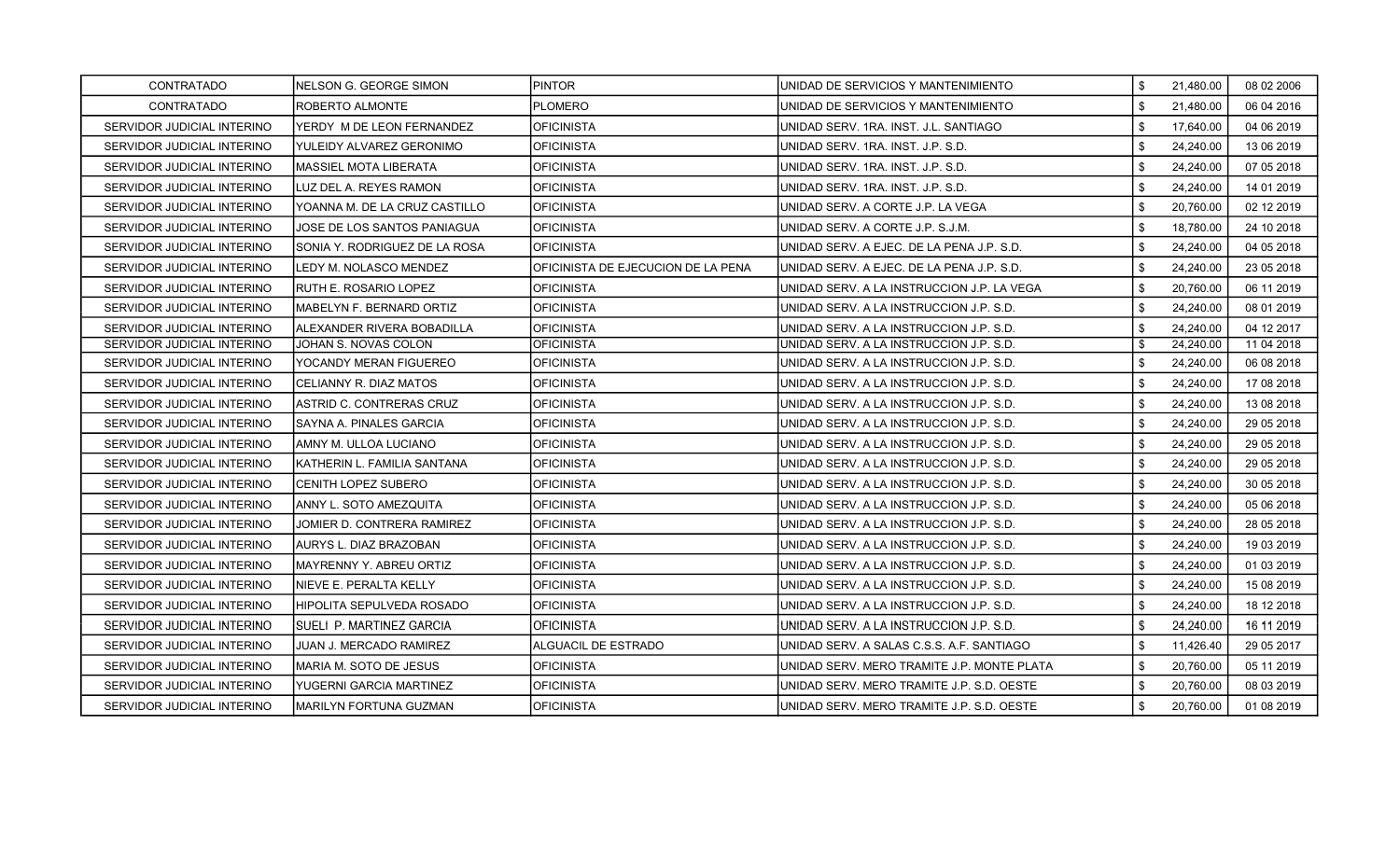| <b>F-FIN DE CONTRATO</b> |
|--------------------------|
| #N/A                     |
| 16 12 2019               |
| 18 01 2020               |
| #N/A                     |
| 02 01 2020               |
| 31 12 2019               |
| #N/A                     |
| #N/A                     |
| 31 12 2019               |
| 31 12 2019               |
| 20 09 20 20              |
| 20/09/2020               |
| #N/A                     |
| #N/A                     |
| #N/A                     |
| 31 12 2019               |
| #N/A                     |
| #N/A                     |
| #N/A                     |
| #N/A                     |
| #N/A                     |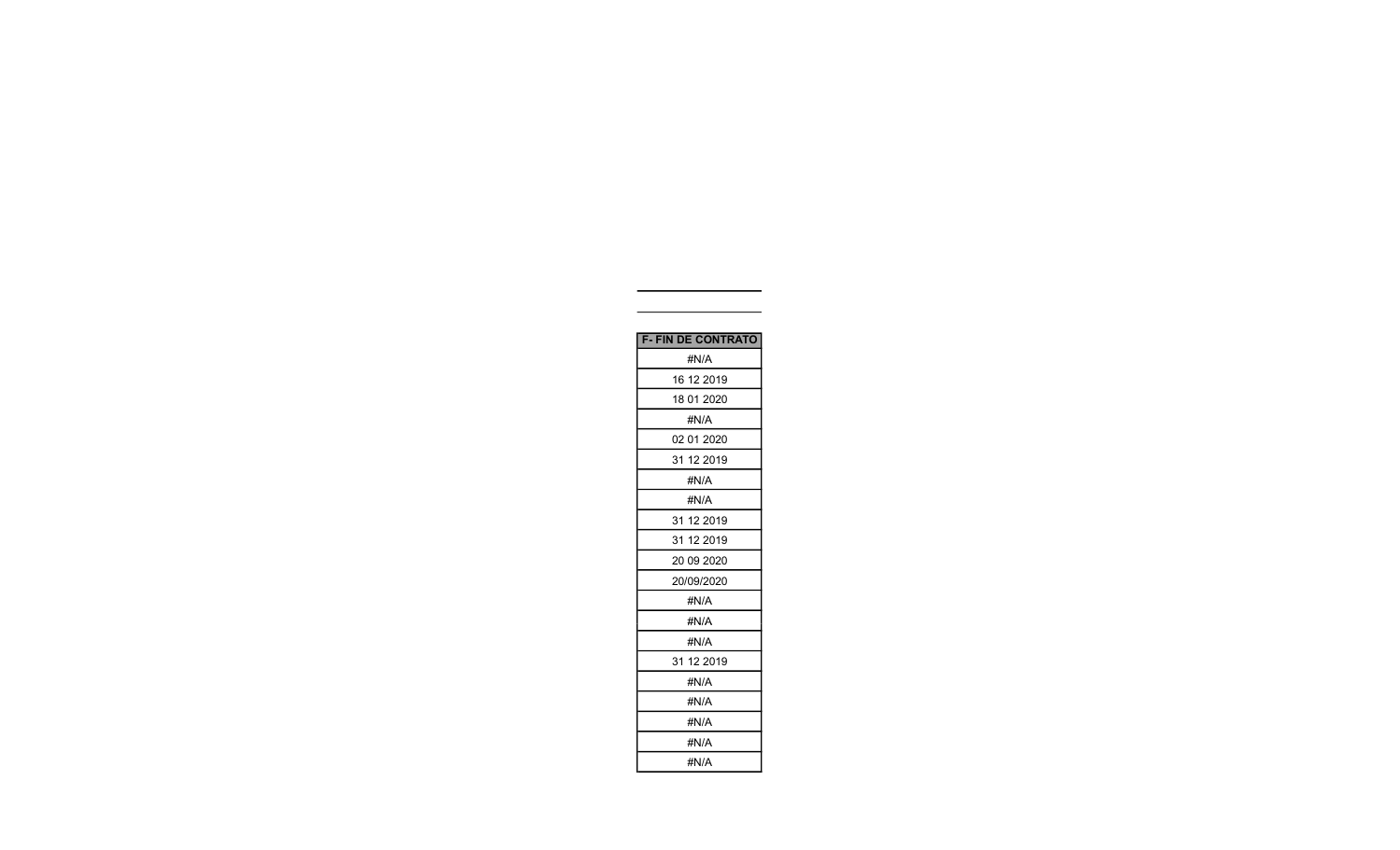| 31 12 2019    |
|---------------|
| 31/12/2019    |
| #N/A          |
| #N/A          |
| #N/A          |
| #N/A          |
| #N/A          |
| 20 09 2020    |
| #N/A          |
| 11/04/2020    |
| 14/01/2020    |
| 31 12 2019    |
| 20/09/2020    |
| #N/A          |
| 30 12 2019    |
| 31 12 2019    |
| #N/A          |
|               |
| #N/A          |
| 31<br>12 2019 |
| #N/A          |
| 11/12/2019    |
| 20 09 2020    |
| #N/A          |
| #N/A          |
| 31/12/2019    |
| #N/A          |
| #N/A          |
| #N/A          |
| #N/A          |
| #N/A          |
| #N/A          |
| #N/A          |
| #N/A          |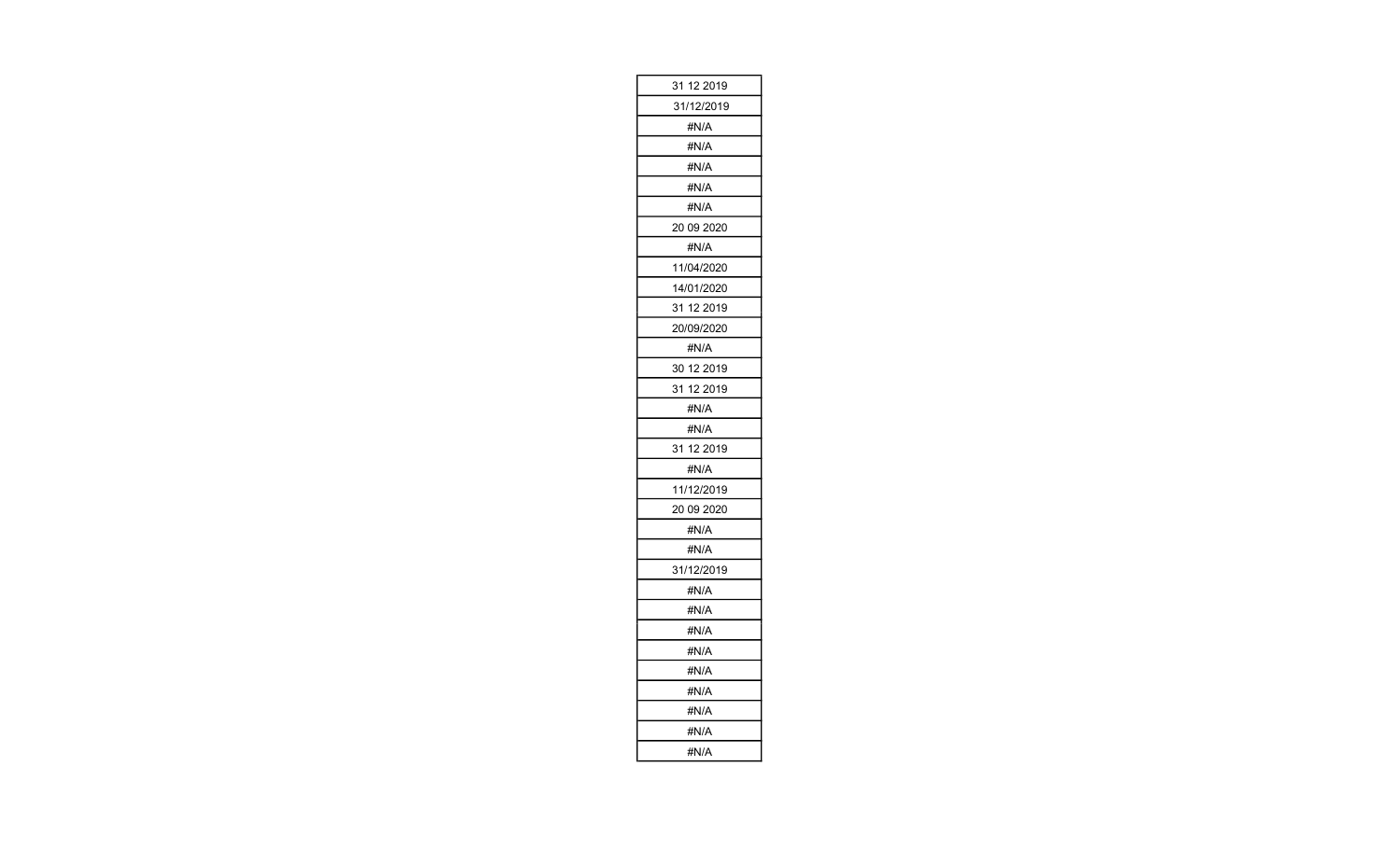| #N/A          |
|---------------|
| #N/A          |
| 12 2019<br>31 |
| #N/A          |
| 12 2019<br>31 |
| #N/A          |
| #N/A          |
| #N/A          |
| #N/A          |
| #N/A          |
| #N/A          |
| #N/A          |
| #N/A          |
| #N/A          |
| #N/A          |
| #N/A          |
| #N/A          |
| #N/A          |
| #N/A          |
| #N/A          |
| #N/A          |
| #N/A          |
| 31<br>12 2019 |
| 31 12 2019    |
| 31<br>12 2019 |
| #N/A          |
| #N/A          |
| #N/A          |
| #N/A          |
| #N/A          |
| #N/A          |
| #N/A          |
| #N/A          |
| #N/A          |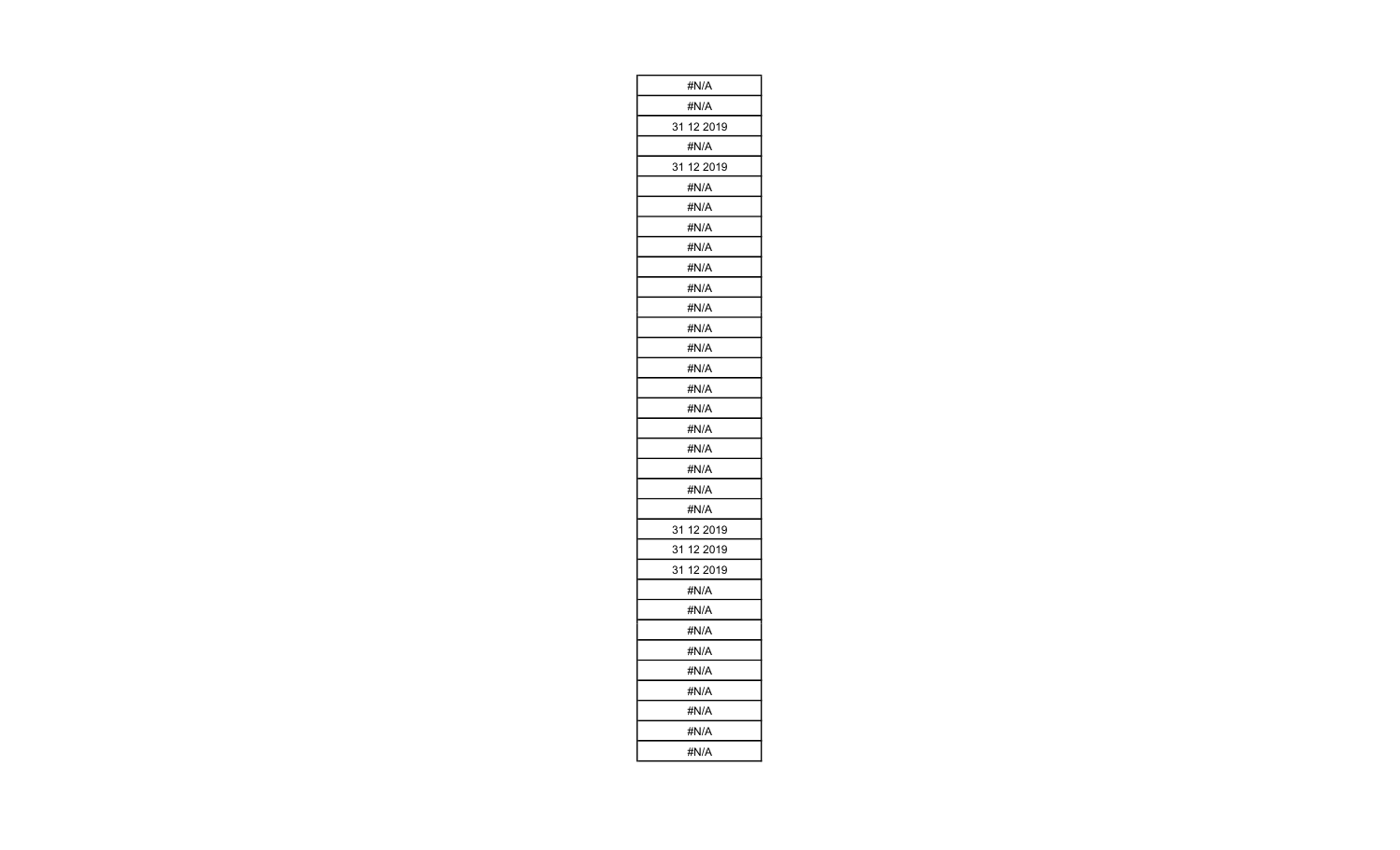| #N/A       |
|------------|
| #N/A       |
| #N/A       |
| 20 09 2020 |
| #N/A       |
| #N/A       |
| #N/A       |
| #N/A       |
| #N/A       |
| #N/A       |
| #N/A       |
| #N/A       |
| #N/A       |
| 11 03 2020 |
| 18 03 2020 |
| 11 03 2020 |
| #N/A       |
| #N/A       |
| #N/A       |
| #N/A       |
| #N/A       |
| #N/A       |
| 20 02 2020 |
| #N/A       |
| #N/A       |
| 25 02 2020 |
| #N/A       |
| 20/11/2019 |
| #N/A       |
| #N/A       |
| #N/A       |
| #N/A       |
| #N/A       |
| #N/A       |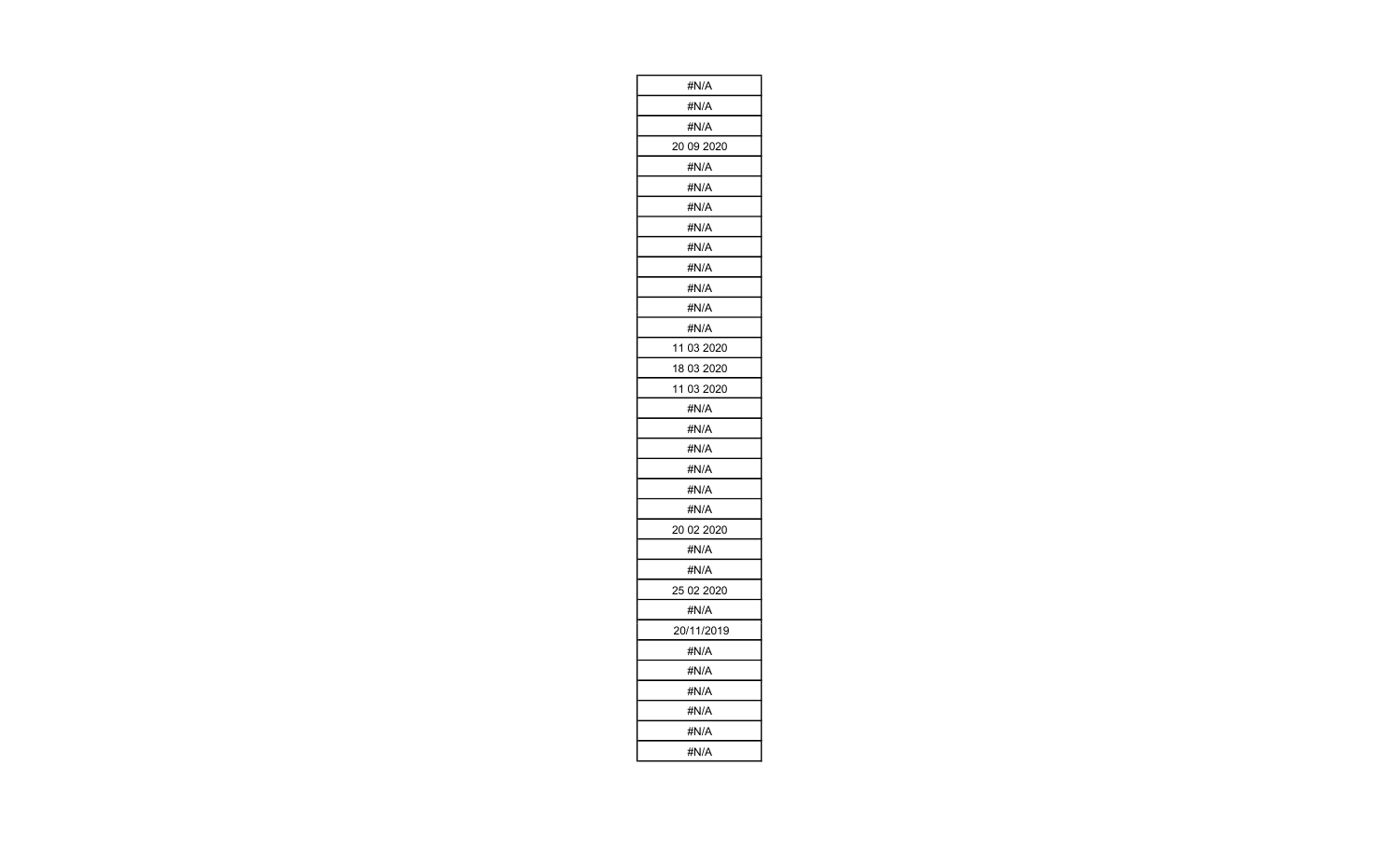| #N/A          |
|---------------|
| #N/A          |
| #N/A          |
| #N/A          |
| #N/A          |
| #N/A          |
| #N/A          |
| #N/A          |
| #N/A          |
| #N/A          |
| #N/A          |
| #N/A          |
| #N/A          |
| #N/A          |
| 11<br>04 2020 |
| #N/A          |
| #N/A          |
| #N/A          |
| #N/A          |
| #N/A          |
| #N/A          |
| #N/A          |
| #N/A          |
| #N/A          |
| #N/A          |
| #N/A          |
| 20 09 2020    |
| #N/A          |
| #N/A          |
| #N/A          |
| #N/A          |
| #N/A          |
| #N/A          |
| #N/A          |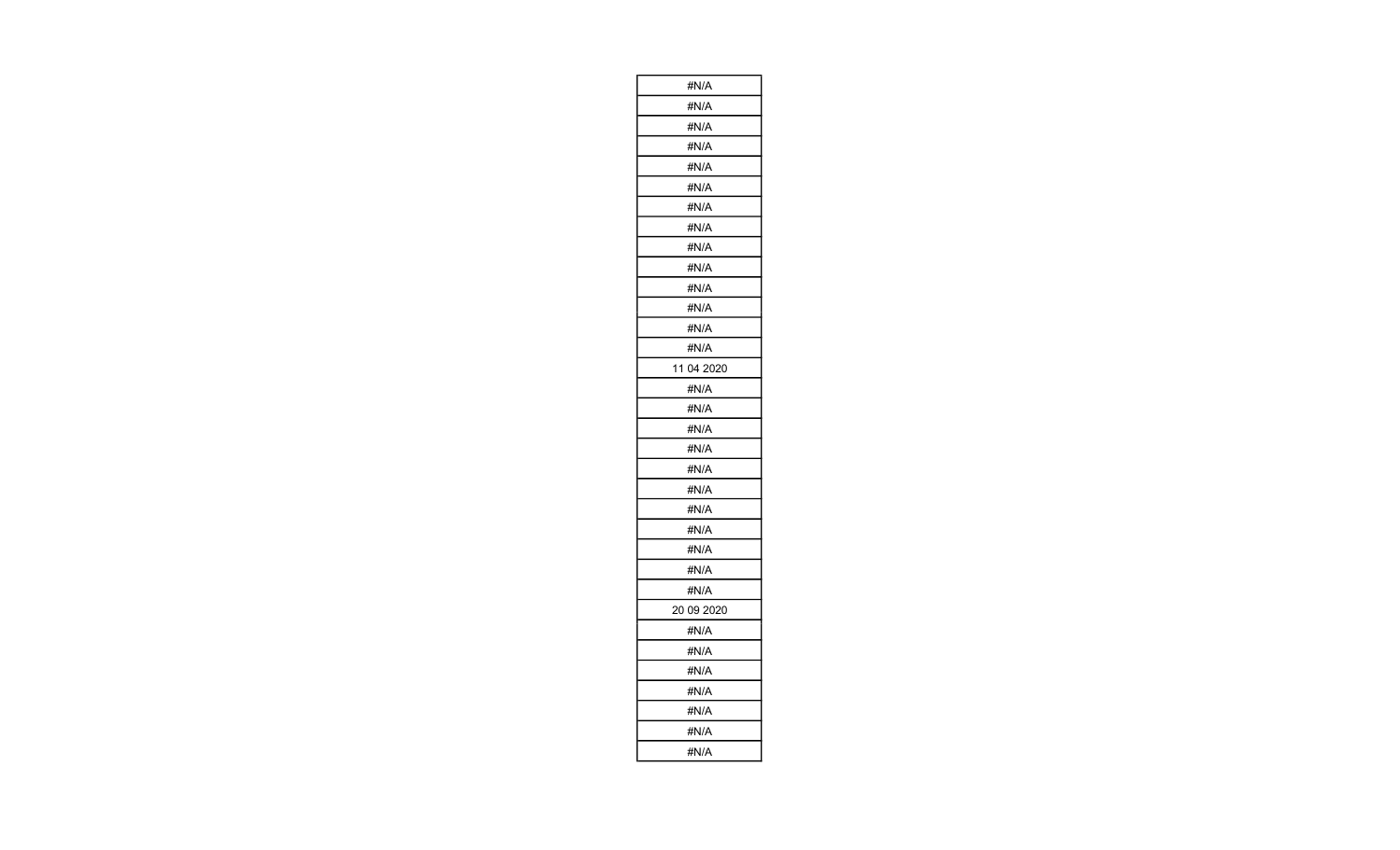| #N/A          |
|---------------|
| #N/A          |
| #N/A          |
| #N/A          |
| 21<br>11 2019 |
| #N/A          |
| #N/A          |
| #N/A          |
| #N/A          |
| #N/A          |
| #N/A          |
| #N/A          |
| #N/A          |
| #N/A          |
| #N/A          |
| #N/A          |
| #N/A          |
| #N/A          |
| #N/A          |
| #N/A          |
| #N/A          |
| #N/A          |
| #N/A          |
| #N/A          |
| #N/A          |
| #N/A          |
| #N/A          |
| #N/A          |
| #N/A          |
| #N/A          |
| #N/A          |
| #N/A          |
| #N/A          |
| #N/A          |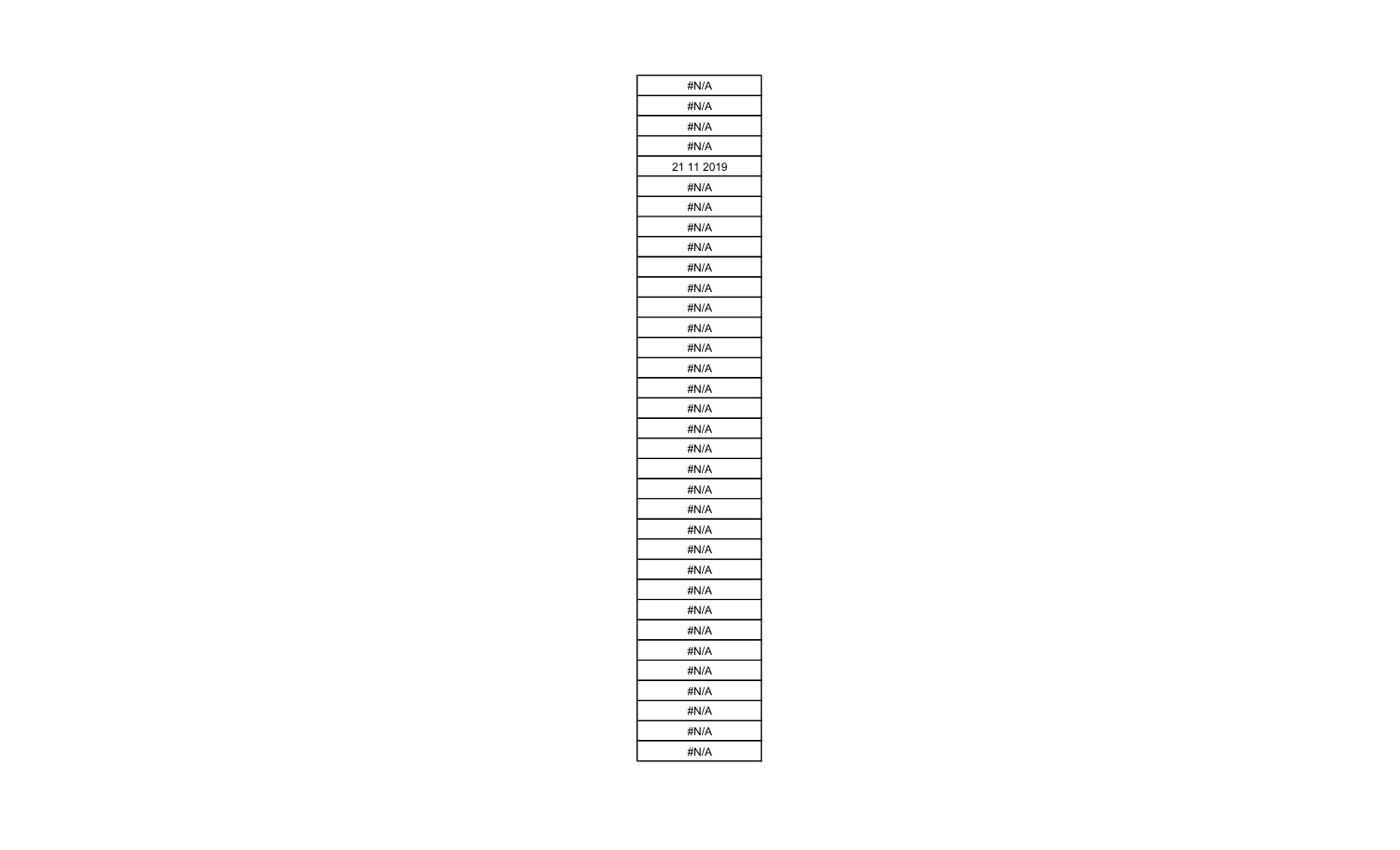| #N/A          |
|---------------|
| #N/A          |
| #N/A          |
| #N/A          |
| #N/A          |
| #N/A          |
| #N/A          |
| #N/A          |
| #N/A          |
| 31<br>12 2019 |
| 31<br>12 2019 |
| #N/A          |
| #N/A          |
| #N/A          |
| #N/A          |
| #N/A          |
| #N/A          |
| #N/A          |
| #N/A          |
| #N/A          |
| #N/A          |
| #N/A          |
| #N/A          |
| #N/A          |
| #N/A          |
| #N/A          |
| #N/A          |
| #N/A          |
| #N/A          |
| #N/A          |
| #N/A          |
| #N/A          |
| #N/A          |
| #N/A          |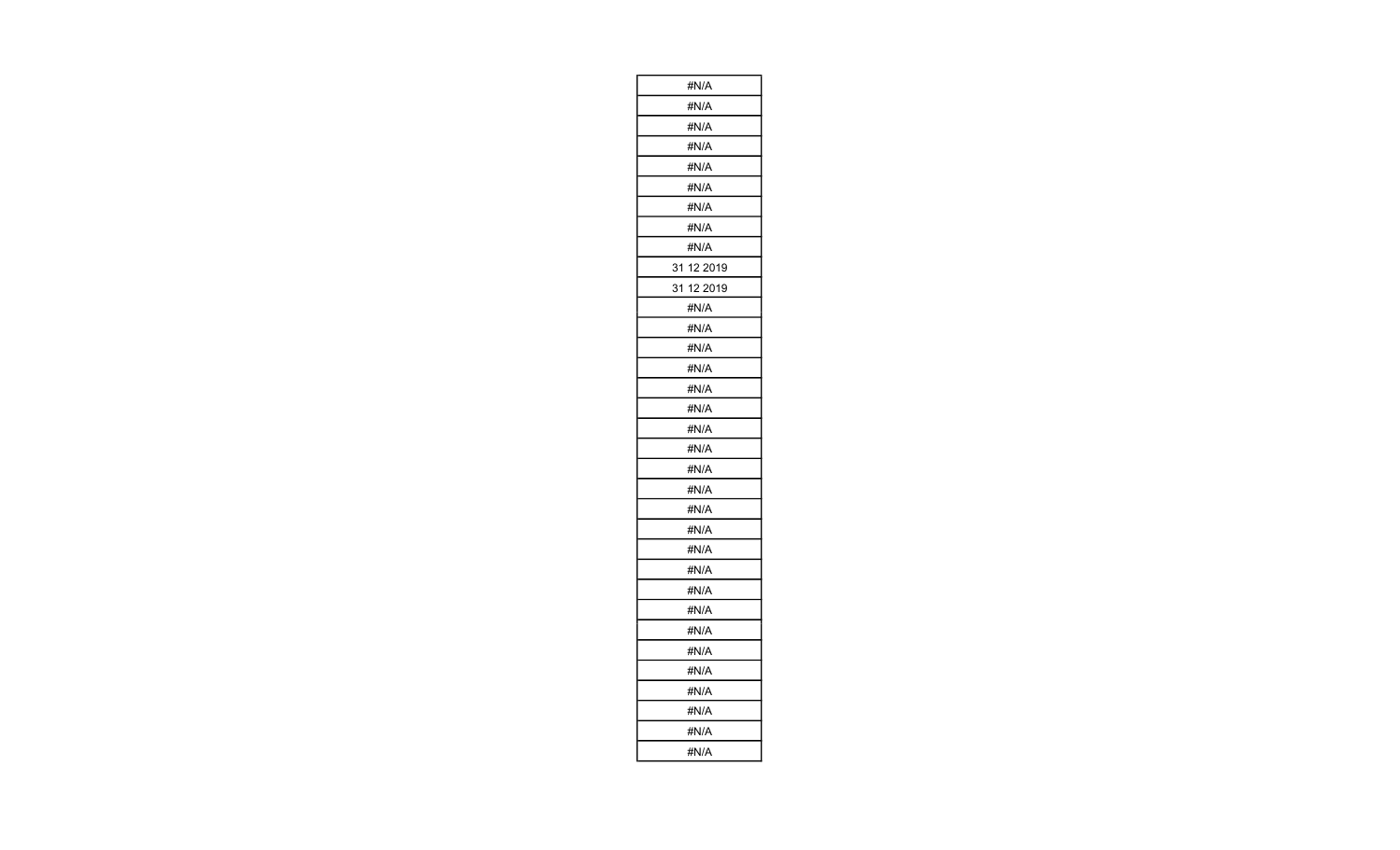| #N/A       |
|------------|
| #N/A       |
| #N/A       |
| #N/A       |
| #N/A       |
| #N/A       |
| #N/A       |
| #N/A       |
| #N/A       |
| #N/A       |
| #N/A       |
| 13 02 2020 |
| #N/A       |
| #N/A       |
| #N/A       |
| #N/A       |
| #N/A       |
| #N/A       |
| #N/A       |
| #N/A       |
| #N/A       |
| #N/A       |
| #N/A       |
| #N/A       |
| #N/A       |
| #N/A       |
| #N/A       |
| #N/A       |
| #N/A       |
| #N/A       |
| #N/A       |
| #N/A       |
| #N/A       |
| #N/A       |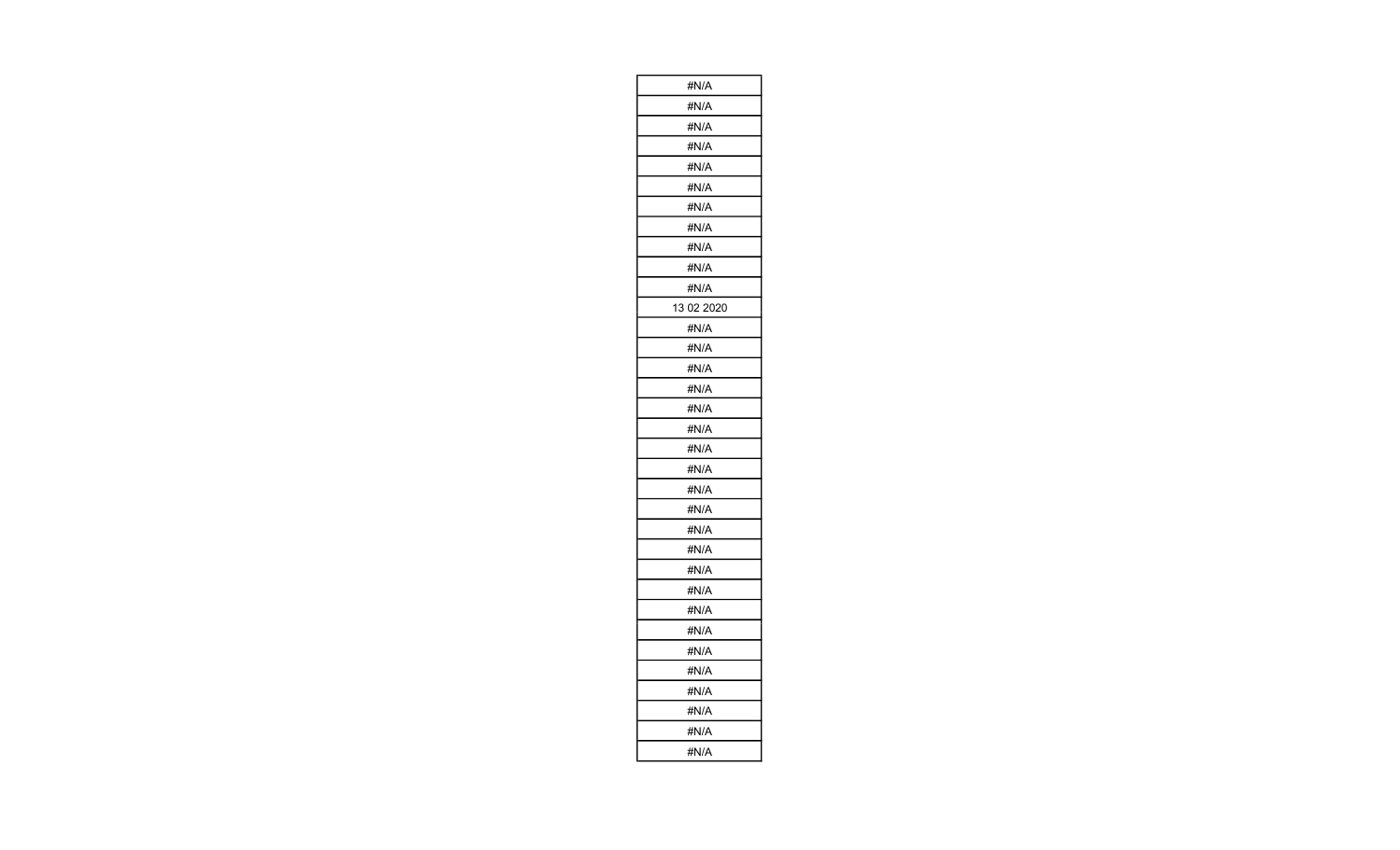| #N/A          |
|---------------|
| #N/A          |
| #N/A          |
| #N/A          |
| #N/A          |
| #N/A          |
| 31 12 2019    |
| #N/A          |
| #N/A          |
| #N/A          |
| 11 12 2019    |
| #N/A          |
| #N/A          |
| 20/09/2020    |
| 31/12/2019    |
| 20 09 2020    |
| #N/A          |
| #N/A          |
| #N/A          |
| #N/A          |
| #N/A          |
| #N/A          |
| #N/A          |
| #N/A          |
| #N/A          |
| #N/A          |
| #N/A          |
| #N/A          |
| #N/A          |
| #N/A          |
| #N/A          |
| #N/A          |
| 31<br>12 2019 |
| #N/A          |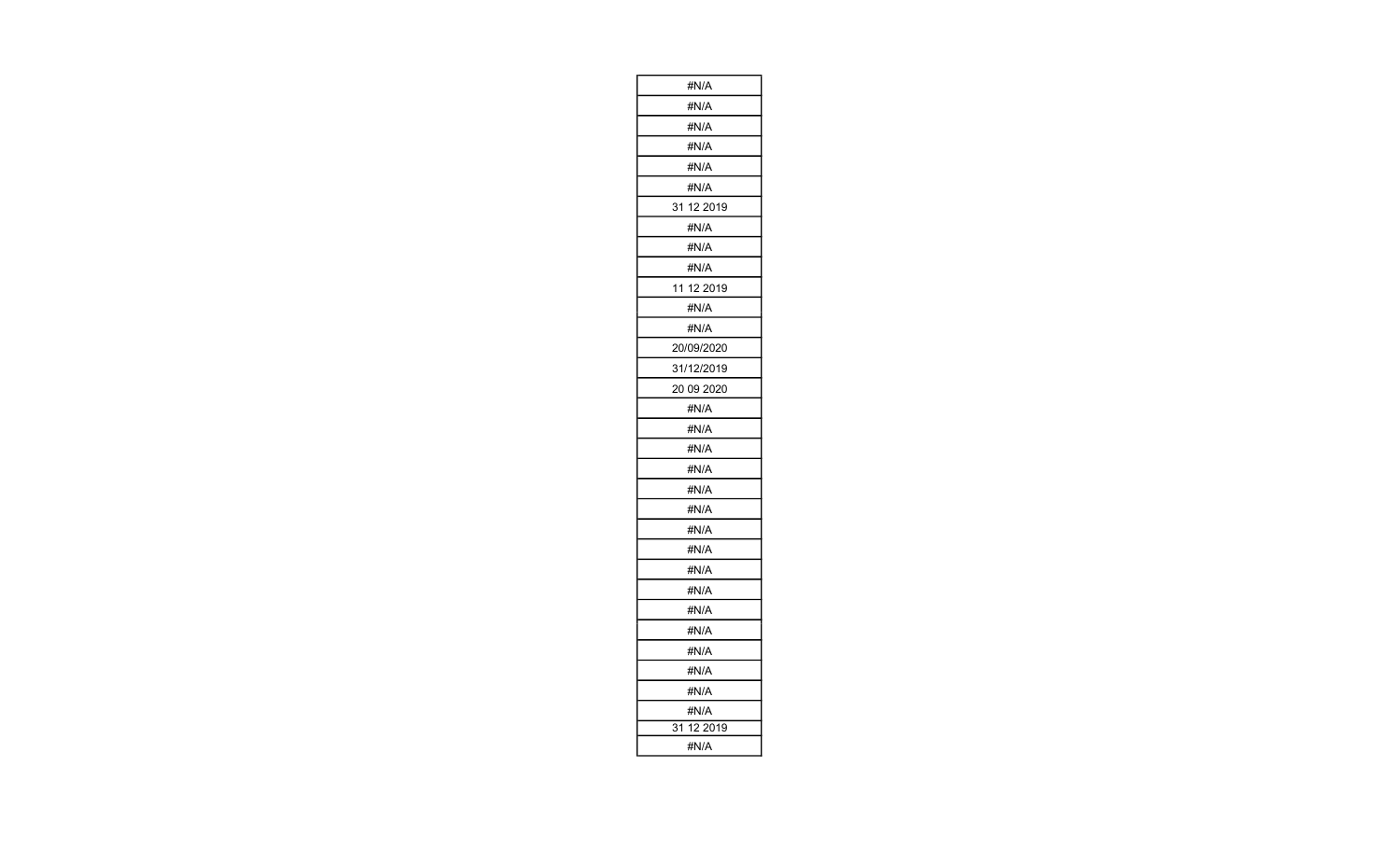| 05/02/2020 |
|------------|
| #N/A       |
| #N/A       |
| #N/A       |
| #N/A       |
| #N/A       |
| #N/A       |
| #N/A       |
| #N/A       |
| #N/A       |
| #N/A       |
| #N/A       |
| #N/A       |
| #N/A       |
| #N/A       |
| #N/A       |
| #N/A       |
| #N/A       |
| #N/A       |
| #N/A       |
| #N/A       |
| #N/A       |
| #N/A       |
| #N/A       |
| #N/A       |
| #N/A       |
| #N/A       |
| 04/01/2020 |
| #N/A       |
| #N/A       |
| #N/A       |
| #N/A       |
| 28 02 2020 |
| 28 02 2020 |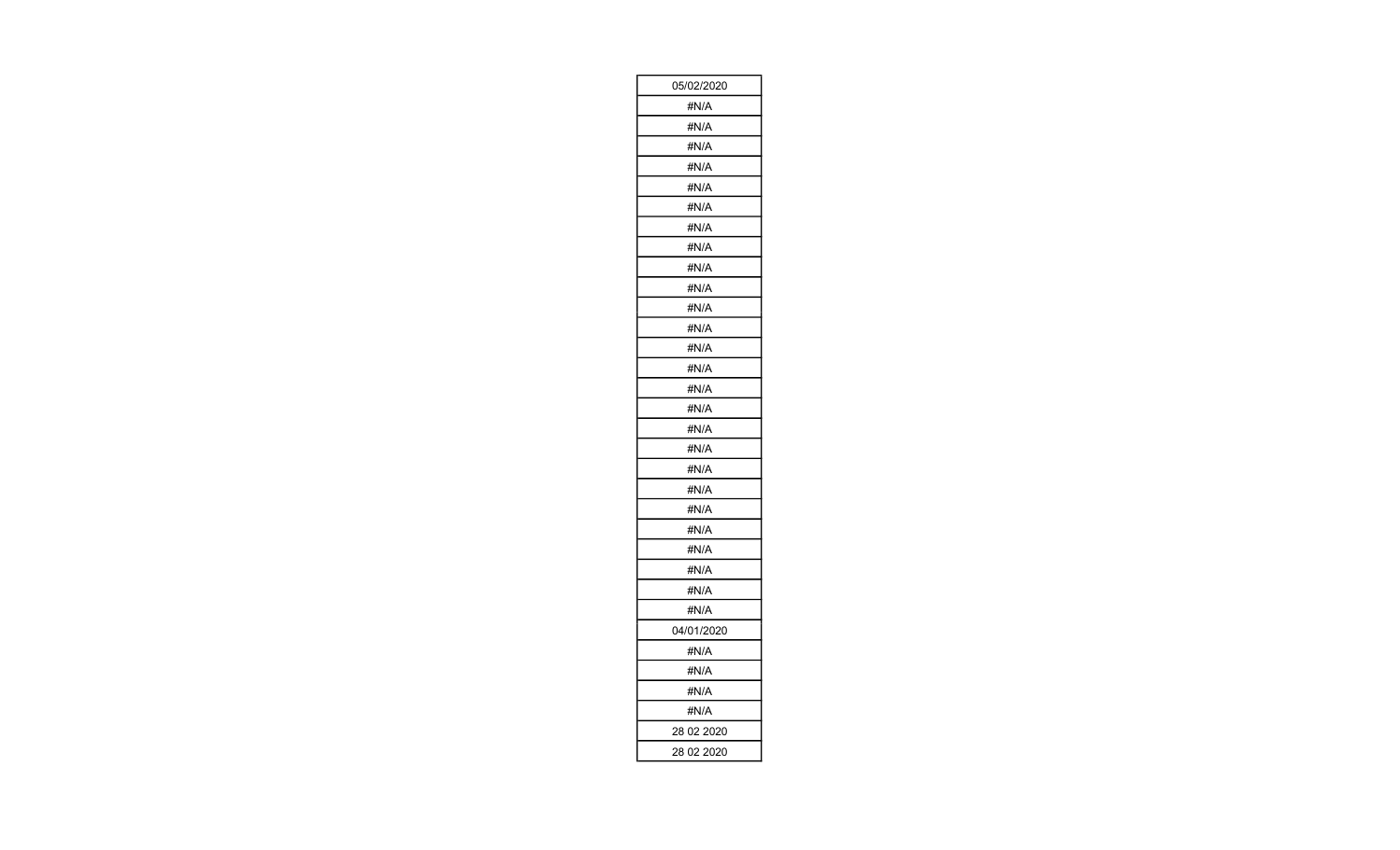| #N/A          |
|---------------|
| 31 12 2019    |
| 31 12 2019    |
| #N/A          |
| 12 2019<br>31 |
| 31/12/2019    |
| #N/A          |
| 15 02 2020    |
| #N/A          |
| #N/A          |
| #N/A          |
| #N/A          |
| #N/A          |
| #N/A          |
| #N/A          |
| #N/A          |
| #N/A          |
| #N/A          |
| #N/A          |
| #N/A          |
| #N/A          |
| #N/A          |
| #N/A          |
| #N/A          |
| #N/A          |
| #N/A          |
| #N/A          |
| #N/A          |
| #N/A          |
| #N/A          |
| #N/A          |
| #N/A          |
| #N/A          |
| #N/A          |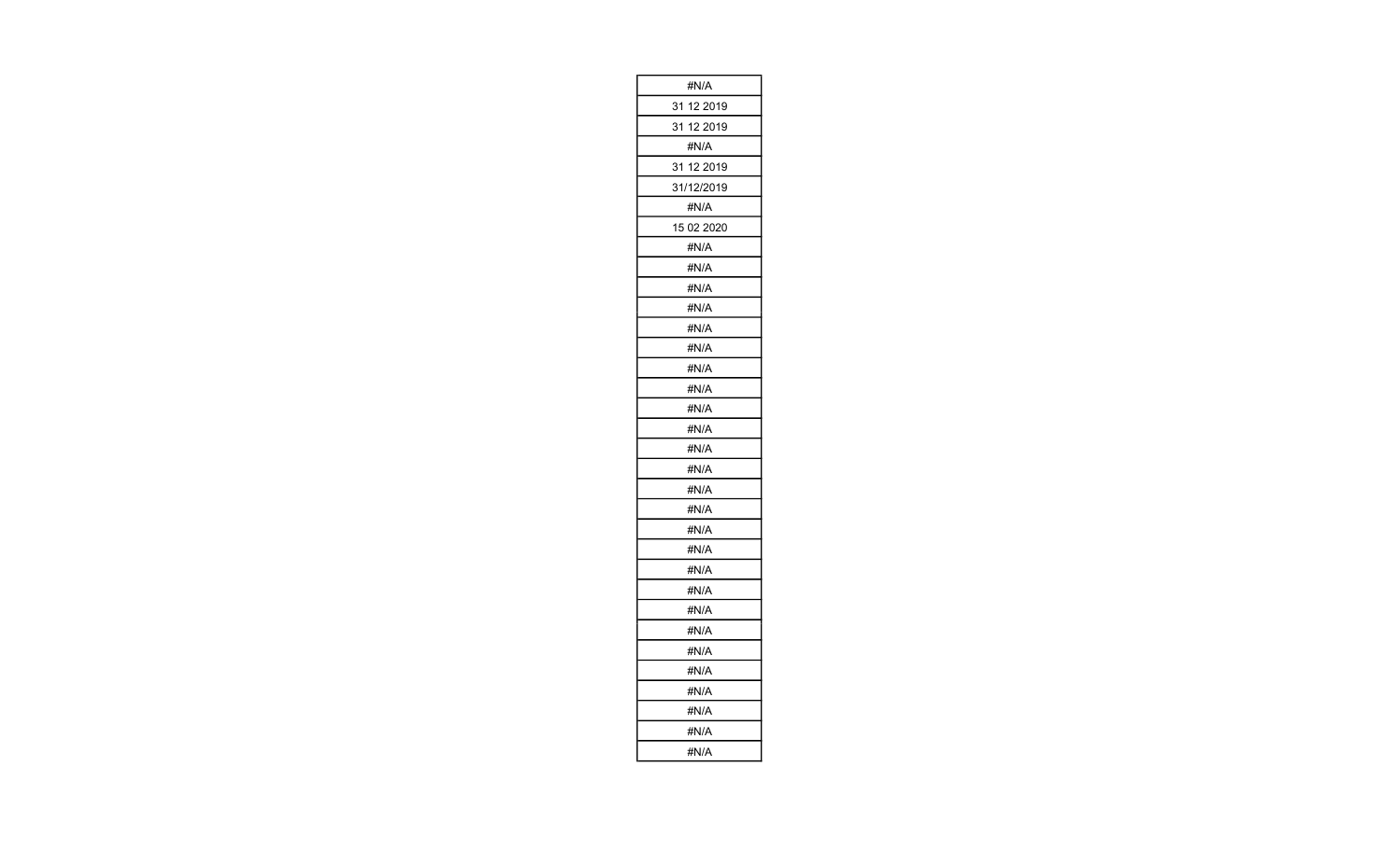| #N/A       |
|------------|
| #N/A       |
| #N/A       |
| #N/A       |
| #N/A       |
| #N/A       |
| 19 02 2020 |
| 19 02 2020 |
| 19/02/2020 |
| #N/A       |
| #N/A       |
| #N/A       |
| #N/A       |
| #N/A       |
| #N/A       |
| #N/A       |
| 11/04/2020 |
| 31 12 2019 |
| #N/A       |
| #N/A       |
| #N/A       |
| #N/A       |
| #N/A       |
| #N/A       |
| #N/A       |
| #N/A       |
| #N/A       |
| 21 12 2019 |
| 20 09 2020 |
| 20 09 2020 |
| #N/A       |
| #N/A       |
| 10/01/2020 |
| 10/01/2020 |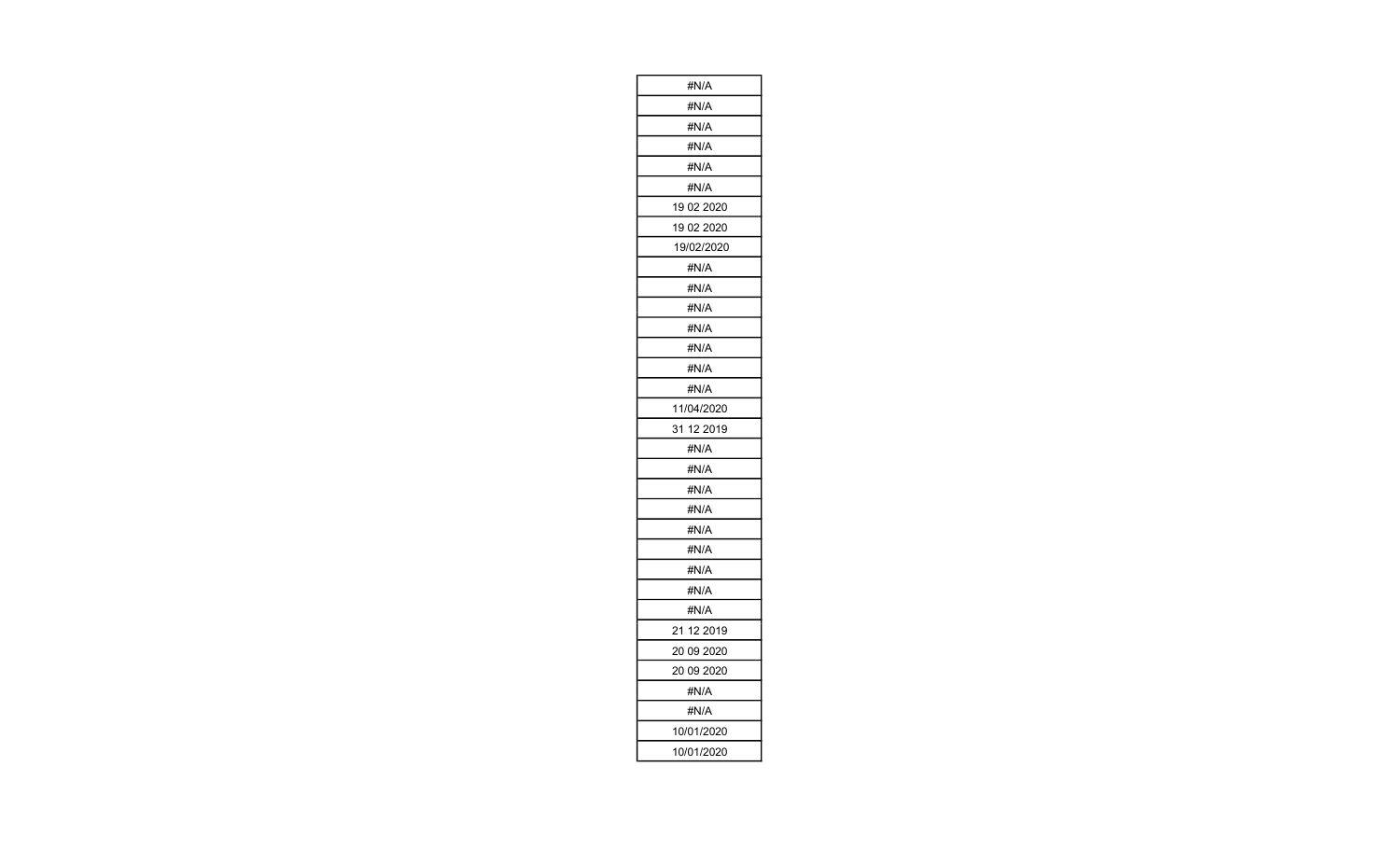| 10/01/2020    |
|---------------|
| #N/A          |
| #N/A          |
| #N/A          |
| #N/A          |
| #N/A          |
| #N/A          |
| #N/A          |
| 20 09 2020    |
| #N/A          |
| #N/A          |
| 28 02 2020    |
| 28 02 2020    |
| 28 02 2020    |
| 11/04/2020    |
| 11/04/2020    |
| 28 02 2020    |
| 11 04 2020    |
| 28 02 2020    |
| #N/A          |
| 28 02 2020    |
| 31/12/2019    |
| 31/12/2019    |
| 31/12/2019    |
| 31/12/2019    |
| 31/12/2019    |
| 31 12 2019    |
| 31 12 2019    |
| 20 09 2020    |
| #N/A          |
| 26 11 2019    |
| #N/A          |
| #N/A          |
| 12 2019<br>31 |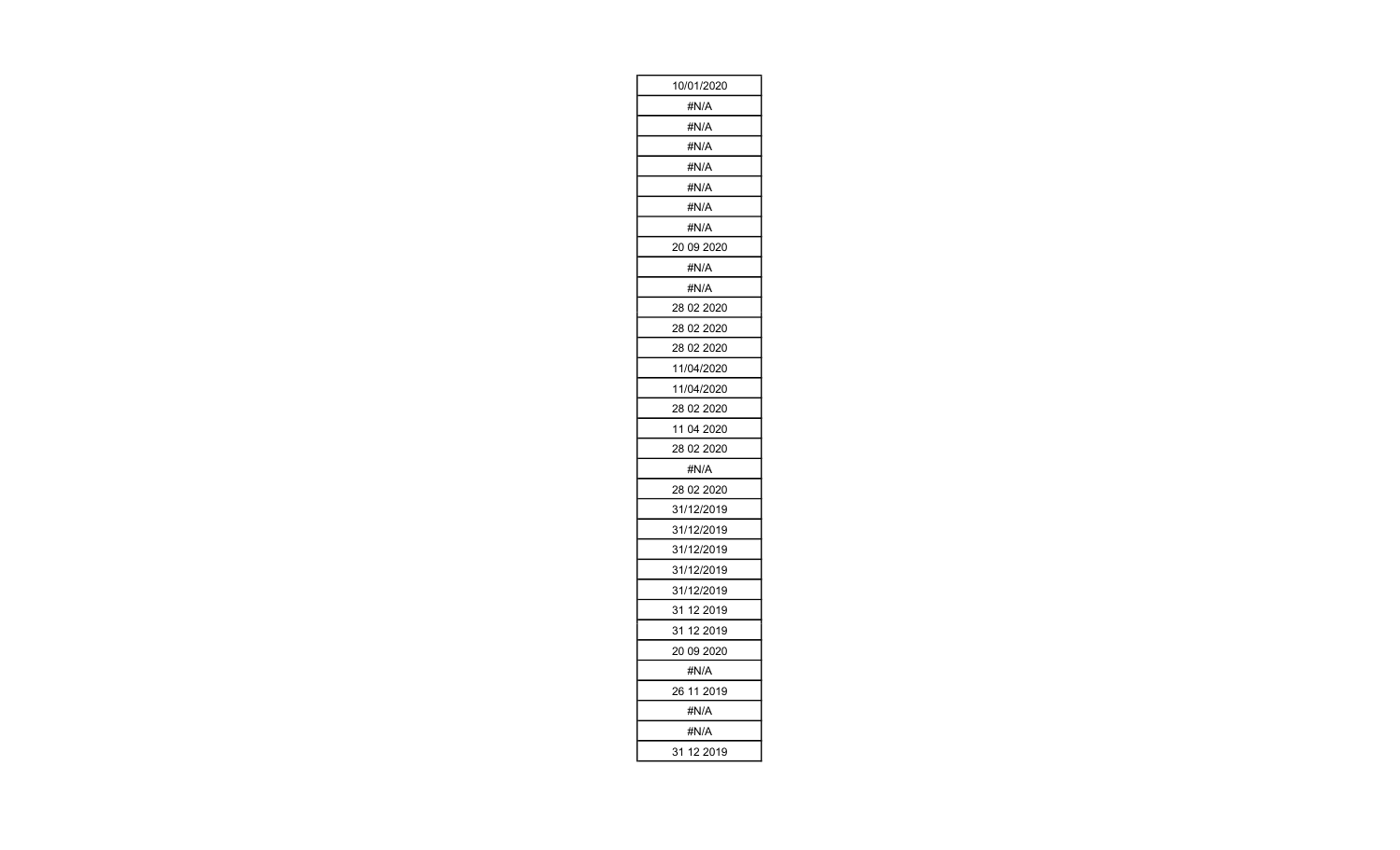| #N/A          |
|---------------|
| #N/A          |
| 31 12 2019    |
| 31 12 2019    |
| 31 12 2019    |
| 28 02 2020    |
| 11/04/2020    |
| 31 12 2019    |
| #N/A          |
| 31<br>12 2019 |
| 31 12 2019    |
| #N/A          |
| #N/A          |
| #N/A          |
| 05 02 2020    |
| 05 02 2020    |
| #N/A          |
| #N/A          |
| #N/A          |
| #N/A          |
| #N/A          |
| #N/A          |
| #N/A          |
| #N/A          |
| #N/A          |
| #N/A          |
| #N/A          |
| #N/A          |
| #N/A          |
| #N/A          |
| 31 12 2019    |
| #N/A          |
| #N/A          |
| #N/A          |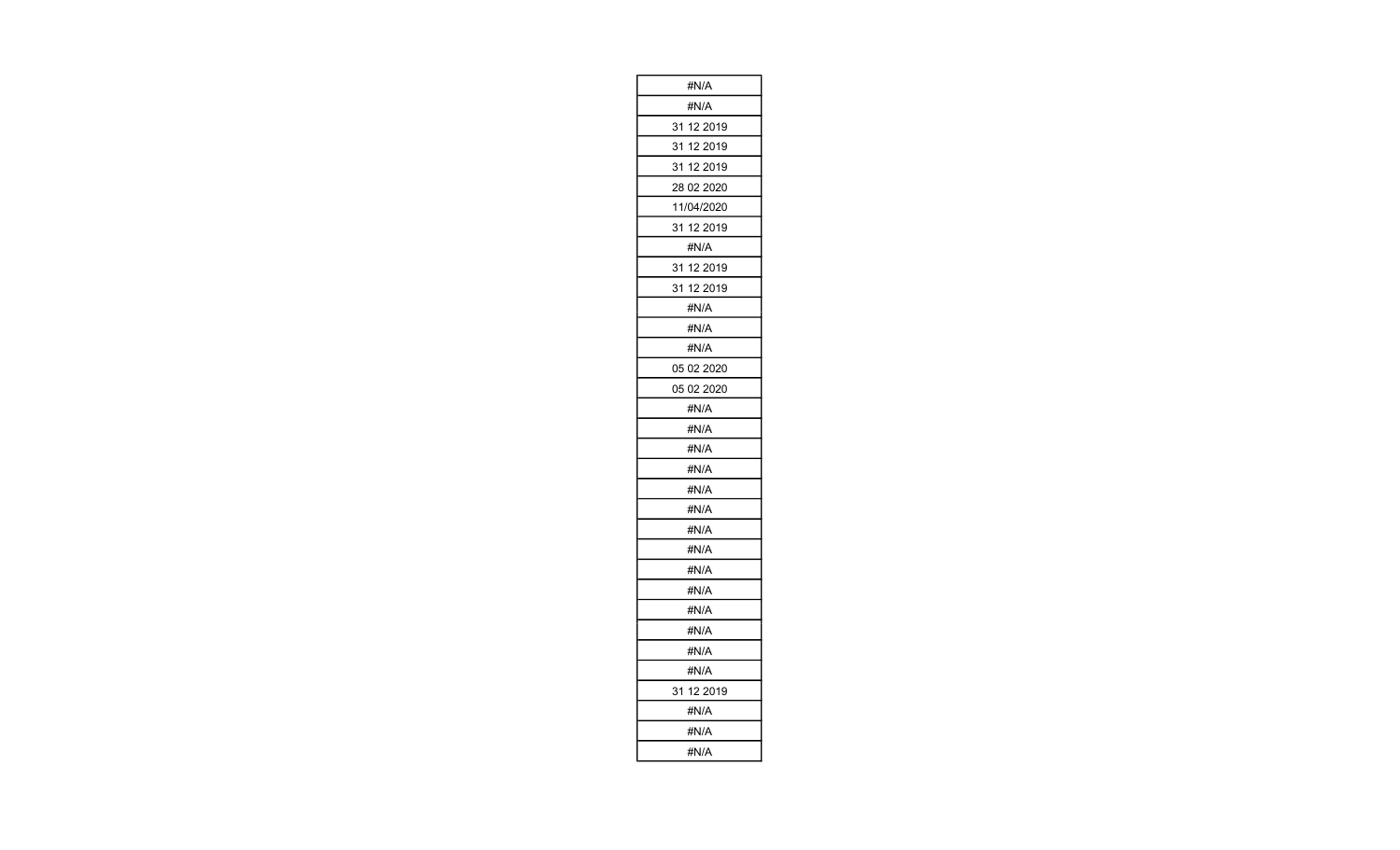| #N/A          |
|---------------|
| #N/A          |
| #N/A          |
| #N/A          |
| #N/A          |
| #N/A          |
| #N/A          |
| 25 01 2020    |
| 25 01<br>2020 |
| 25 01<br>2020 |
| 25 01 2020    |
| 02 02 2020    |
| 25 01 2020    |
| 25 01 2020    |
| #N/A          |
| #N/A          |
| #N/A          |
| #N/A          |
| #N/A          |
| #N/A          |
| #N/A          |
| #N/A          |
| #N/A          |
| #N/A          |
| #N/A          |
| #N/A          |
| #N/A          |
| #N/A          |
| #N/A          |
| #N/A          |
| #N/A          |
| #N/A          |
| #N/A          |
| #N/A          |